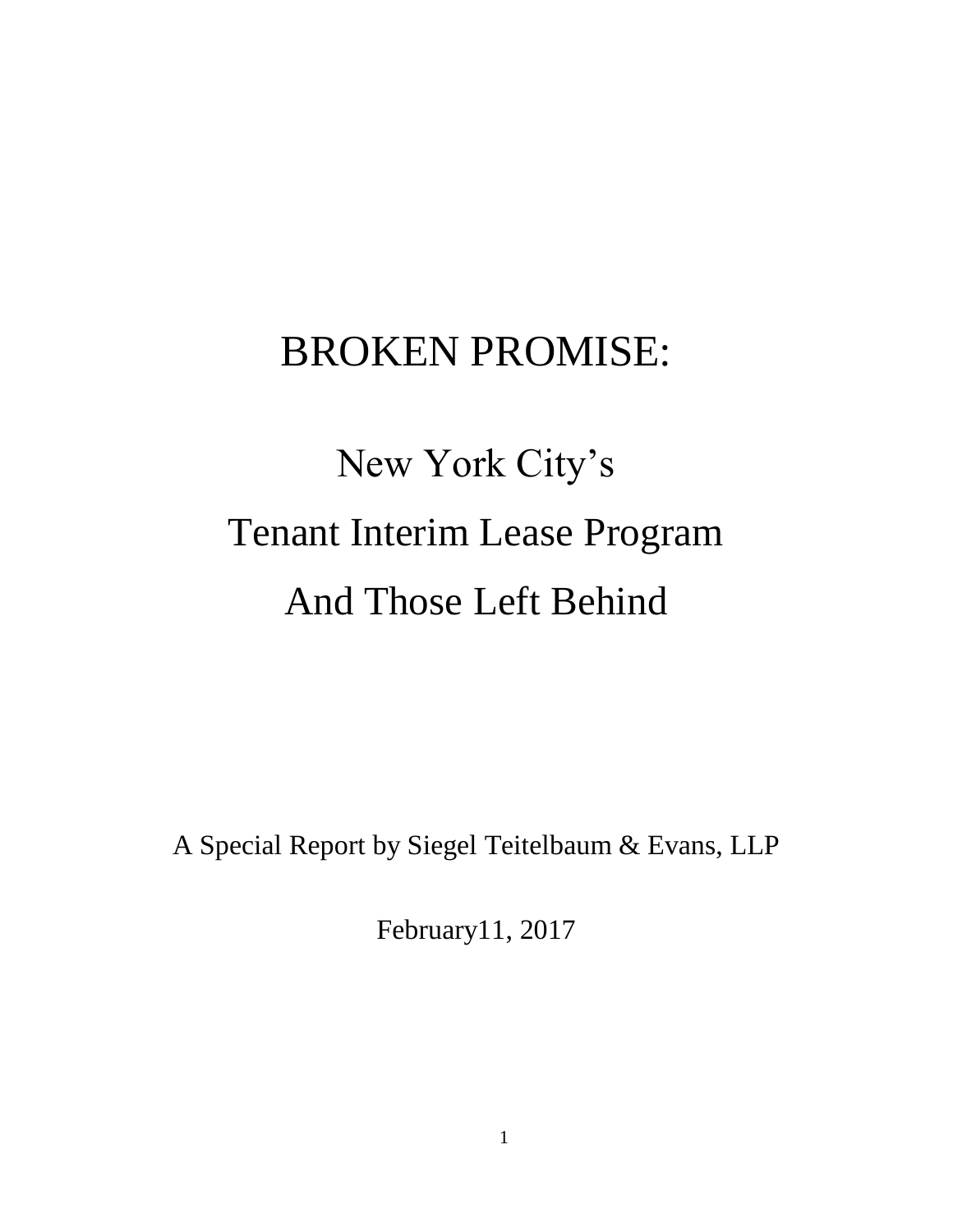#### Foreword

This special report was prepared by the law firm of Siegel Teitelbaum & Evans, LLP to assist the advocacy work of PA'LANTE Harlem, Inc. We share PA'LANTE's goals to, 1. bring needed public attention to New York City's unfulfilled commitment to provide thousands of low-income residents in the city's Tenant Interim Lease program with cooperative ownership of their apartments and building; 2. persuade elected officials and community leaders to join us in insisting that the city fulfill that commitment.

We wish to express our gratitude to the residents of Tenant Interim Lease buildings and their Tenant Associations who have given generously of their time and related their experiences, including Rafael Padron, Luisa Rodriguez, John Delfish, and Carmen Pena, and TIL Tenants Coalition members Lorraine Baez, Shanell Carter, Yvette Rivens, Radiah Small, and Edward Torres. Their contributions provide the report with its central narrative as well as the inspiration of their struggles and hopes.

We also thank the leadership and staff of PA'LANTE, especially its Director Elsia Vasquez, the housing experts with whom we consulted, and particularly the public officials and academics whose detailed research and publications provide strong historical support for our findings and recommendations.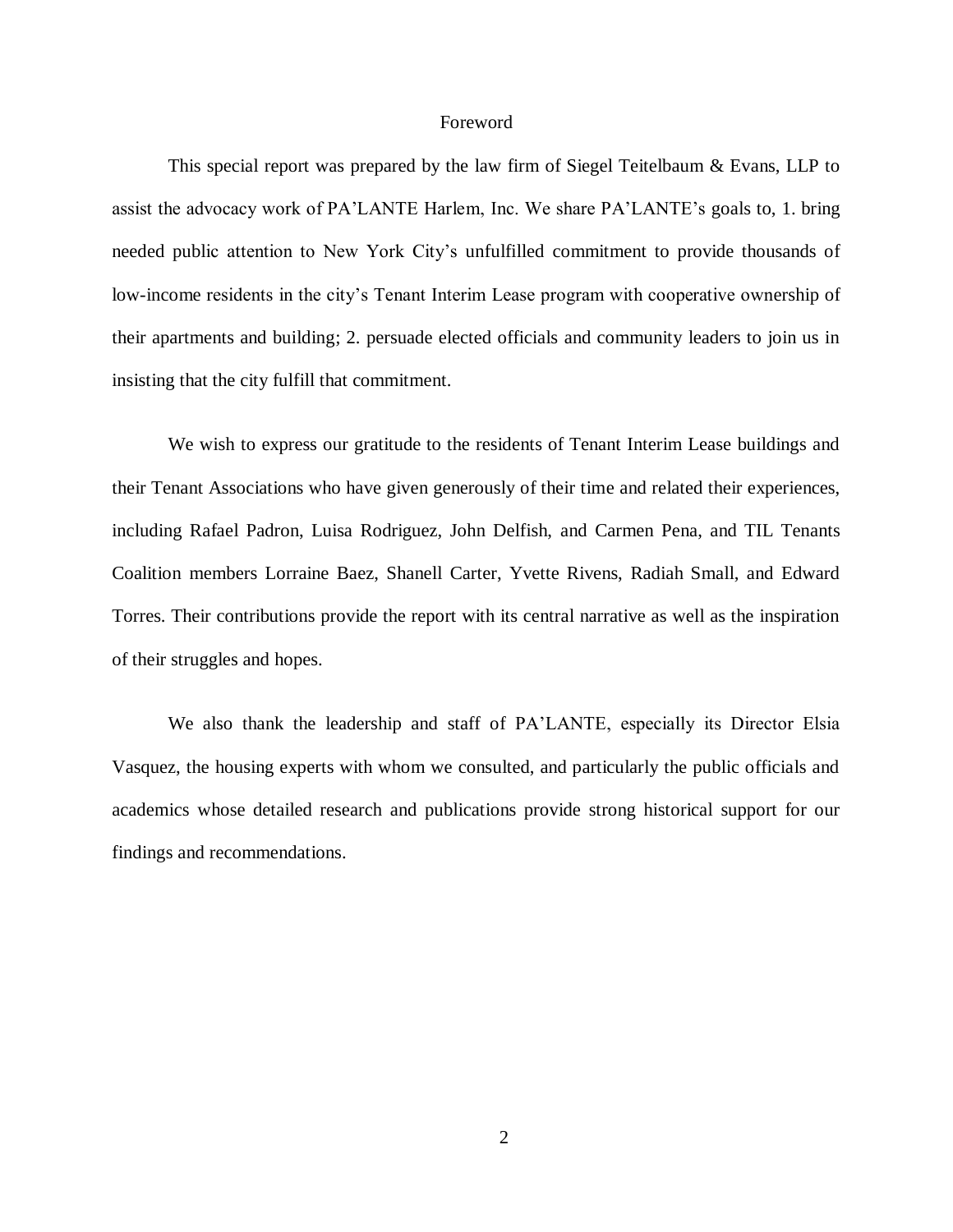#### **Introduction**

This report reviews the promise and consequences of housing policies created by the city of New York in response to the financial and housing crisis of the Nineteen Seventies. It focuses on programs created to address that crisis and how they continue to effect the lives of poor and low-income residents, defined here as those individuals and families whose economic fortunes have never improved enough to permit an escape from poverty or dependence on public subsidies. Today, as the city rides the upswing of a generations-long boom and bust cycle, its low-income residents find it increasingly difficult to secure decent and affordable housing or to hold on to a fragile economic stability. Many of these residents are veterans of the era of property abandonment, financial crisis, and emptying neighborhoods that engulfed them a generation ago. Amid an economic and population boom and the city's new-found appeal for the wealthy and middle class, many long-neglected neighborhoods occupied by these same low-andvery-low income New Yorkers are being revitalized and gentrified. More than 345,000 affordable rent stabilized apartments were lost to deregulation between 2000-2007, **1** displacing thousands of low-and-middle income residents particularly in the Bronx, Brooklyn, and Manhattan. These forces along with recent changes in city housing policy have combined to threaten a class of low-income New Yorkers discussed in this report with the loss of their homes, but also their decades-long hopes for a better life.

We focus on a number of tenant associations participating in the city's Tenant Interim Lease Program (TIL), begun in 1978**<sup>2</sup>** in direct response to the city's housing crisis. The substance of the report is divided into several sections: 1. a sketch of the TIL program's history, including its founding and stated goals, management, and current status; 2 a summary of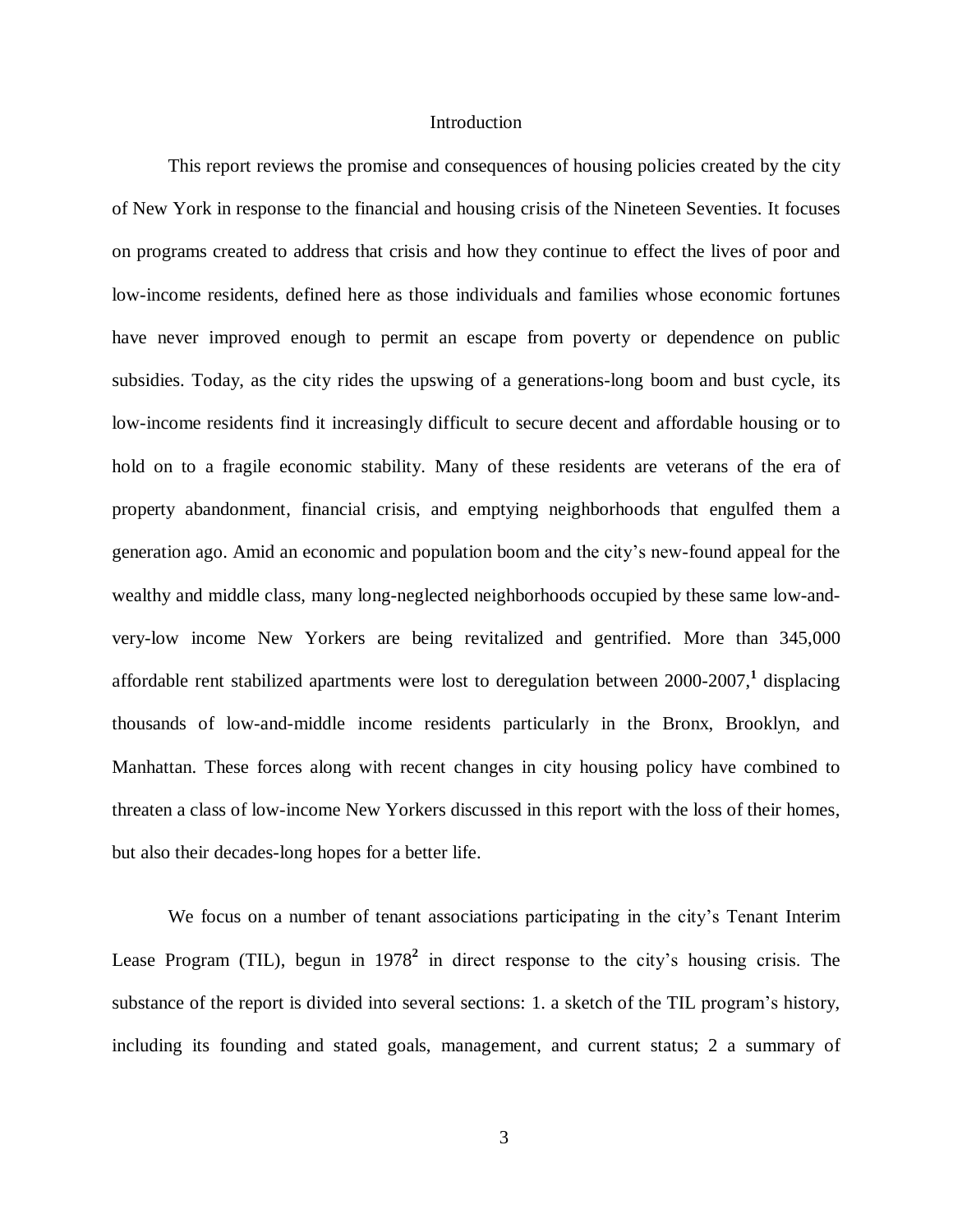problems with the city's Department of Housing Preservation and Development (HPD) management of the TIL program, including accounts of the hardships HPD has created for the TIL Tenant Associations and how its policies threaten the promise of co-op ownership for which the tenants have worked and waited decades; 3. analysis of a new HPD initiative, the Affordable Neighborhood Cooperative Program (ANCP), designed to replace TIL**<sup>3</sup>** and what it does and does not offer the remaining TIL tenants; 4. recommendations on how to address the long-term housing needs of the TIL tenants and ensure that the promises made to them are kept.

#### A Brief History of TIL

Assessing the rationale for the TIL program and its relative successes and failures requires a look back to the financial and demographic crisis that spurred its creation. Not only had New York City been forced nearly into bankruptcy in 1975; there was a sense that New York had become exhibit one in the much-reported impending death of American inner cities.**<sup>4</sup>** The remark "Ladies and gentlemen, the Bronx is burning," often (but wrongly) attributed to sports announcer Howard Cosell as smoke from a nearby fire drifted across Yankee Stadium, **5** the now-historic photographs in Look magazine of South Bronx neighborhoods-in-ruin, and the looting and arson that engulfed the commercial streets of several low-income neighborhoods during the blackout of 1977**<sup>6</sup>** contributed to an image of New York as a city hollowing itself out, and of our urban centers as anarchical places of exhausted dreams, failed leadership, disinvestment, white flight, menace, and tabloid violence.

We recognize now that the underlying causes of the city's decline were long-term, and primarily demographic and economic- which is to say, historical and cyclical. In New York they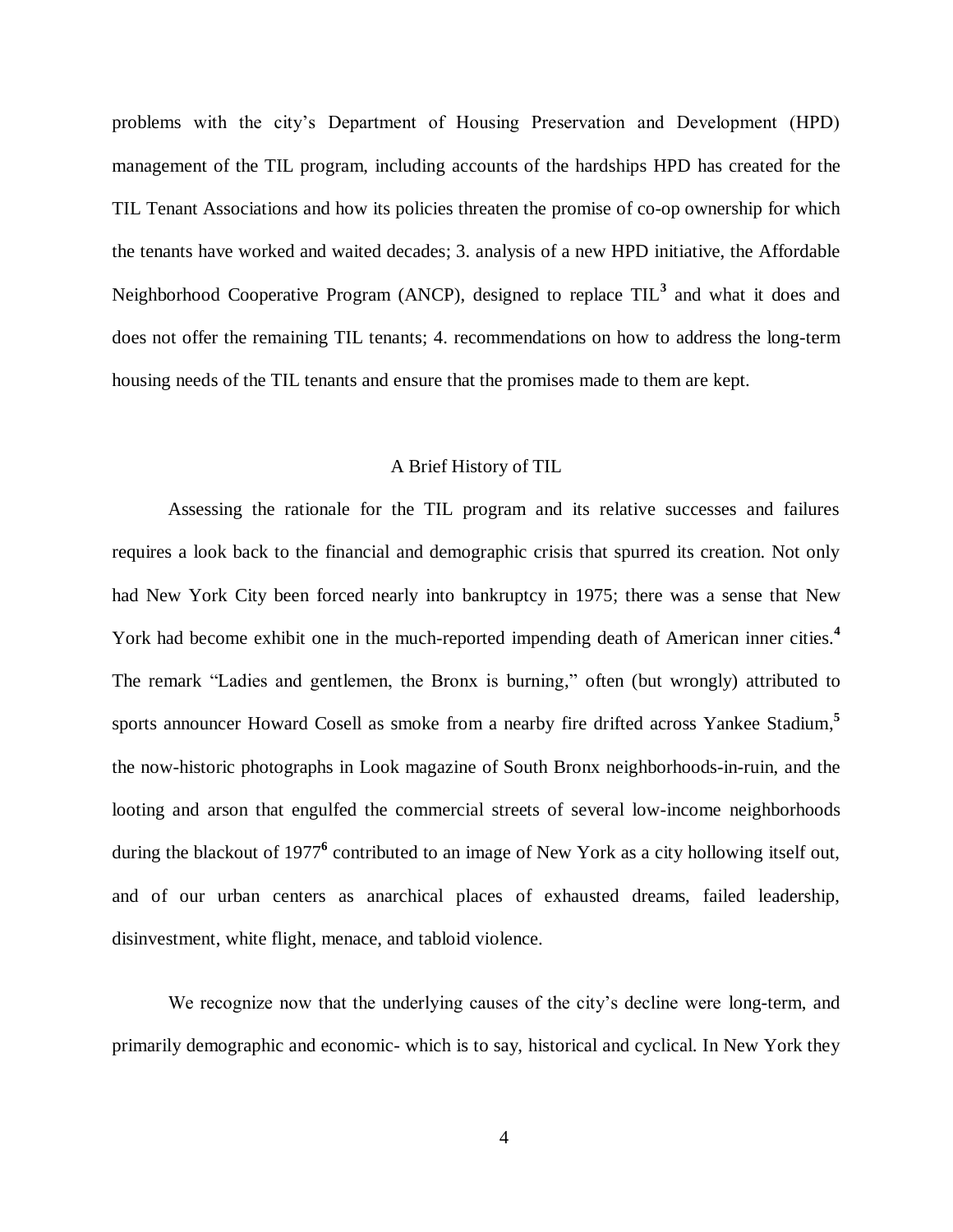contributed to a "perfect storm" of financial and demographic circumstances that brought the city nearly to its knees. At root, the economy of the old industrial cities that had powered and supplied the world through the early and mid-Twentieth century was in a state of decay. In New York the blue-collar jobs that had sustained the mostly white working and middle classes were being lost to broad changes in manufacturing, transportation, infrastructure and industrial development in other regions of the country and abroad, and to changing labor practices. On New York's waterfront the era of the great liners had gone, the coastal shipping industry was being replaced by long-haul trucking on the new Interstate Highway system, and the docks and warehouses built for bulk cargo- along with their jobs- were being made obsolete by containerization at new facilities concentrated on the New Jersey side of the harbor.**<sup>7</sup>** These trends, which only accelerated in succeeding decades across all manufacturing sectors, were what today would be called a "paradigm shift" to mechanization, globalization, and the loss of jobs to regional and foreign competition. In every borough small factories and machine shops, the needle trades, and thousands of ancillary businesses that served them had begun to close their doors. Adding to these effects was the aging-out of a mostly white lower-middle class generation that had struggled through the Depression, prospered during the war, raised their families, and been the backbone of the city's unionized working class economy. As the firmament of that communal and work-a-day world began to fade, its children, come of age in a post-war time of national optimism, beheld the aging and opportunity-starved city, its increasingly non-white population, and rising crime and disorder, and turned toward a future in the burgeoning suburbs with their promise of cheaper living, and new and better housing and schools. By 1982 only 10.6% of city jobs were in manufacturing, **8** and many of these had been taken by new immigrants.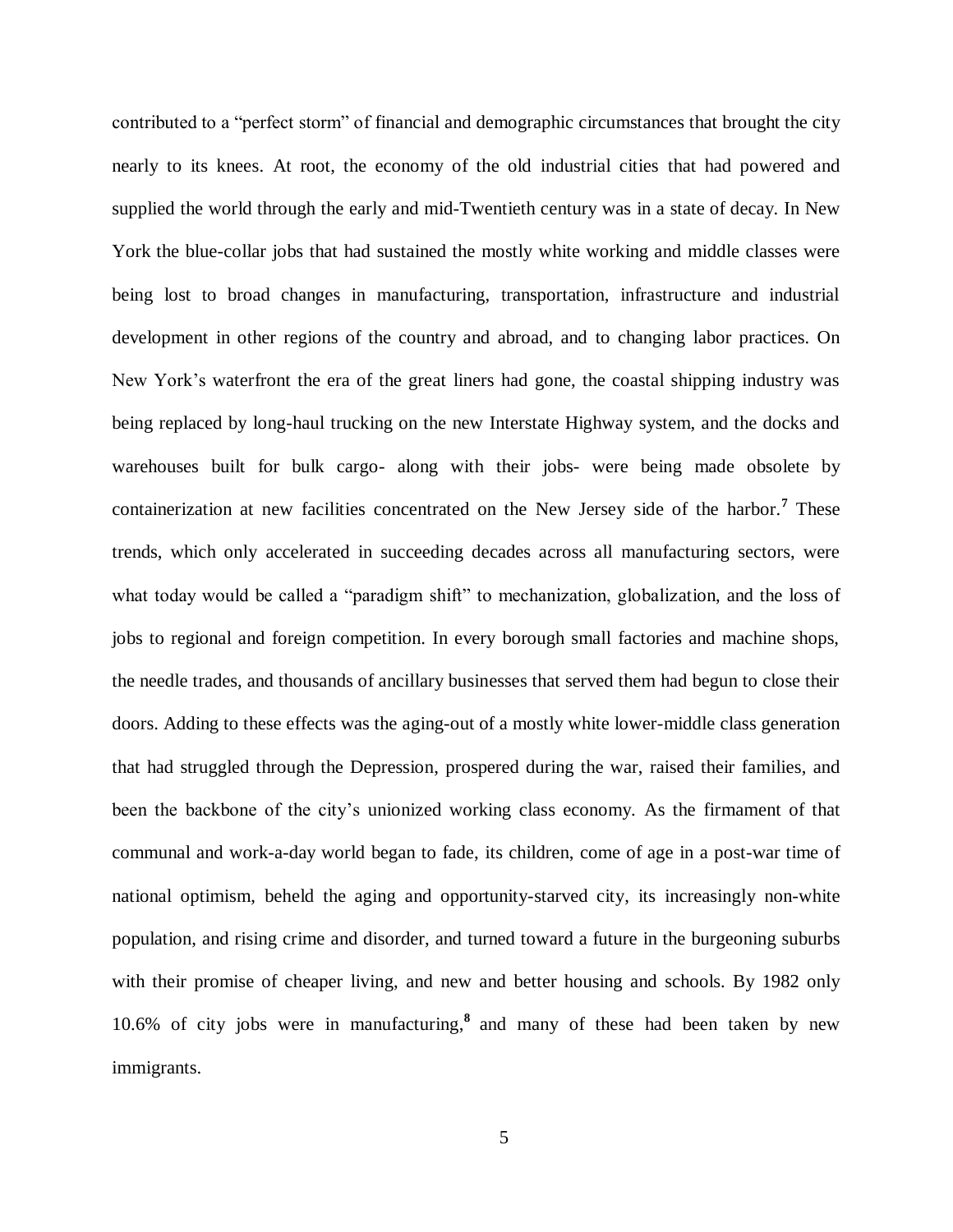The vast scale of this sociological transformation is reflected in the city's demographics in the years before TIL began. Even in the Forties, as wages from war work increased economic mobility, about a half-million non-Hispanic whites had moved out.**<sup>9</sup>** More than a million residents packed up during the Fifties, and by the advent of TIL in 1978 more than 800,000 mostly white middle and working class residents had fled within twenty years.**<sup>10</sup>** With them they took what numbers cannot convey: stable lifestyles, ethnic and community pride, steady jobs, anchoring religious and cultural institutions, and their tax revenue. Whole neighborhoods-Brownsville, East New York, Sunset Park, Washington Heights, and the South-central Bronxwhose various cultural identities had fostered the city's tough working class self-image and belief in itself- were emptied out in just a few years, upending two generations of social and economic stability.

The principal causes of housing abandonment, particularly of multiple-dwelling buildings in poor communities, included: 1. rising costs and declining revenues as poor and lower-income tenants replaced middle and working class ones caused landlords to neglect maintenance, capital investment, and the payment of taxes and fees that income from their buildings could no longer support; 2. a sharp recession in the mid-Seventies that increased borrowing and operating costs for both residential landlords and business owners; 3. the city's long-term structural deficits and the unsustainable borrowing and indebtedness that led to its near-bankruptcy in 1975 forced a reduction in city services and code enforcement, hastening the deterioration of the housing stock; 4. a "perfect storm" of high inflation, a national credit crunch, record spikes in heating oil prices, and low rent rolls pushed many apartment buildings that had been economically marginal for a generation into unsustainability.**<sup>11</sup>** The consequences were not limited to low-income buildings.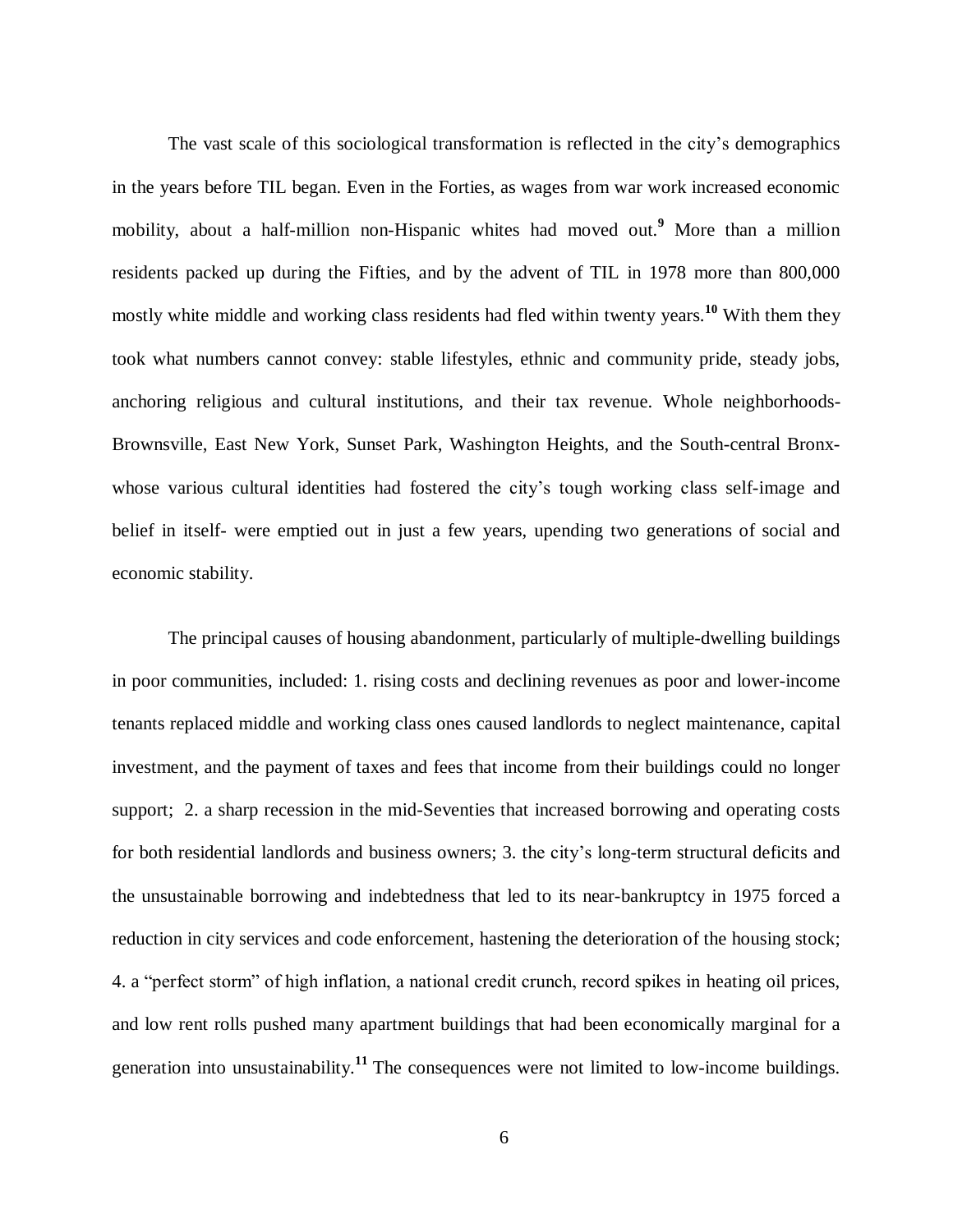Willard L. Doyle, an attorney negotiating a new labor agreement for the Realty Advisory Board, an owner's association of middle and upper-middle class apartment houses, had spoken about these issues for much of the city as early as 1970: "Our problem is that the income pocket is sewed up and the outgo pocket has a hole in it."**<sup>12</sup>**

In 1976, with the city's finances in uncharted waters and waves of multi-family housing abandonment accelerating across former white working class neighborhoods, the City Council passed Local Law 45 (LL45) creating a new "*in rem*" standard that allowed the city to declare property abandoned and to foreclose on it after one year in property tax arrears.**<sup>13</sup>**

At the start of the *in rem* seizures in 1976 city officials as well as housing advocates envisioned them as an opportunity to implement a mix of long and short term strategies for housing preservation, investment, and long-term fiscal stability. TIL and other housing restoration programs represented a commitment by the city to, 1. limit further harm; 2. help spur a recovery by salvaging functional and sustainable properties, reclaiming abandoned ones, and stabilizing neighborhoods; 3. stabilize conditions of habitability for tenants whose buildings lacked basic services, safety measures, and essential maintenance; 4. rapidly return *in rem* property to the city's tax base, and deter further abandonment and neglect through neighborhood re-investment programs.

After the passage of LL 45 *in rem* seizures increased at an unprecedented rate and scale. A study published by the Furman Center notes that, "by 1979 (only three years into the *in rem* program) the city owned more than 60,000 housing units in vacant buildings, many too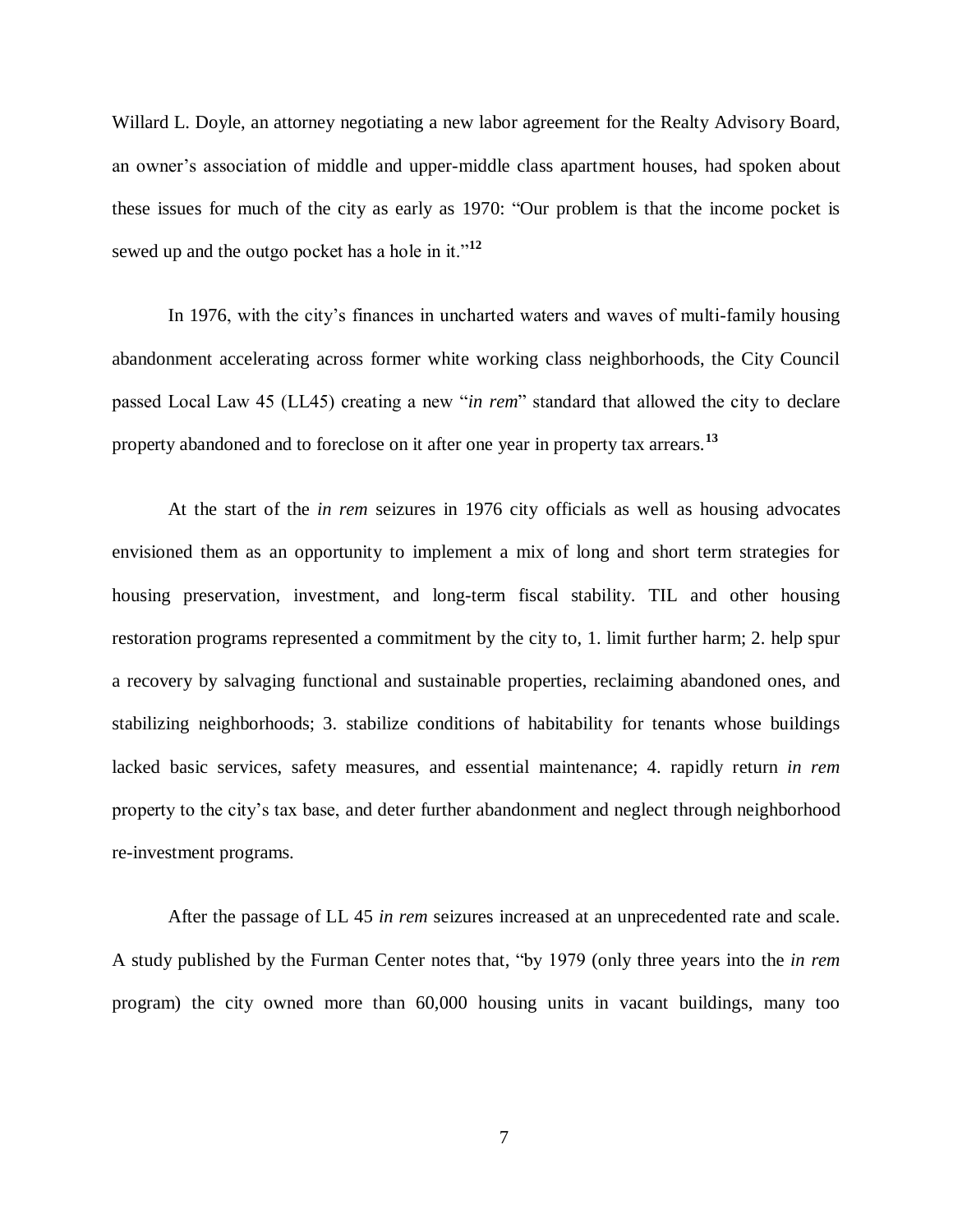dilapidated to inhabit or sell- and another  $40,000$  units in occupied buildings.<sup> $14$ </sup> Of these, the occupancy rate was less than 40%, with many buildings in "a horrendous condition."**<sup>15</sup>**

A new agency, the Department of Housing Preservation and Development, had emerged out of the fiscal and housing crisis in 1977 to consolidate the management and creation of housing. As one of its earliest initiatives to stem widespread property abandonment and displacement of residents, TIL seemed to hold great promise when it was born of desperate times but also opportunity and idealism. **<sup>16</sup>** But another basis for the city's early optimism about *in rem* seizures proved unfounded: investors showed almost no interest in the thousands of abandoned or vacant properties that the city had acquired, nor in the marginal neighborhoods where most *in rem* buildings were located. Other than speculators seeking property for short-term investment schemes that quickly failed, few buyers were willing to purchase buildings with the low rent rolls and high costs that had contributed to their original decline and abandonment.**<sup>17</sup>** Facing a dearth of private investors and the doubtfulness of a quick turn-around on property tax losses, the city re-envisioned a larger role for the very low-income residents who occupied many of its *in rem* buildings, embracing them as key assets in its plans for a housing and neighborhood revival. If government could successfully leverage these low-performing properties back into solvency it could join the long-term economic self-interest of the residents to that of the city, enable lowincome residents to become homeowners and anchors of stable communities, and improve the city's straightened finances. The perilous state of the city at the brink of insolvency and awash in abandoned housing is reflected in that moment in 1978 when the TIL program took form: the nation's "Empire City" and its foremost symbol of urbanity and cultural supremacy was turning to its poorest residents in an untested venture to create low-income co-op housing ownership.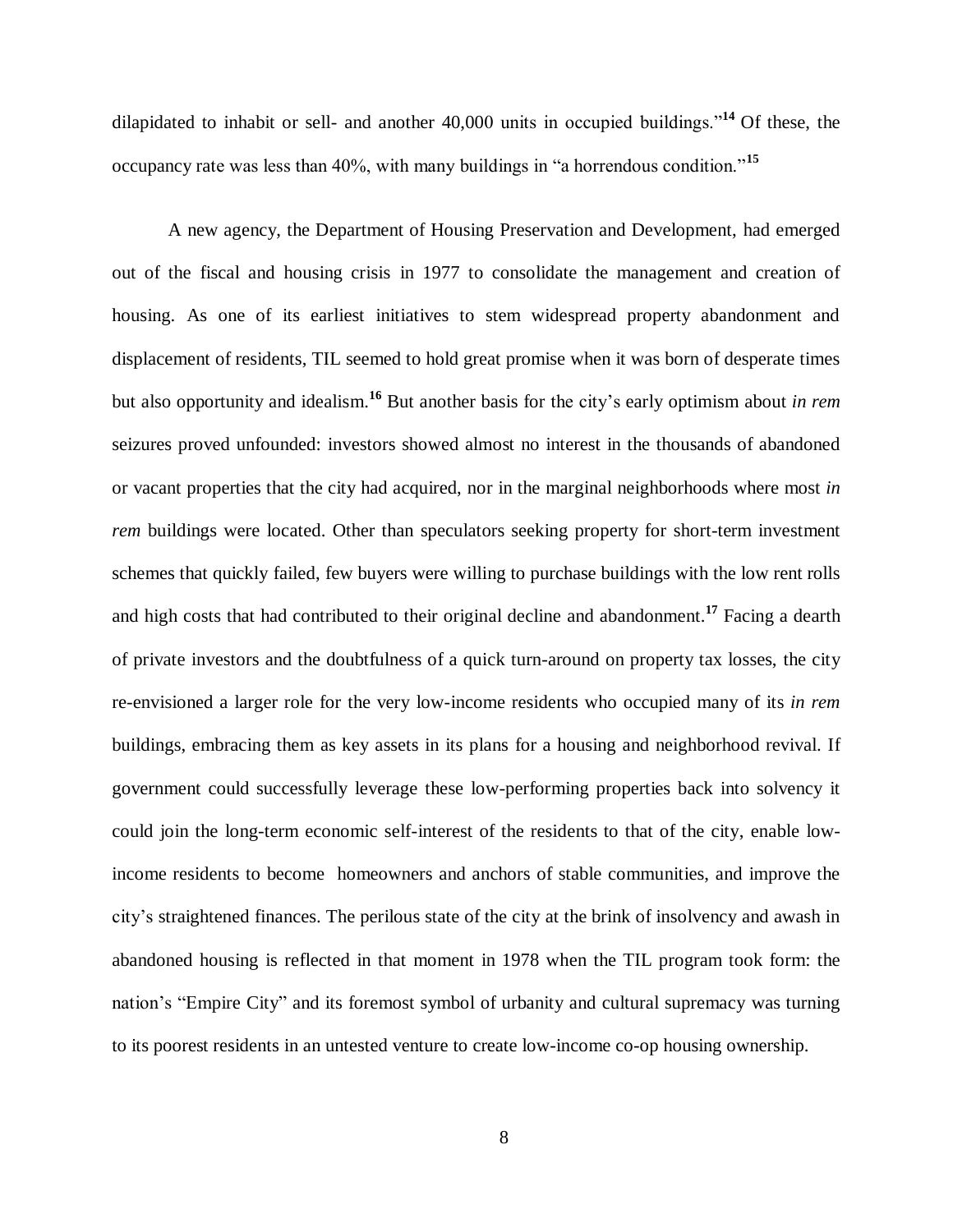This was not the first time that the city had found itself the landlord of the poor by default, but never before had it been beset by financial problems as daunting as those faced by the poor it sought to assist. Since the middle of the Nineteenth century reformers had made New York- often by necessity- a national laboratory for addressing issues of basic sanitation, public health, clean water, public education, animal anti-cruelty protections, and food and workplace safety. The city had the nation's first comprehensive zoning law, one of many to follow; created the first municipal public housing projects that set the city on course to be a leader in housing reform and a benevolent landlord of last resort; and, in the face of horrifying conditions created in the  $19<sup>th</sup>$  century by unregulated private sector housing, New York passed the first laws reforming the design of tenements to make them fireproof and more healthful. Many of the pre-1930s apartment houses absorbed into the TIL program, despite decades of neglect, retain the benefits of good design and solid construction made possible by zoning and building code reforms in earlier eras.

Those efforts reflect an evolving historical understanding by New York's civic and political elite that the city had both a practical and moral obligation to protect and assist the city's residents, particularly the working class as well as the poor and indigent, and to make safe and healthful living conditions a fundamental right. The philosophy of a proactive, protective, government, as it slowly took form through social reform movements, local and national politics, and in laws and codes across more than a hundred years of effort, had created a reasonable expectation- a kind of social contract- that New York city government should work in the interest of its citizens, acknowledge a responsibility to address wrongs, prevent harm, and pursue progressive social reforms.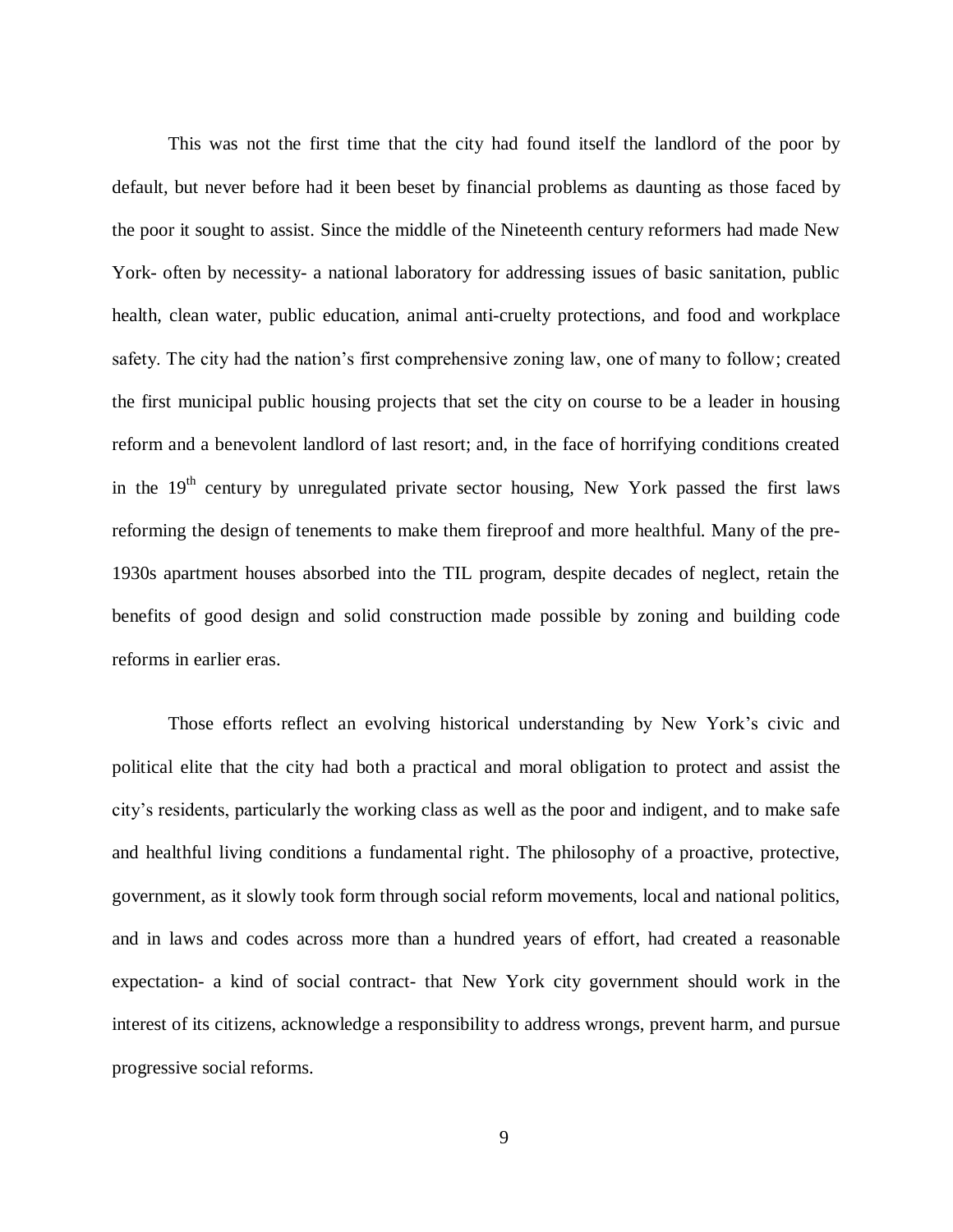City officials and housing advocates embraced TIL as a continuation of that tradition, envisioning low-income co-ops as a way to: 1. keep vulnerable residents from being displaced; 2. repair landlord-neglected and abandoned buildings, and renovate them using city subsidies, private contractors, and tenant "sweat equity"; 3. help stabilize neighborhoods threatened by property neglect and abandonment; 4. gradually return delinquent and abandoned apartment buildings to the tax rolls, and; 5. accomplish these goals with financial and management support through HPD. In short, the city envisioned TIL as a low-cost way to create permanently affordable, tax-producing, cooperatively owned and managed multi-family housing from abandoned and foreclosed buildings, and to do so at a scale never before achieved.**<sup>18</sup>**

TIL was only one of more than a hundred housing programs initiated by the city over the past thirty years to address the needs of poor and low-income residents as well as the middle class. **19** It was at root a co-operative management agreement between the city and the tenants of *in rem* buildings. TIL rested on the premise that with HPD and its surrogates in the non-profit housing community providing managerial and material support, as well as training in selfmanagement and finance, TIL tenants would acquire the tools to determine their own future, rehabilitate their apartments and common areas, and learn to operate and maintain their building sustainably as a low-income co-op under an interim lease- initially expected to be about a year in duration. The city anticipated that once a building was physically rehabilitated, and the residents had demonstrated they could competently meet their obligations as co-operative owners and managers of its finances- regularizing the collection of "rent" payments from residents, and building and maintaining a reserve fund, among other requirements- they would have the opportunity to purchase their apartments for \$250.**<sup>20</sup>** Over succeeding decades the program was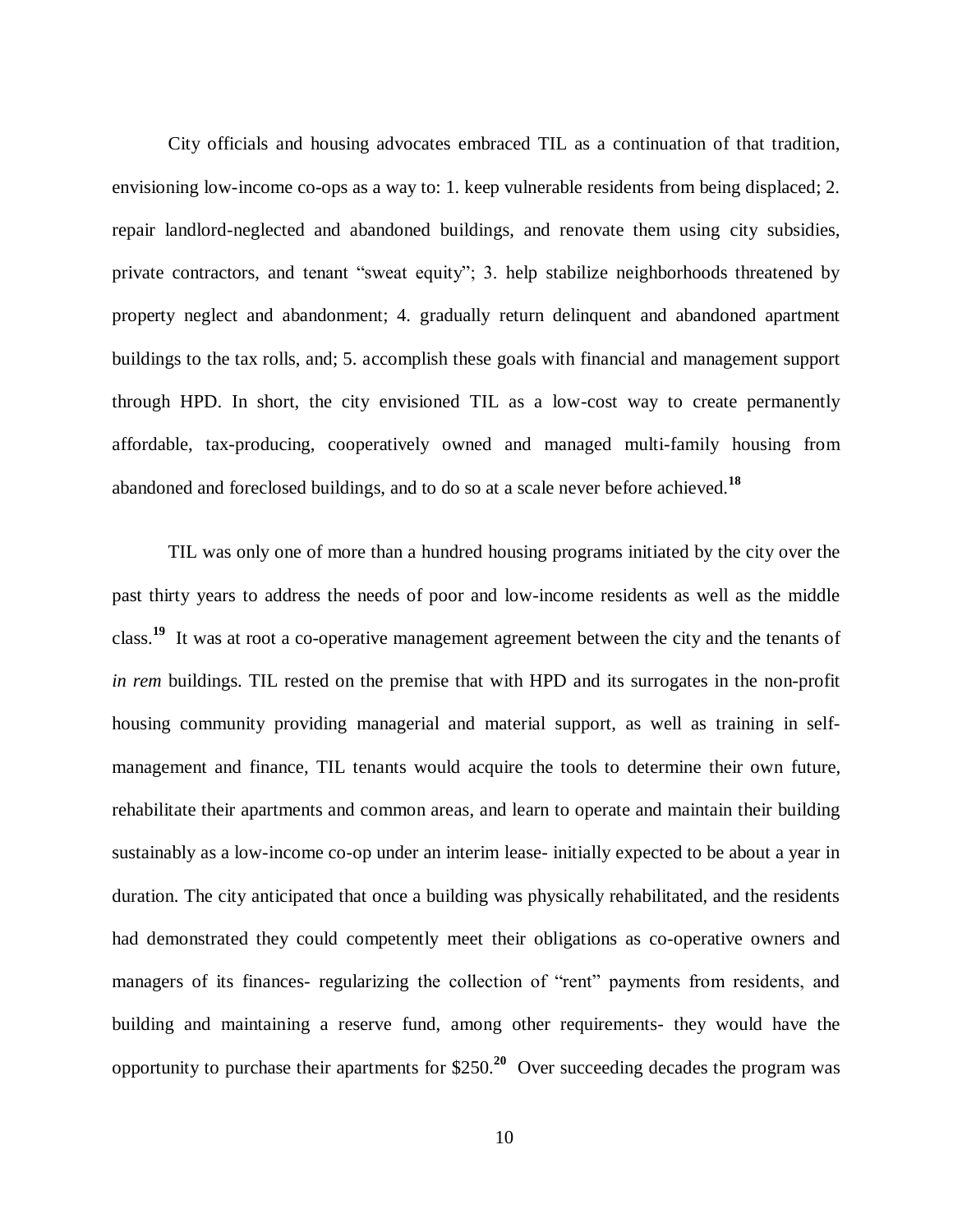extended, its contractual terms amended, and management practices revised numerous times in response to the challenges of creating and maintaining viable low-income co-ops that were permanently self-sustaining.**<sup>21</sup>**

The extremely low income levels that characterize tenants in the TIL program and other city subsidized low-income housing are made clear by data in the city's annual Housing Vacancy Survey (HVS).<sup>22</sup> Taking as a benchmark 1993, fifteen years into TIL and a point at which the city had seen a decade of sustained revival, HVS data shows that one-fifth of *all* households citywide were paying more than half of their income in rent, including one-quarter of rent controlled tenants, almost one-third of those who were rent stabilized, and more than one-third of *in rem* tenants. Many of the *in rem* tenants were still in buildings considered dilapidated, and a quarter of such dwellings had five or more maintenance violations. Central Harlem, the location of the buildings we will focus on, is cited in the HVS of 1993 as among the low-income neighborhoods where poor housing conditions and punishing rents were most concentrated.

In a further reflection of the economic status of residents occupying *in rem* property, as well as the challenges facing TIL tenant associations seeking to become co-op owners, 1993 data from the New York City Rent Guidelines Board shows that 44% of stabilized *in rem* buildings under HPD oversight in Central Harlem were already in tax arrears.<sup>23</sup> Related city data from 1995 offer another look at the economic distress of low-income residents: that year, contract rents for *in rem* housing city-wide *averaged* only \$229 mo.- suggesting that a significant percentage of *in rem* tenants reportedly paying half or more of their income in rent were subsisting on monthly incomes between \$500-\$1,000. During this period monthly rent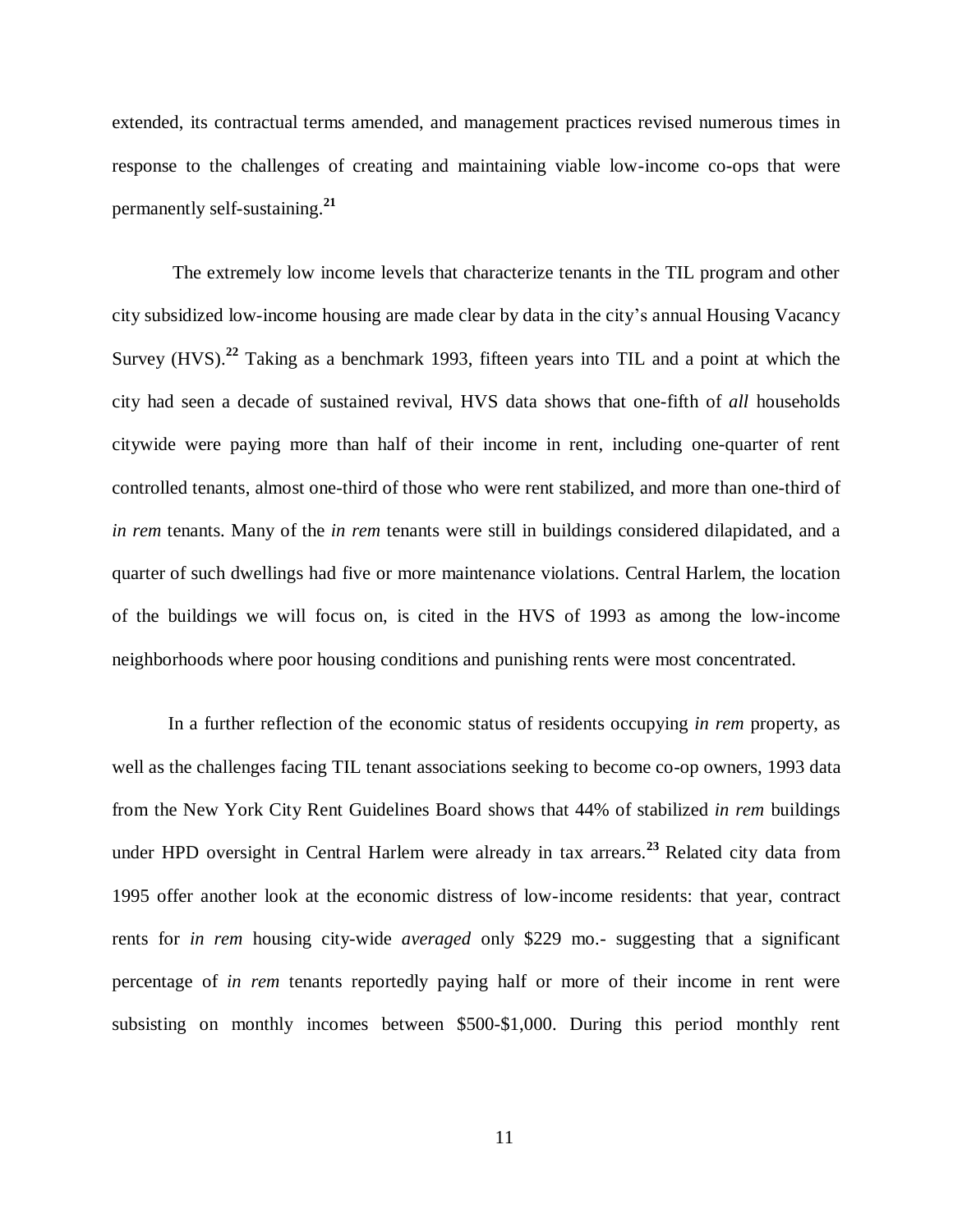collections on apartments managed by HPD averaged only \$167, and the agency's yearly operating deficit per unit under management was about five thousand dollars.**<sup>24</sup>**

The marginal status of many TIL properties can also be gleaned from income data during the Koch and Dinkins eras. As the city's economy revived and its expenditures nearly doubled, median income among *in rem* tenants *declined* and the proportion on public assistance rose from 30% in '81 to 65% in '92.**<sup>25</sup>** This startling shift reflects emergent income and class disparities between an expanding white collar and corporate sector and the chronically low-income and poor who comprised a large proportion of the city's population. One factor skewing the reported decline among *in rem* tenants was the decision of the Koch administration to respond to the city's homeless crisis of the Nineteen Eighties and early Nineties by housing 13,000 homeless families in *in rem* buildings.**<sup>26</sup>** Although Mayor Koch's move cooled a middle class political outcry over the homeless (much like that being heard today), the fact that most homeless families are chronically under-and-unemployed meant that Koch's action saddled HPD with a legacy of very low rental income from hundreds of buildings it would subsequently struggle to sell or make self-sufficient. The present day resistance of HPD to placing homeless families in its vacant TIL units may reflect that past experience, as well as the agency's current policy of warehousing empty units in TIL buildings as a potential profit center, as discussed below.

In the early years of HPD's authority over TIL, beginning in 1978, projections about the cost and disposition of *in rem* property reflected how the city's program was a voyage into uncharted waters. Initially HPD anticipated renovation costs for *in rem* buildings assigned to TIL at \$1,000 per unit, an estimate based on its experience with stable buildings in good repair.**<sup>27</sup>** Revised estimates quickly reached \$4,000; by the beginning of the Dinkins administration in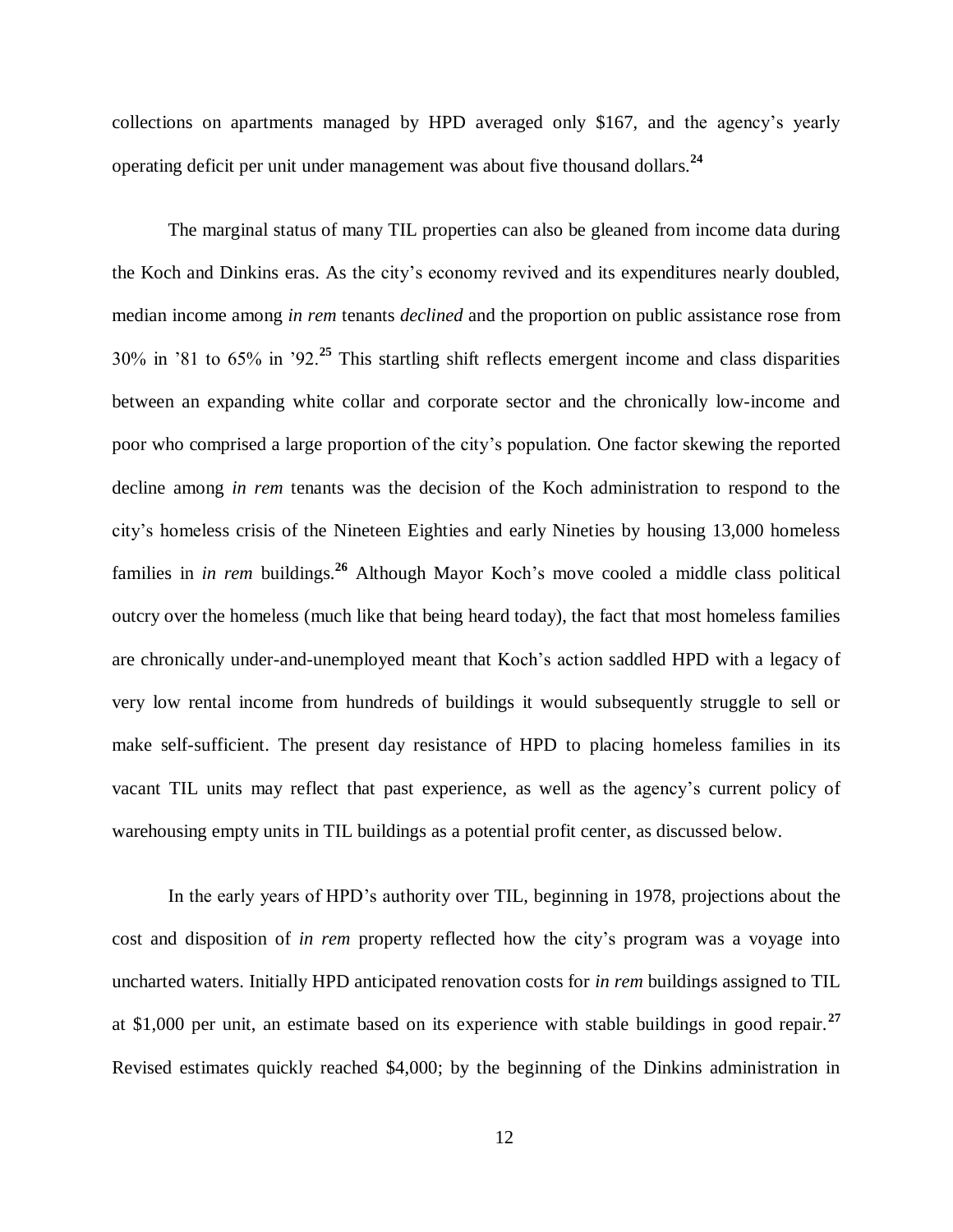1990 they had grown to \$35,000 per unit just as a moratorium was being imposed on *in rem* foreclosures; by 1997 HPD's per unit expenditures reached \$58,000. **28**

TIL program guidelines were developed in partnership with the Urban Homesteading Assistance Board (UHAB), a non-profit housing manager. **29** The guidelines offered a simple template and rationale for success in TIL, reflected in the excerpts cited below: 60% of a building's tenants had to agree to participate, raise and collect rents to meet expenses, build a reserve fund, organize a board and meeting schedule, and participate in UHAB training to meet management, finance, reporting, and other requirements of the program. **<sup>30</sup>** If judged to have been in substantial compliance after 11 months, HPD promised tenants the opportunity to own the property by purchasing their units, as noted above, for \$250. Through the administration of HPD's Division of Alternative Management Programs (DAMP)<sup>31</sup> tenants would assume ownership as a Housing Fund Development Corporation (HDFC), a type of limited equity housing cooperative specifically for persons of low-income, and formed pursuant to Article XI of the New York State Private Housing Finance Law. **32**

Unsurprisingly for a program of unprecedented scale, problems were widespread from the beginning. HPD faced ongoing difficulties creating a stable and efficient management program for the thousands of properties and tens of thousands of tenants for whom the city had taken responsibility through *in rem* while also seeking to establish reliable benchmarks to evaluate whether TIL tenant associations would be able to manage their buildings short-andlong-term.**<sup>33</sup>** Other challenges included philosophical disagreements between HPD and various non-profit housing advocates and developers about whether private development interests should be allowed to take control of *in rem* properties. These advocacy groups, typically communitarian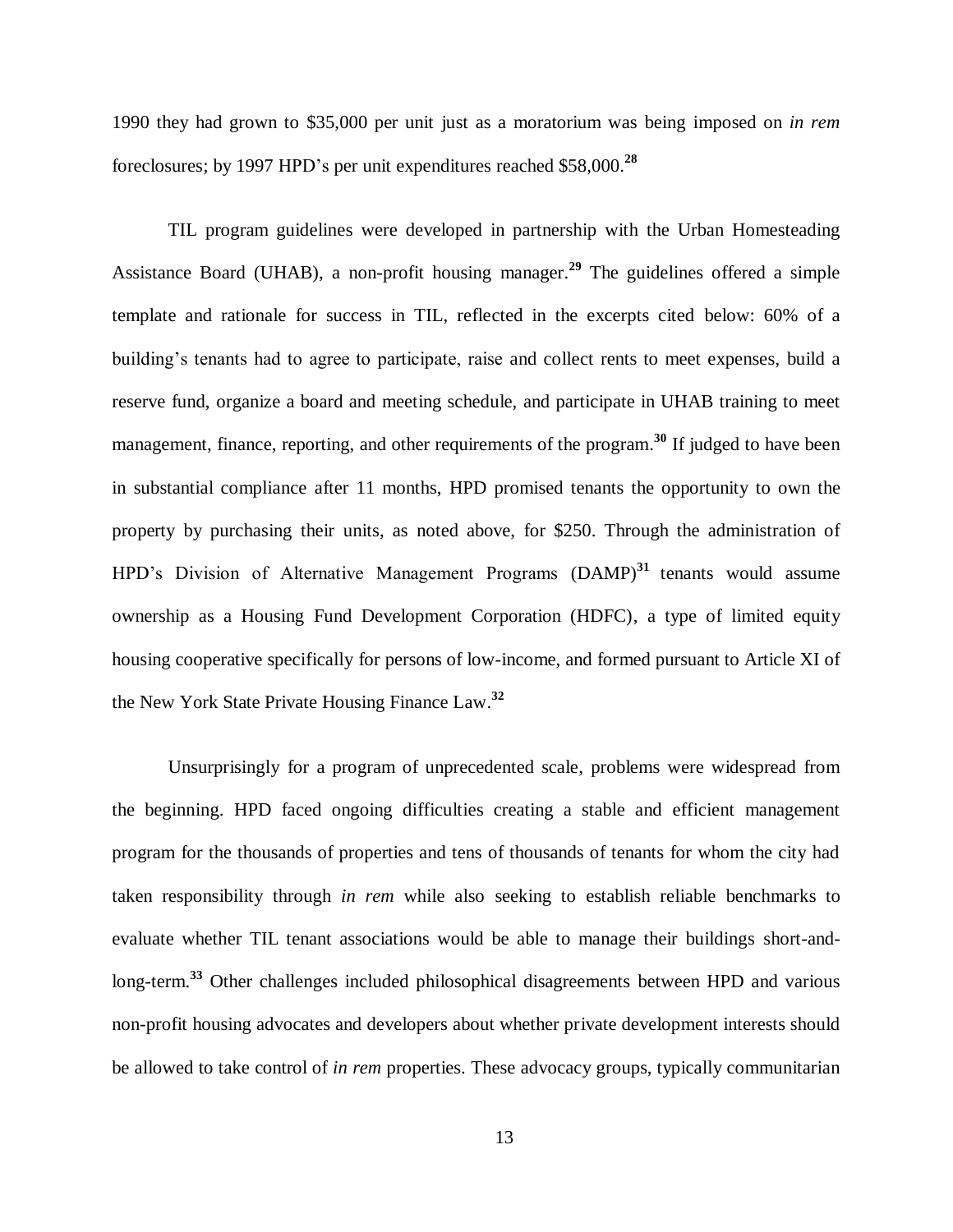in outlook, wanted a public housing approach that excluded or severely limited privatization. By and large, that emphasis proved politically compelling and under the POMP program scores of thousands of both vacant and occupied apartments were renovated and buildings brought up to code by private developers who had the option of purchasing vacant apartments for \$2,500 but were required to return them to the marketplace under rent stabilization "upon out-take."**<sup>34</sup>**

By the third term of the Koch administration (1985-89) HPD found itself increasingly burdened by soaring rehabilitation costs which were not only absorbing hundreds of millions of dollars in federal development funds but starving other programs for which the funds were originally intended.**<sup>35</sup>** In response, the city shifted its emphasis away from renovation of inhabited buildings, with their high cost and delay, to its large backlog of vacant *in rem* properties still under city ownership. HPD's Vacant Building Program (VBP) focused on tapping private construction management firms to do "gut" rehab and assume ownership of the property. This effort, with costs shared by private investors and the city, made dilapidated empty properties more attractive to private investment. By reducing costs through economies of scale and eliminating delays created when tenants were in place, by the end of the Dinkins administration in 1993 the VBP had restored 40,000 more units of stabilized housing to habitability at a lower cost per unit than in comparable tenant-occupied rehabilitation projects.<sup>36</sup>

In several respects- the turn to private development solutions, the emptying of tenants to facilitate the sale of a vacant building for full rehab, and the use of Third Party Transfer to convey the renovated building to private ownership- the VBP contains the bones of HPD's current effort- the Affordable Neighborhood Cooperative Program (ANCP), rolled out in 2012 and discussed below.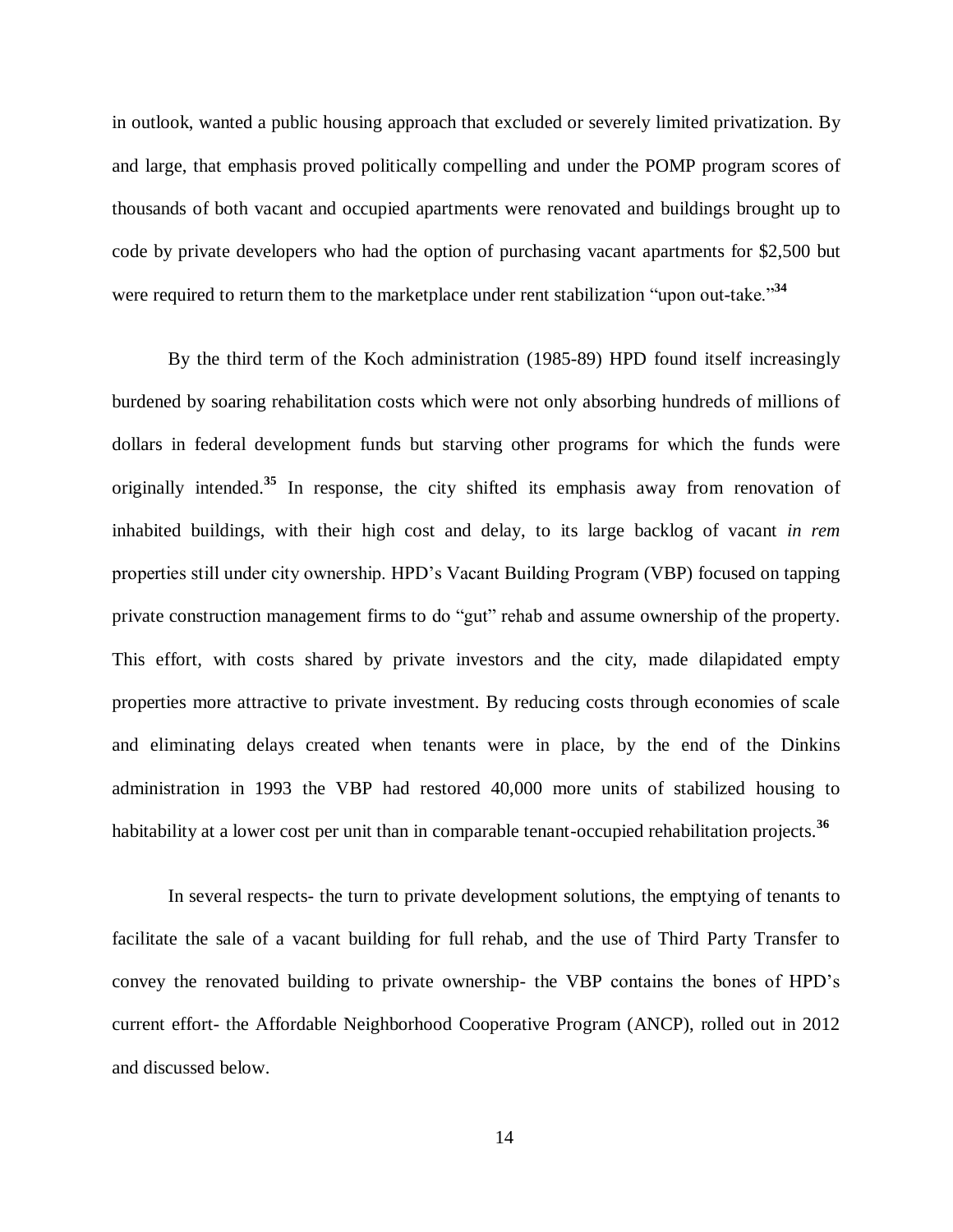The histories of the buildings and tenant associations that remain in TIL, many of which are slated for transfer to ANCP, exhibit core challenges faced by the program since its inception. Accounts of HPD and UHAB policies and actions over the past two decades, in the form of representations made by the TIL tenant associations and provided to PA'LANTE, are cited below. They include many issues and concerns that allegedly have not been addressed properly by either HPD or UHAB, resulting in serious hardship for the TILs and long delays in their efforts to become HDFC co-ops.

1. The apartment houses that the city seized *in rem* and were later conveyed to the TIL program and other city rehabilitation and housing programs had been abandoned in large part because the rising cost of wages, repairs, maintenance operations, fuel, insurance, and taxes could no longer be supported by the building's rental income;

2. Once buildings were accepted into the TIL program these costs were not reduced or adequately subsidized by HPD; meanwhile, rent charges to TIL tenants or monthly maintenance payments by TIL/HDFC co-op owners remained unsustainably low due to the limited income of the residents and were often unequal to the costs of building ownership. **37** In the early years of the program there was a wave of evictions of residents from TIL buildings and HDFC co-ops for payment arrears, with some actions initiated by HPD and others by HDFC boards and TIL tenant associations. **<sup>38</sup>** In recent decades the city has sought to avoid eviction through the use of subsidies, "one shot" emergency repayment programs, and negotiation. **<sup>39</sup>** However, reflecting a history of divided objectives in city housing policy, the Department of Finance has maintained its early focus on recouping losses to the property tax base caused by the crisis of housing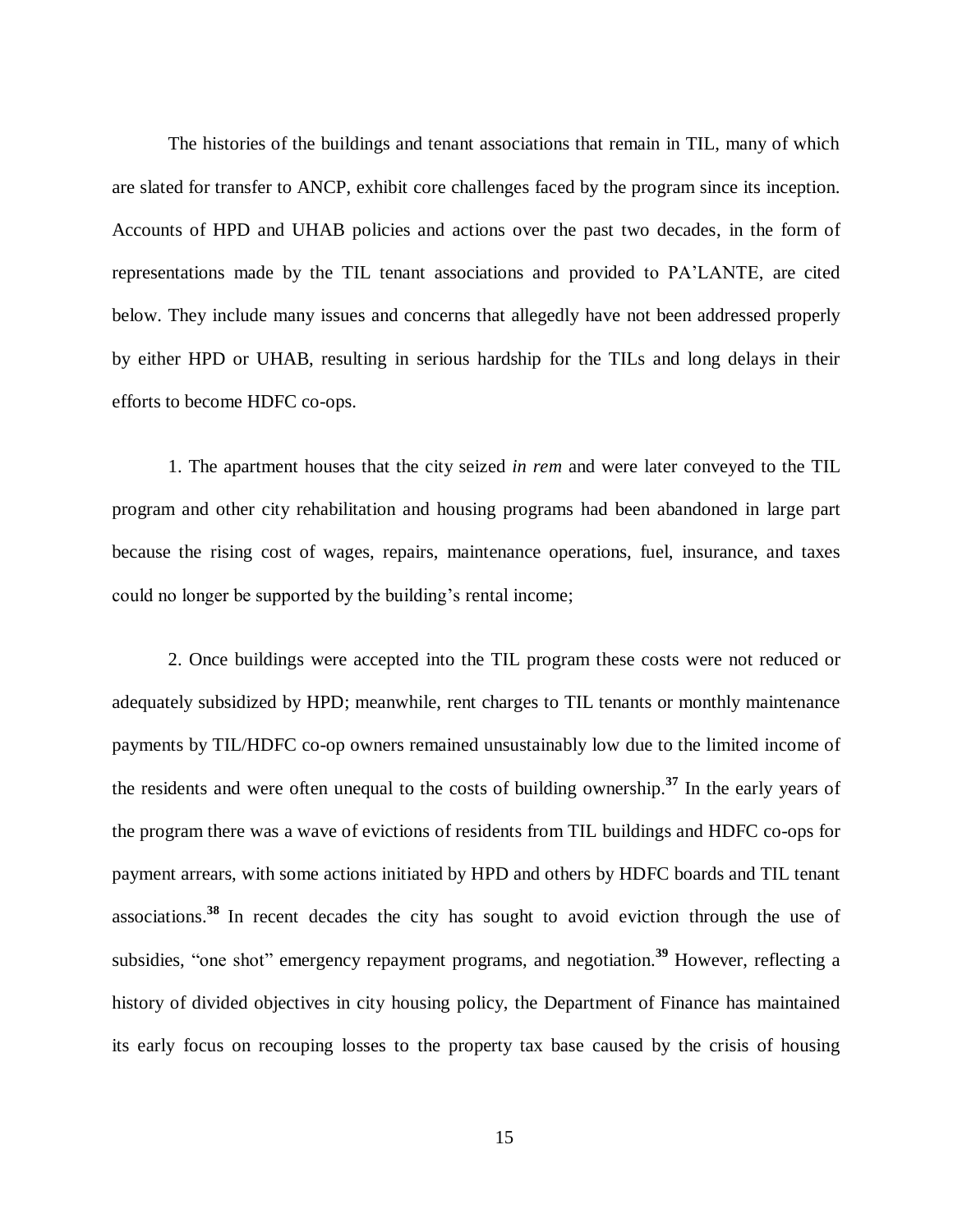abandonment. It has raised property taxes repeatedly- often to unsustainable levels- on stabilized properties; at least one study indicates that tax assessments on affordable housing were increased the most in low-income neighborhoods.**<sup>40</sup>**

3. Many *in rem* buildings chosen for TIL/HDFC as well as other HPD programs were in very poor condition due to age or long-term neglect. They required costly repairs and replacement of mechanical systems to make them sound and habitable- expenses which in most cases the residents could not afford and that in the early years of the program the city was unprepared to meet. Particularly in those years HPD significantly underestimated the scope and cost of required work by as much as 30 times. **41**

In speaking about HPD's approach to its in rem properties in 1981- just three years after the start of TIL- Sandy Bayer, the head of a private housing task force, summed up the situation: "In many cases the city is putting the tenants in leaky boats and telling them to try to cross the ocean. There are no options for the buildings without government help."**<sup>42</sup>** Thirty five years later our discussions with TIL tenants reveal a comparable degree of detachment by HPD and even a kind of "que será, será" attitude toward the tenant's struggles, hopes, and future.

As the *in rem* inventory expanded, mayors came and went, costs rose, and housing development priorities changed, repeated bouts of budget cutbacks limited the agency's ability to do essential repairs, make substantial improvements, or carry out required supervision of a vast archipelago of properties scattered throughout the city. It appears that HPD continues to inadequately monitor the maintenance, repairs, and renovation work it supervises and pays contractors to perform in TIL buildings, and- much more consequentially- the agency appears to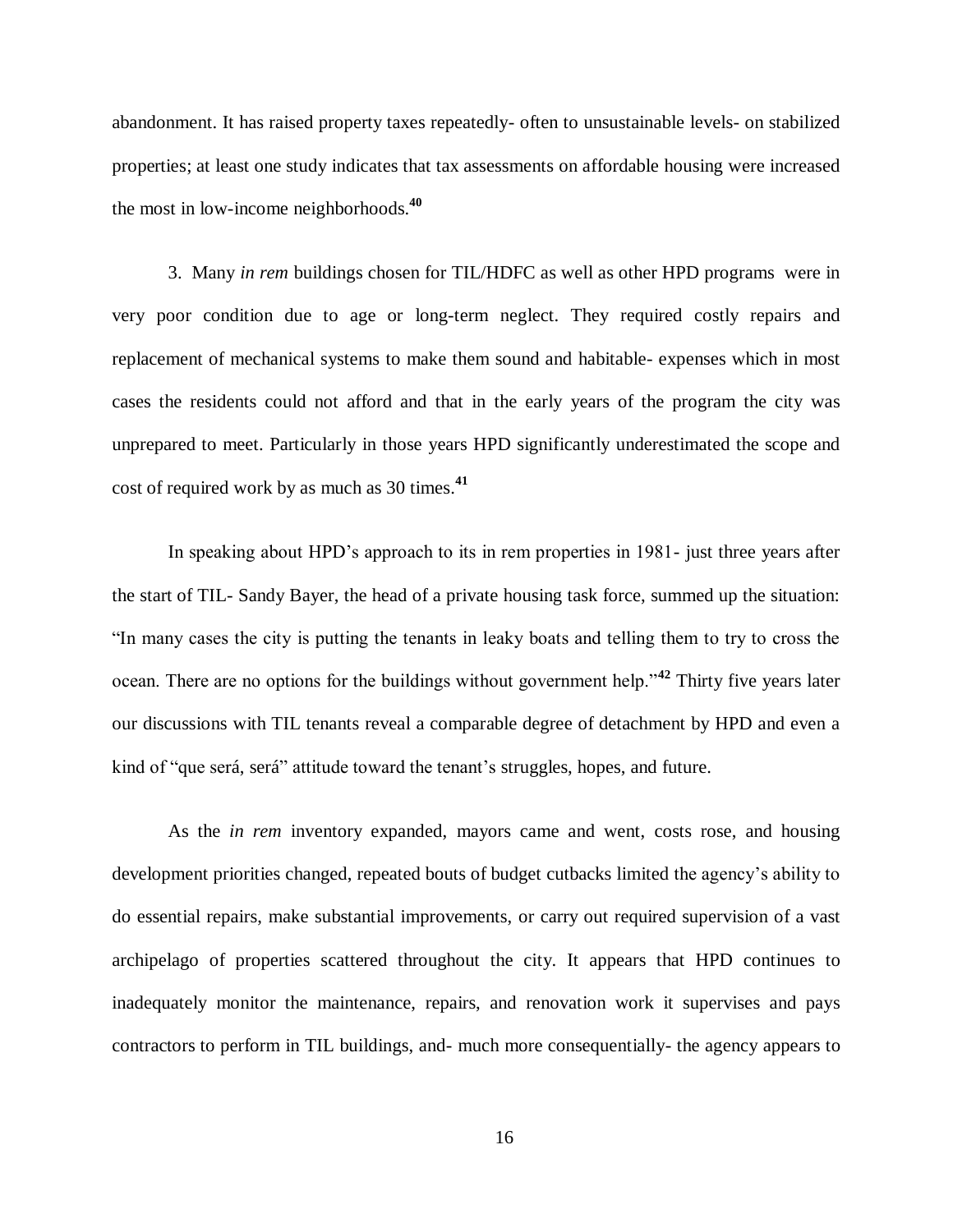leave unaddressed violations of basic standards for habitability, often for years.**<sup>43</sup>** HPD is responsible for the enforcement of the city's Housing Maintenance Code (HMC), **<sup>44</sup>** which requires landlords (including the city) to maintain their buildings in compliance with basic standards for livability. These include the provision of heat, hot water, the basic soundness of walls, ceilings and building envelope, as well as the control of pests. HPD also operates an Alternative Enforcement Program**<sup>45</sup>** that targets private landlords whose buildings fail to meet the standards of the HMC; despite these protections, code violations in TIL buildings continue to go unaddressed for years.

Cumulatively these effects have caused many surviving TILs to fall into a kind of limbo, with progress toward ownership languishing for decades. There appear to have been many broken promises, and in the reports made to PA'LANTE by the tenant associations and cited below, the guidance and leadership from HPD that was promised to the tenant associations under TIL has faded away without explanation; HPD's coordination about essential building, finance, and compliance issues has grown haphazard or non-existent; and promises of impending improvements, relocations, and purchase time-lines have proved unreliable and essentially fictitious.

At the midpoint of the TIL program's life in 1998, the year that  $161$  West  $108<sup>th</sup>$  Street came into the program, then-City Comptroller Alan Hevesi issued an audit that cited a range of HPD management shortcomings: "Simply stated, a large number of these buildings have not succeeded in any way, shape, or form. Many of the buildings have…deteriorated (since HPD inherited them) and are probably in the same or worse condition than before they were renovated." Surveying 19 TILs, the audit found six in poor condition with leaky roofs, cracked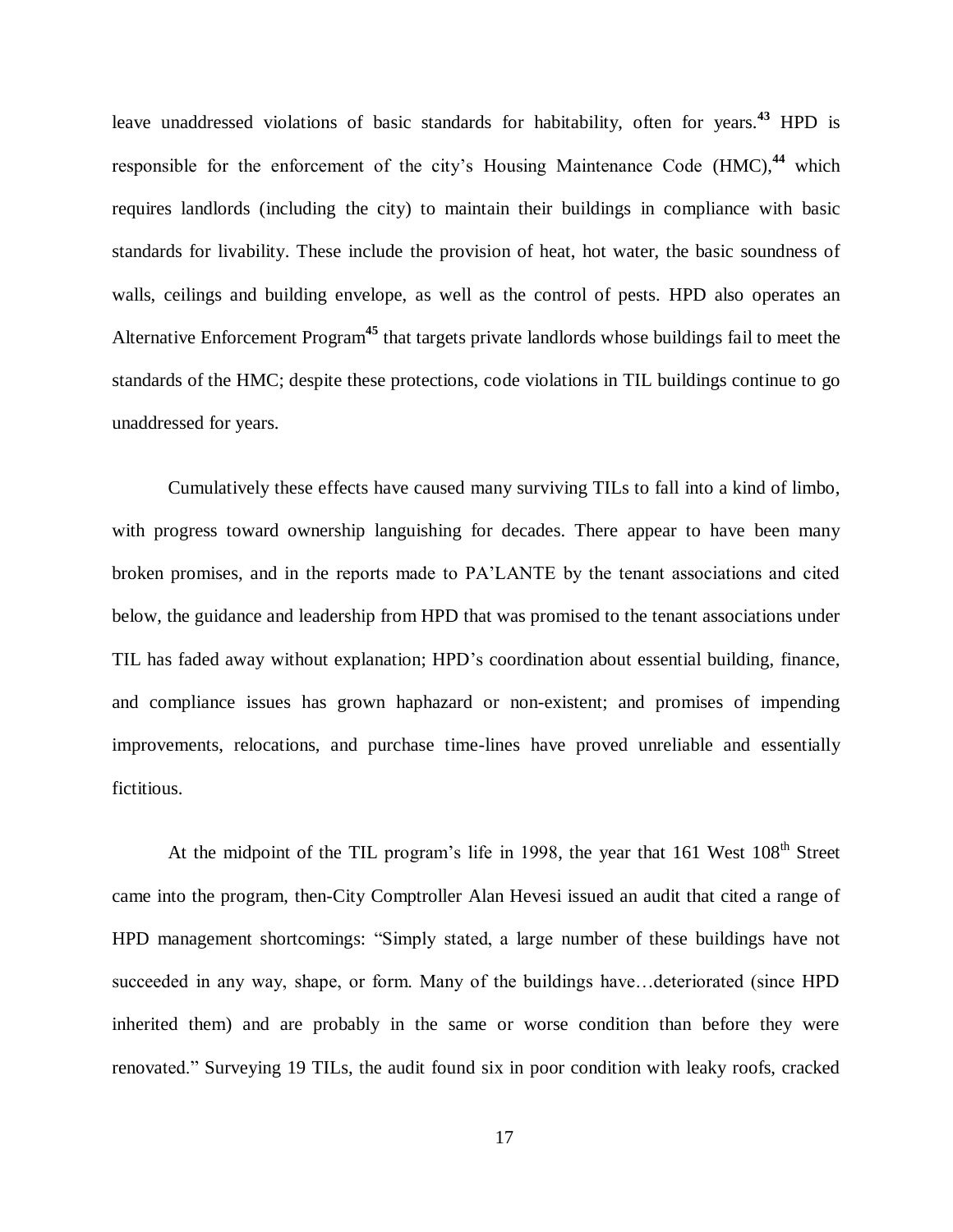stairways…and faulty boilers.**<sup>46</sup>** The following year, a 1999 audit of HPD operations by then-State Comptroller H. Carl McCall found that HPD did not have a formal (written) plan to track the management and disposition of the buildings it controlled, and "lacked identified priorities to guide the disposal of buildings." The audit concluded that HPD "did not have an effective system to track the movement and status of all the buildings that are in the city's inventory." Among related findings the audit uncovered long delays in the return of (*in rem*) buildings to private ownership; a survey of 252 buildings in HPD's portfolio found that buildings remained in TIL an average of sixteen years. **47** This was up from eleven months at the beginning of the program.

These findings, particularly HPD's "lack of an effective system to track the status" of buildings in its inventory, are reflected in the representations made by the TIL Tenant Association members we interviewed, including those who reside at 161 West 108<sup>th</sup> Street.

*In 2008 UHAB, which was under contract to HPD to provide management assistance to 161 W. 108th (hereafter,"#161"), instructed the Association (hereafter,"TA") to apply for State unemployment and liability insurance. The completed applications with money orders for payment were submitted in a timely fashion but the money orders were returned without explanation. The UHAB liaison assigned to #161 reportedly informed the TA that they would look into the matter. Months of repeated inquiries followed with no reply, and there was never again any mention of the insurance, the application, or the returned money orders by UHAB or HPD. Seven years later, in 2015, UHAB and HPD informed the TA that the State of New York had levied a \$300,000 fine against the TA for its failure to have the required insurance- for which the TA had submitted its application and payment in 2008. The TA was then informed by UHAB and HPD that after*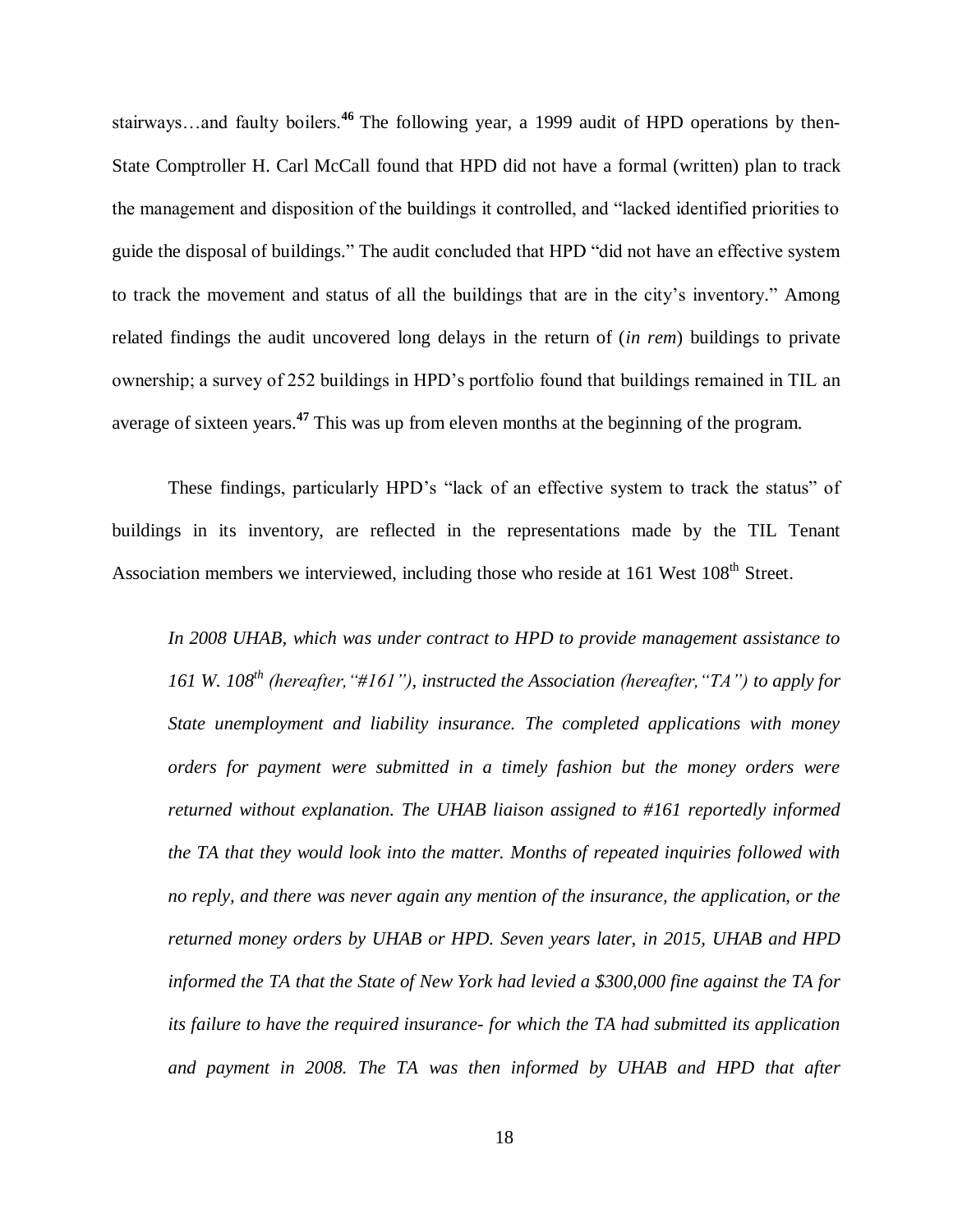*negotiations with the State the fine had been reduced to \$60,000 plus interest, although the TA was never aware of or privy to these said negotiations. The TA was told that unless it paid the renegotiated fine and interest the State would seize the building. Faced with this ultimatum the TA agreed to a \$10,000 down payment and terms of \$1,080 per month, but informed HPD that in their view the situation had arisen due to the agency's poor oversight; and that this extra expenditure from the TA's reserve fund would create serious financial hardship and make it more difficult for the TA to properly operate the building. In response, HPD assumed no responsibility and declared that if the money ran out the TA would lose its right to future ownership. Now, approximately one year into the monthly repayment schedule, the monthly checks issued by the TA in payment of the fine and interest are being returned unnegotiated without comment, and the TA's numerous requests to HPD for an explanation are once again met with silence.*

*A related story emerges from the account provided by the TA at 503-505 West 140th Street. Edward Torres, the head of the TA, was contacted in December of 2015 by the head of the compliance division for the TIL program: #503-505 had fallen out of compliance for not submitting financial reports for five months. According to the TA, the cause of the lapse was that the HPD had changed the template of the financial reports in May, 2015 but had failed to provide the new template to the #503-505 TA; its financial reports on the old template were being counted as not-submitted. This snafu, and the delay in reporting, could have been avoided if HPD had made the smallest effort through its assigned coordinator to ensure that the TA had received the new template.*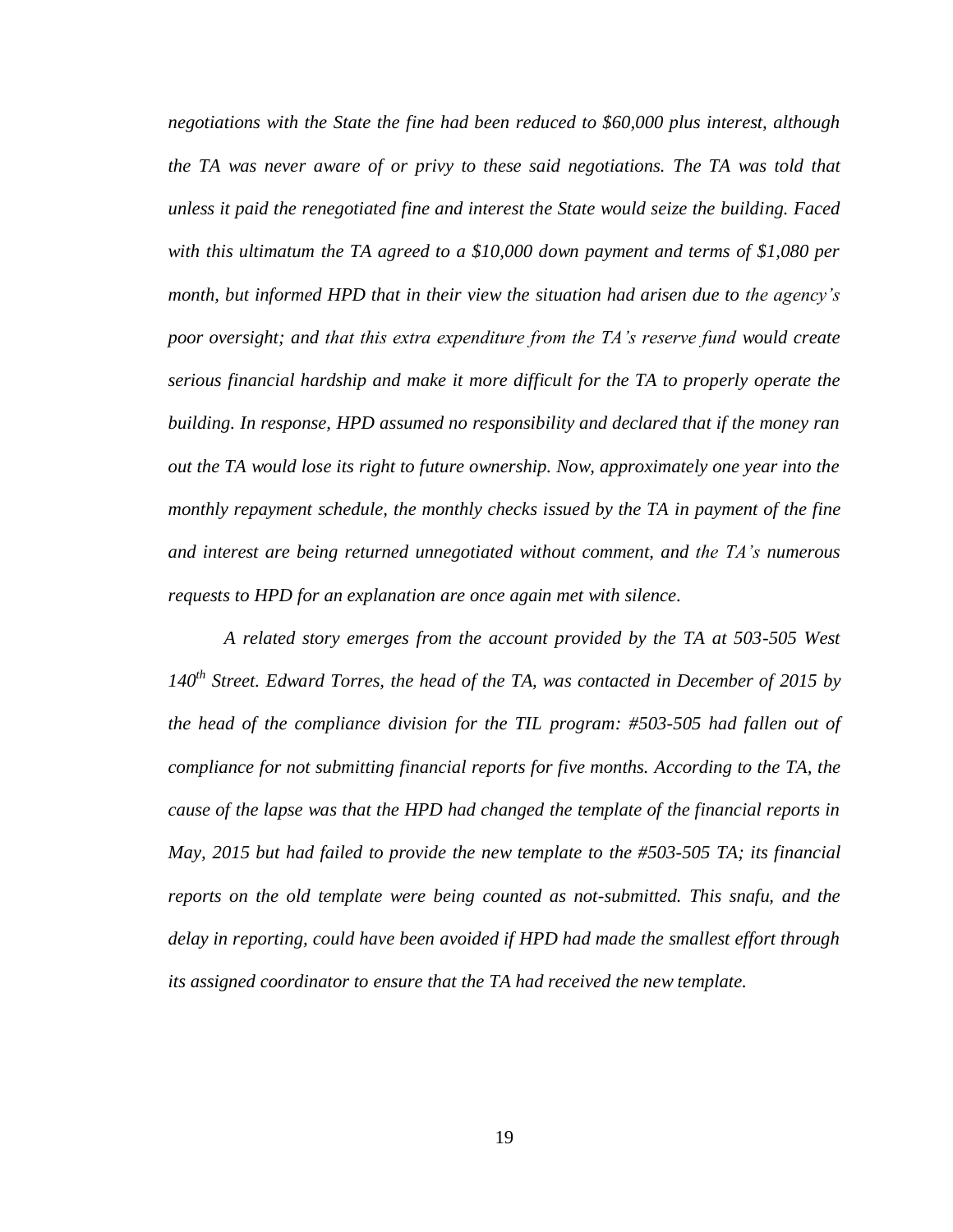4. Management shortcomings appear to show that a basic training seminar of ten hours by an HPD non-profit housing contractor such as UHAB would be inadequate to prepare tenants for long-term self-management and ownership. The TILs proved to require close supervision and technical assistance in order for their residents- used to living on extremely minimal incomes, without English as a primary language, or lacking experience in home ownership- to meet the obligations required of professional property managers.

Even when HPD and UHAB had acquired decades of hands-on experience with TIL and the creation of HDFC co-ops, HPD coordinators and its non-profit contractors reportedly failed in many cases to adequately supervise or train the TAs, or fulfill their duties as property managers as required by HPD's management role with the Associations. Among the most important pledges made by HPD to the TIL Tenant Associations through its relationship with UHAB, the agency alleged that it would "assign a coordinator to help your tenant association meet TIL program requirements. Your HPD coordinator is the first person you should turn to with problems or questions. Your HPD coordinator will work with your tenant association to set up repair plans, supervise monthly financial reports, and support you if emergencies arise."**<sup>48</sup>** Although in practice two coordinators- one to track financial matters and another for fieldworkwere officially assigned to each TIL, the reported experience of the TAs highlighted in this report has been that HPD's 'first person to turn to' frequently proved unavailable or unreliable.

As noted above, many *in rem* properties accepted into TIL in its early stages failed to meet various self-management criteria, including the collection of rent or maintenance charges, or the payment of bills, and fell into financial distress. Where TIL buildings were able to stay current with costs and assessments but never generated significant reserves or benefitted from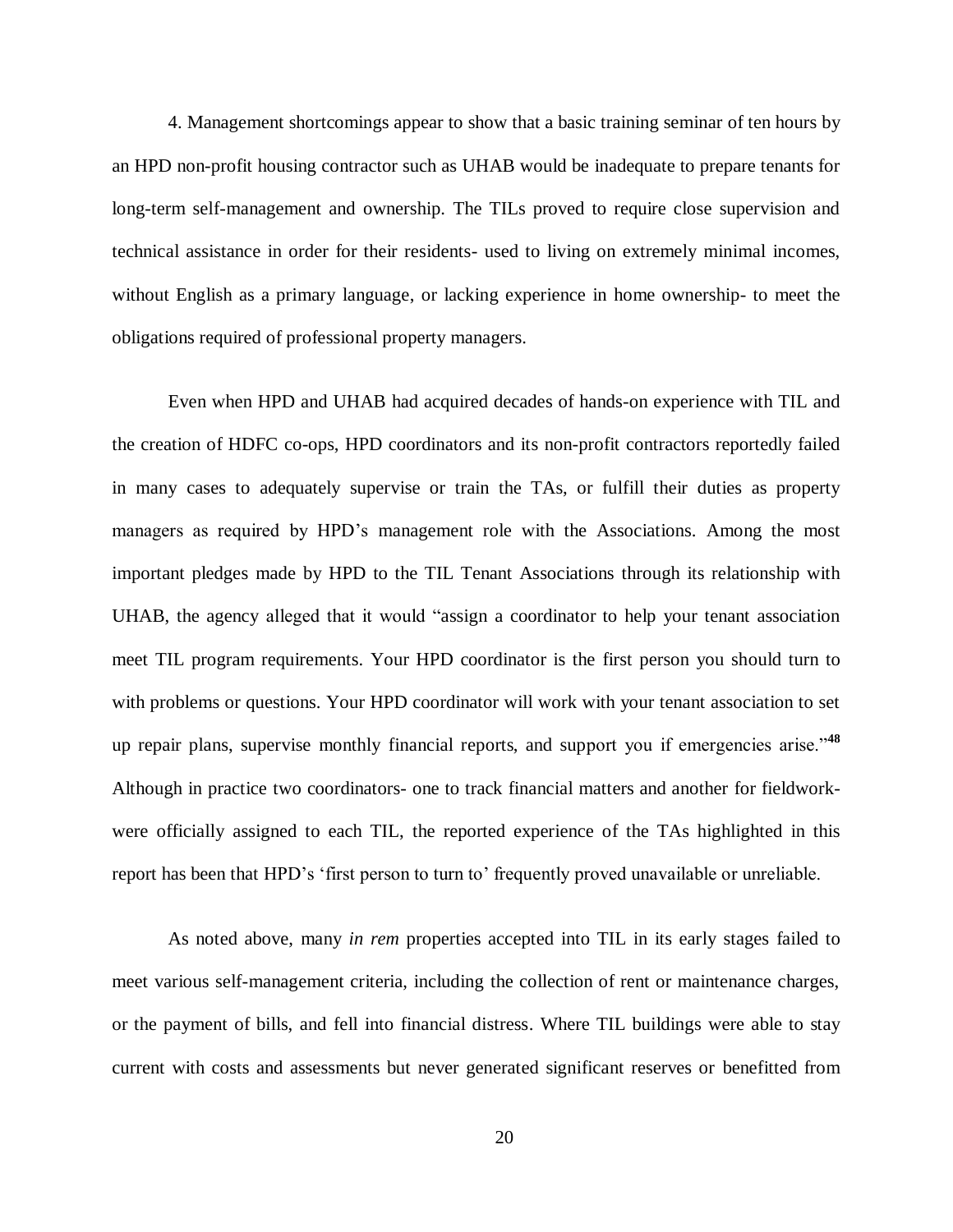promised renovations, the TAs allege that they found themselves languishing for decades without promised liaison with HPD, without competent oversight by HPD coordinators, without necessary repairs to the building envelope or promised capital improvements, and that these failures impaired their efforts to become an HDFC co-op.**<sup>49</sup>**

*107 West 105th Street began to participate in the TIL program in 1999. In the recounting of the tenants, their first HPD contact was "always calling tenants to invite them to join the program. This was when they (HPD) wanted the program to work and to reinvigorate deteriorating neighborhoods."* 

*Once admitted to the TIL program, the TA recounts that the first coordinator assigned to them by HPD was habitually inactive and unhelpful. The next coordinator the TA found "very helpful," but she was gone after a year- a pattern of rapid turnover common to the accounts provided by the TAs cited in the report. Their third coordinator was also helpful and prevented HPD from placing relocation tenants in the building's warehoused apartments- a move that the TA believes enabled #107 "to remain on the updated list of buildings on track for renovation"- that is, with vacant, warehoused apartments that would be attractive to developers under programs like ANCP.*

*In 2006, after repeated requests to HPD that it address the deteriorating condition of the building- including a leaking roof and rat infestations in the cellar- and after a series of inspections but no corrective action, the TA commissioned an independent survey by members of the Pratt Institute.* **<sup>50</sup>** *They reportedly found #107 in "poor condition" with numerous building code violations and "unhealthy living conditions" for children and the elderly despite seven years of HPD oversight. When the*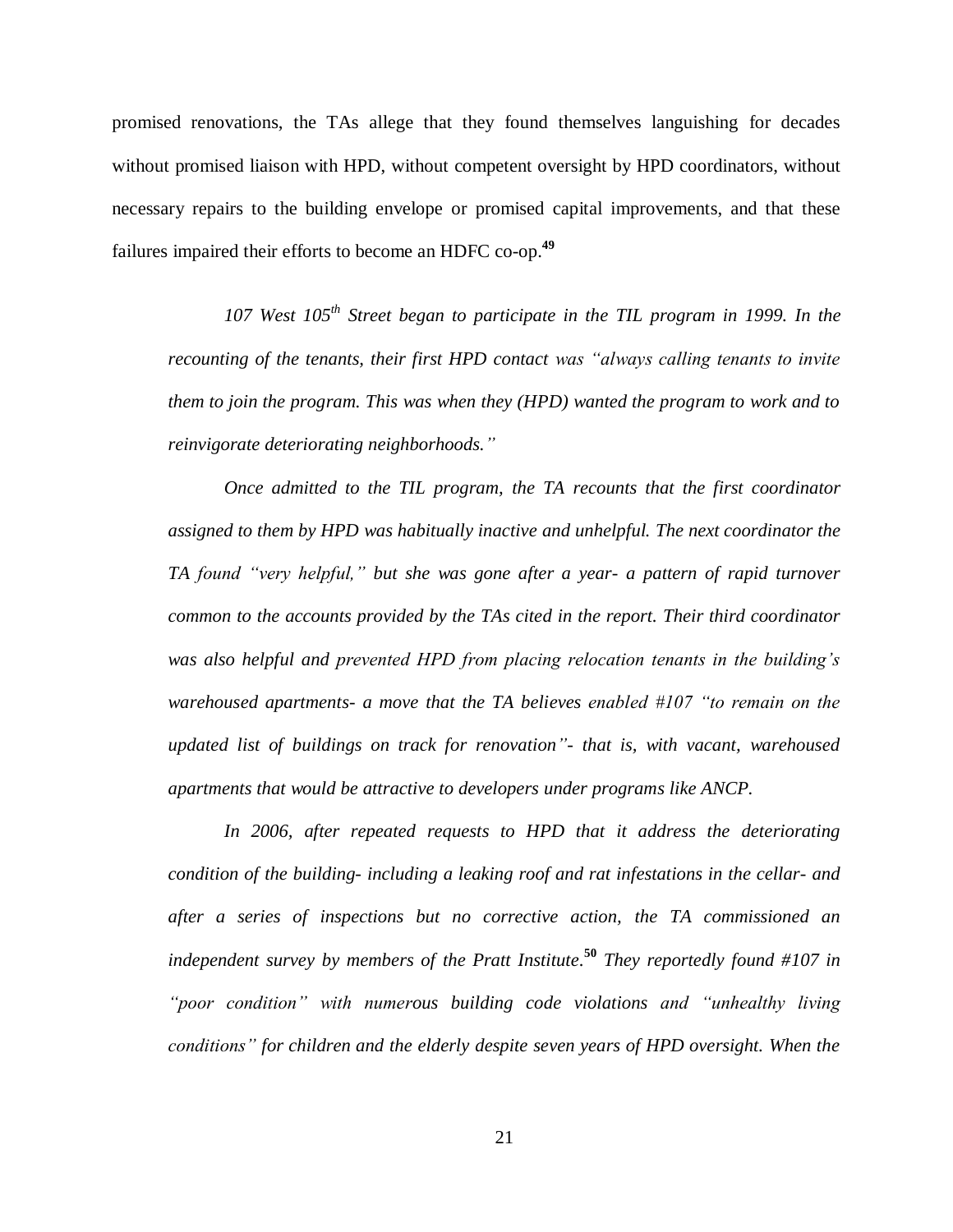*TA presented these findings to UHAB their response was that "the city cannot sue itself" referring perhaps to the city's ownership of the property but leaving unaddressed its responsibility under the Building and Housing Maintenance Codes (HMC) to meet the same basic standards of habitability required of private landlords.***<sup>51</sup>** *The TIL buildings cited in this report have many HMC violations, including mold problems caused by leaking roofs, sporadically-functioning boilers, broken windows, and rat and bedbug infestations- one TIL, at 161 West 140th Street, suffers from all of these conditions.*

*In October, 2008, ten years after #107 West 105th Street was admitted to TIL, and*  with all of the tenants having completed the UHAB courses on building management, *HPD invited the TA to meet with its architects to collaborate on the re-design and renovation of the building. The TA reports that at this meeting many assurances were given: HPD had another building in which the tenants would be relocated until the work*  was completed; all the apartments which shared an existing line would retain their *original configuration in the new design; and there would be a meeting later in the month "to discuss the logistics of packing, moving, and the storage of possessions." Shortly afterward HPD cancelled the logistics meeting without explanation and never rescheduled it. For the next four years their HPD coordinator counseled patience, insisting that the building would be renovated as promised. Eight years have passed and the TA reports that HPD has never again mentioned the scheduled renovation to prepare the building to become an HDFC co-op, nor explained the sudden disappearance of the promised financing or the abrupt cancellation of the work. Recently, after eight years of silence, HPD has informed the tenants that instead of completing the final step to become*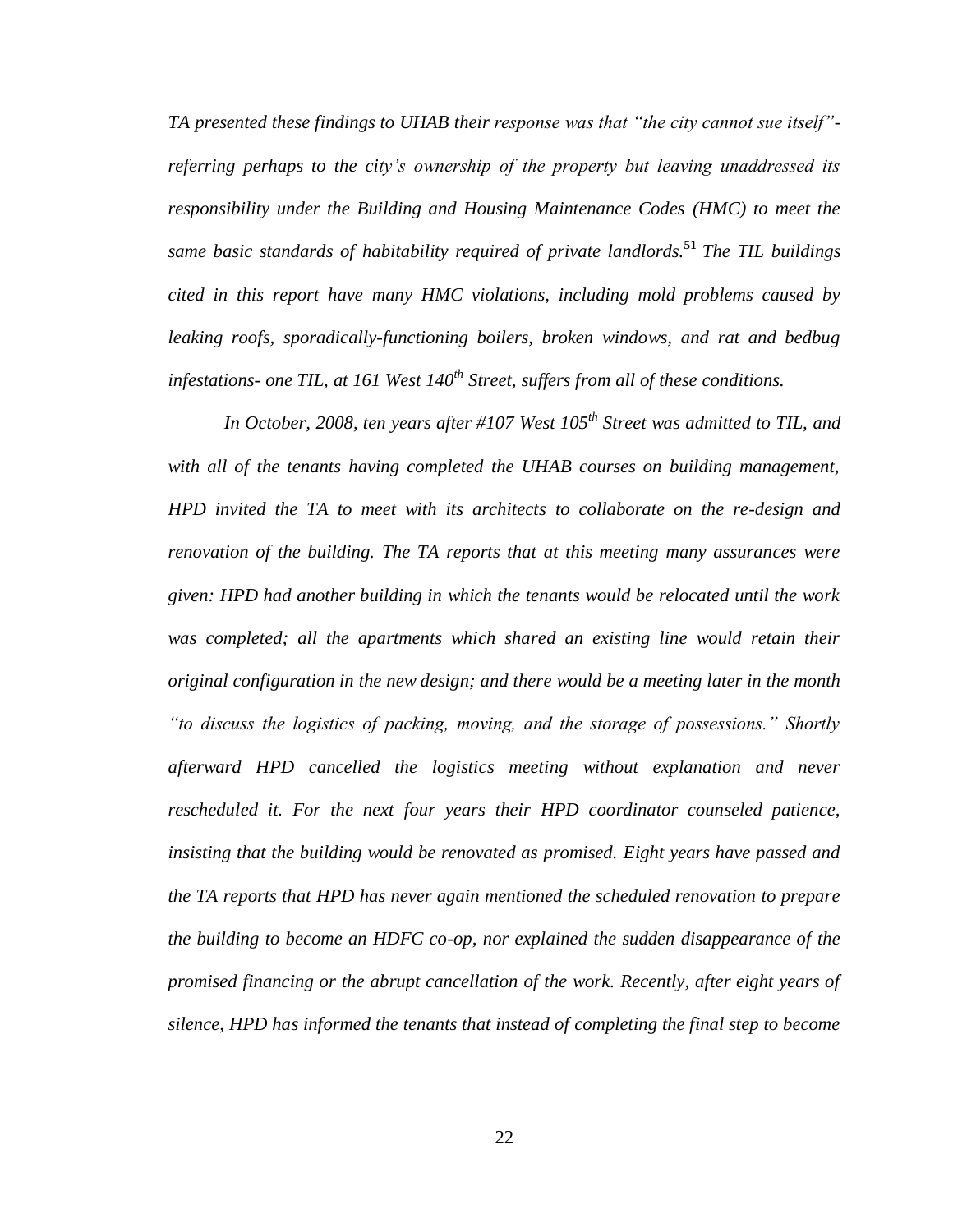*the promised HDFC co-op, their building is being conveyed to a developer under ANCP, a decision over which they are allowed no say.* 

5. As decades passed, buildings in TIL awaiting approval to become HDFC co-ops- and some functioning HDFC/TIL co-ops as well- experienced the aging-out of their original residents. As tenants passed away or moved on, HPD refused to allow these buildings to rent or market the apartments that became vacant, an action that directly contravened its own guidelines that directed the TILs to take responsibility for renting vacant units. **52** The HPD program guidelines granting rental responsibility to the TILs speak to the agency's understanding that the buildings could not pay for themselves or build adequate reserves unless the rent rolls were full. The TAs report that it has been both mystifying and deeply frustrating that HPD, ostensibly responsible for assisting the TILs to succeed, took away their primary means of self-support.

It appears from the representations of the TAs that HPD's warehousing of vacant units has been among the agency's most destructive practices. The TA accounts strongly suggest that HPD can hardly have failed to recognize the harm and hardship that its warehousing policy would cause: the TAs report that the policy starves the TILs of essential funds, shrinks rent or maintenance rolls to unmanageable levels, causes reserve funds to be depleted, and puts the tenants under increasing stress as they try make do with less income.

*According to the account provided to PA'LANTE by the TA of 161 West 108 th Street, they had been a TIL for 8 years and were managing a fully occupied building with \$124,000 in its reserve fund- critical funds saved toward the day when #161 would become a HDFC co-op. As described above, it was the next year, 2008, that HPD left the*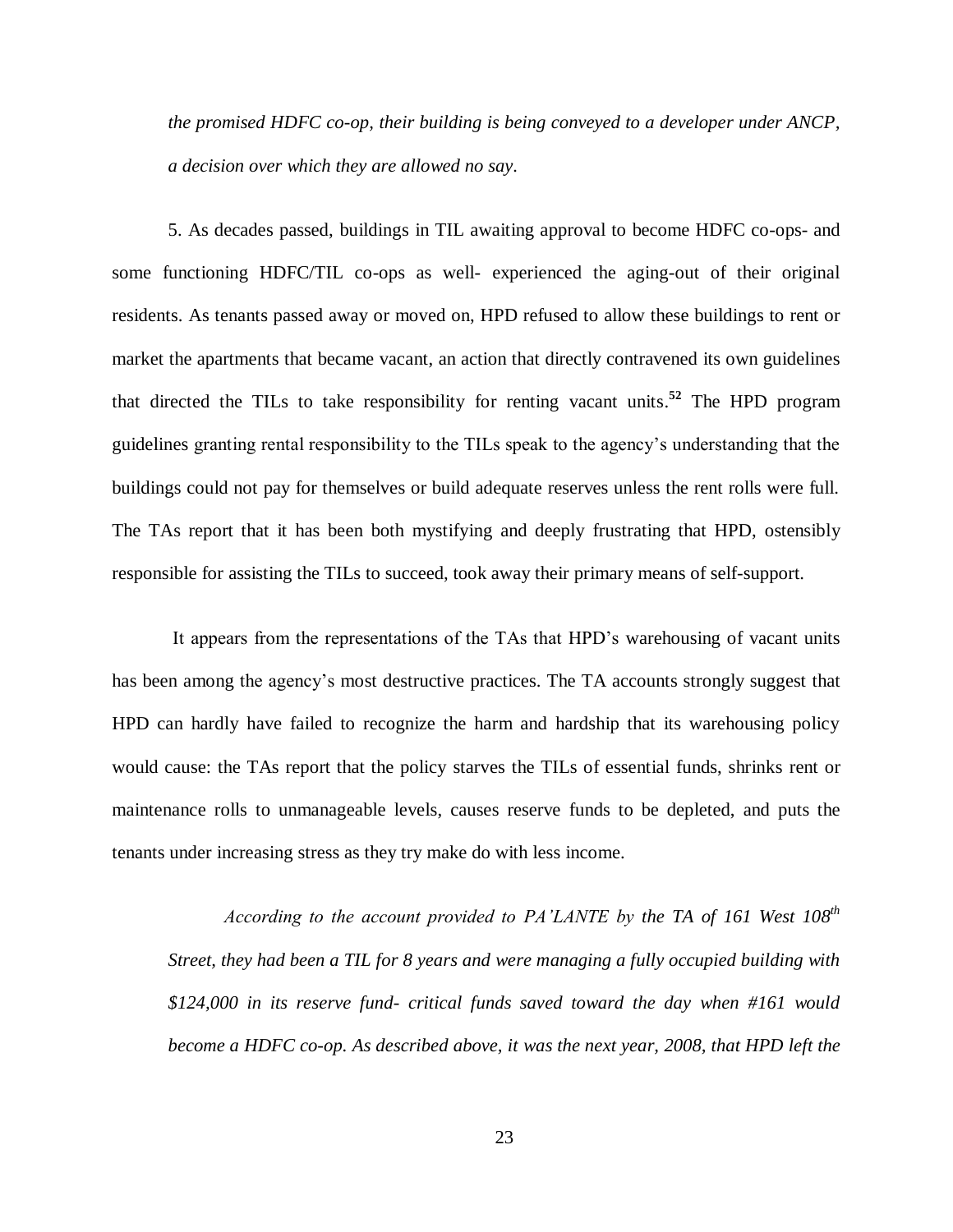*TA at the altar. The TA alleges that since that time the agency has worked to deplete the TA of its resources, has basically abandoned it without support for the past four years, and warehoused one-third of the building's apartments- refusing the TA the opportunity to rent them. According to the TA, HPD's actions have caused their reserve fund to shrink to less than \$75,000.* 

*The TA of 615 West 150th Street entered the TIL program in 1996. Their experience, as recounted to PA'LANTE, offers many examples of HPD's apparently* destructive management practices. Like 161 West 108<sup>th</sup> Street, the TA of #615 was told by *HPD in 2007 that their building had been selected for renovation and that HPD had the money in its budget. In 2008 relocation of the tenants from their homes began. After having their possessions placed in storage, fifteen families were re-housed- twelve in vacant units in HDFC co-ops, and the other three in TIL buildings. Eight years later the renovations have never been completed, and according to the TA HPD claims it no longer has the money. Although the promised renovation will never occur, HPD has prohibited the tenants relocated eight years ago from returning to their homes. Their possessions reportedly remain in a storage facility which they claim they have never been allowed to visit and whose location they are not allowed to know.*

*According to the TA the tenants who were not moved from 615 before HPD abandoned its planned renovation continue to live in a mostly de-populated building where HPD is now warehousing not only the apartments that it forced the tenants to vacate in 2008, but more than half of the building's 62 units. The TA further alleges that HPD has refused to allow the TA to rent out any of the vacant apartments in the buildingeven on a short-term basis- thereby imposing an extreme financial hardship on the TA.*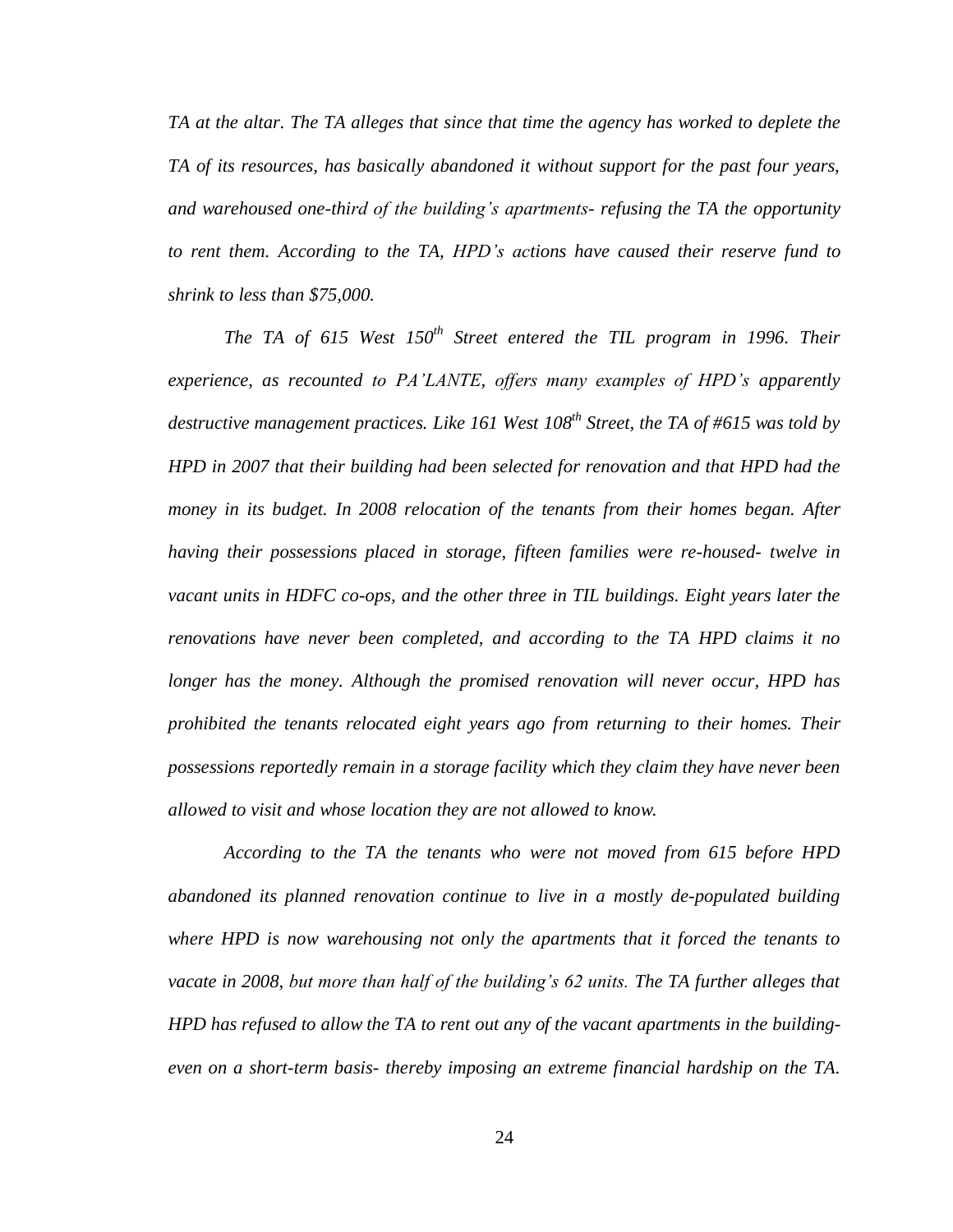*Although HPD is warehousing half of the building's units, the TA reports that the agency continues to demand that it meet stringent guidelines for maintaining reserve balances and rent collections, and demonstrating financial self-sufficiency.*

*According to the TA at #615 they were told by HPD in 2012 that their building had been selected to enter the ANCP program. Reportedly nothing happened for another four years, and only in September, 2016 did the residents receive a letter informing them that #615 had been "selected for participation in ANCP," a decision that the TIL residents, still awaiting their HDFC co-op, report that they were never consulted about.*

6. HPD's guidelines published by UHAB for the TIL program state that "Your Tenant Interim Lease itself is a legal document between your association and the city…It outlines your duties, including renting vacant apartments…."**<sup>53</sup>** Yet HPD has not only prevented the TAs from renting vacant residential units. It has also reportedly refused to allow the TAs to rent out vacant commercial property on their premises. This position, as reported by the TAs and PA'LANTE, has further starved the Associations of income crucial to their viability. According to them, the agency has reportedly gone so far as to block the acceptance of generous lease terms from a national chain store. Although commercial frontage is perhaps the most valuable asset a TIL could have, the TAs allege that HPD not only refused to provide an explanation for its actions blocking all rentals; they report that the agency has habitually found fault with these same TILs for failing to meet maintenance obligations or maintain adequate reserves while denying them every opportunity to increase the building's income. The agency apparently became aware that total rent rolls across the TIL program were falling, largely due to its own warehousing of vacant units. In response HPD imposed, reportedly without consulting the TAs, a rent increase of 81%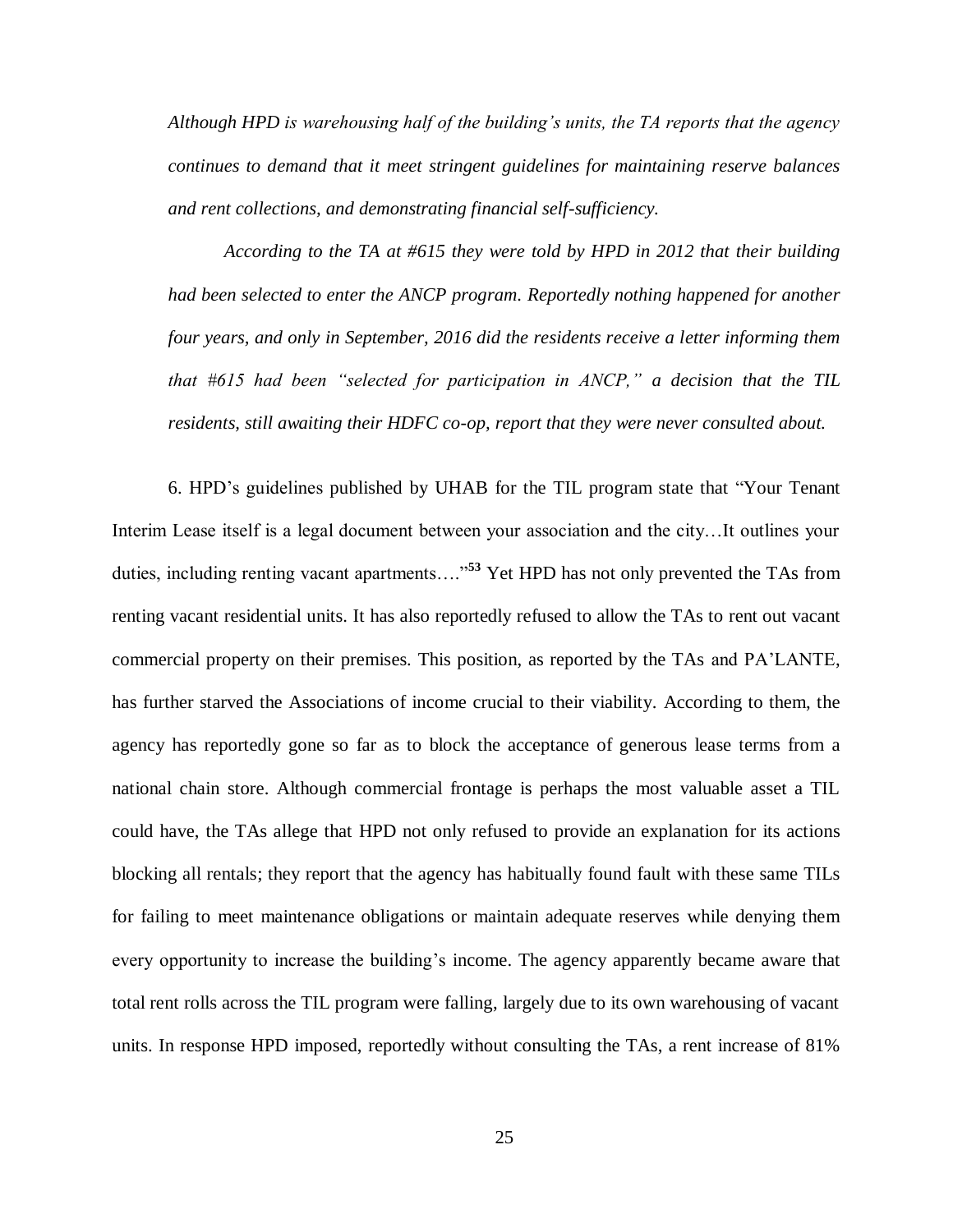on all TIL residential units where the lease holder had died. HPD took this action apparently in full knowledge that it would cause rents to rise to as much as \$700 monthly or more- an unaffordable amount that would inevitably cause the eviction of the surviving family members for rent arrears. After the TAs objected strenuously, HPD- again reportedly without written explanation- reduced the increase to \$100 per unit.**<sup>54</sup>**

*161 West 108th Street is a small TIL that also reports it has suffered financial hardship as a result of HPD's warehousing policy. According to the TA it has sought repeatedly to find a mechanism that would allow it to obtain operating revenue from its two vacant warehoused apartments. It petitioned HPD for permission to offer short-term leases with no rights of purchase, but reports that HPD has never responded. #161 also has valuable commercial space that has been vacant for about four years because, according to the TA, HPD will only allow it to be rented on a month-to-month lease- a condition that few if any businesses will accept. The apparent harm that HPD's policy has caused to the finances of the TA is illustrated by the effort of a Dunkin' Donuts® franchisee to rent the TIL building storefront with a five year lease. Under the terms of the lease proposed by Dunkin' Donuts® in its letter of intent, the leasee would pay for all renovations, provide the TA a \$50,000 signing bonus, agree to a rent of \$5,000 per month, and a 10% increase every five years. According to the TA, HPD refused to consider this offer, despite its potential to significantly aid the TA and the building reserve fund, out of which the TA has paid at least \$140,000 of its own money to maintain the property and cover administrative costs over the years.*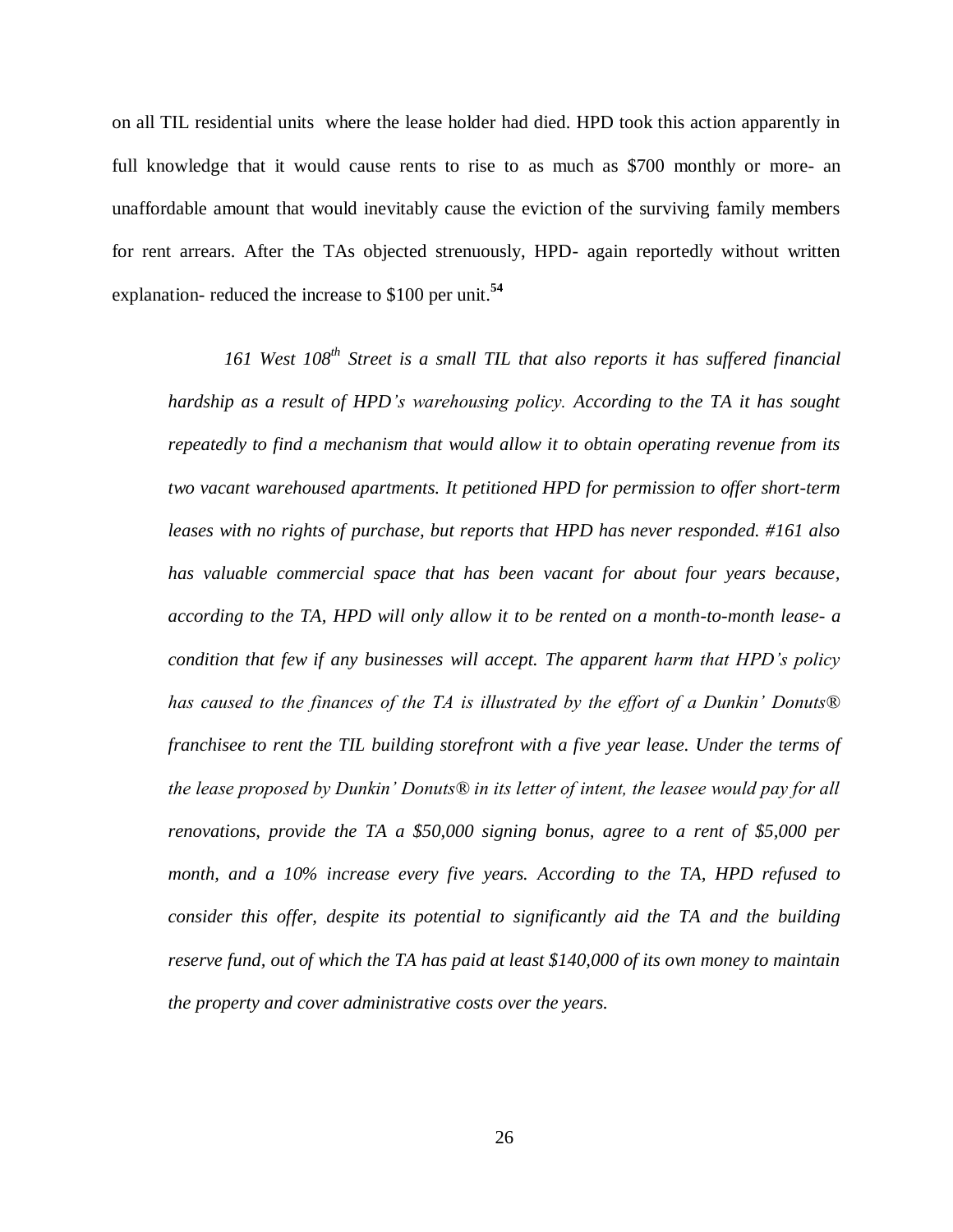7. HPD's policy of preventing the TILS from exercising their stated obligation to control the rental of vacant units has reportedly created financial hardship for the TAs. But the agency's determination to warehouse as many empty units as possible has also reportedly caused the infliction of additional hardship and suffering on TIL families and the Associations when a tenant of record died. While the agency appears to have moved with glacial slowness in making good on its promise of granting the TILs status as an HDFC co-op, it allegedly pushed hard for years on the TAs to evict the families of deceased leaseholders from their units, insisting that they had no right to remain nor any right of succession. According to the TAs, the agency ordered them to refuse rent payments from families of deceased tenants, resulting in their eviction- and creating another warehoused unit and further harming the capacity of the Associations to meet their expenses. **55**

The struggle over succession rights and protection for the spouse, children, or elderly parents of the deceased arose because HPD required that when residents of an *in rem* building entered the TIL program they had to surrender their rights to rent stabilization and its attendant protections. HPD placed the TIL tenants on month-to-month leases as part of its promise to sell them their apartments for \$250 and grant them status as an HDFC co-op- a process that in the early years, when the city was eager to transfer ownership to willing and able Tenant Associations, often took as little as eleven months.

Like so much else about the consequences of HPD's waning support for and disinterest in the TILs as a solution to formerly abandoned *in rem* housing, the issue of succession for widowed spouses and their children became acute when the agency began to withhold HDFC coop status from the TILs for decades. Over those years hundreds of bereaved families suffered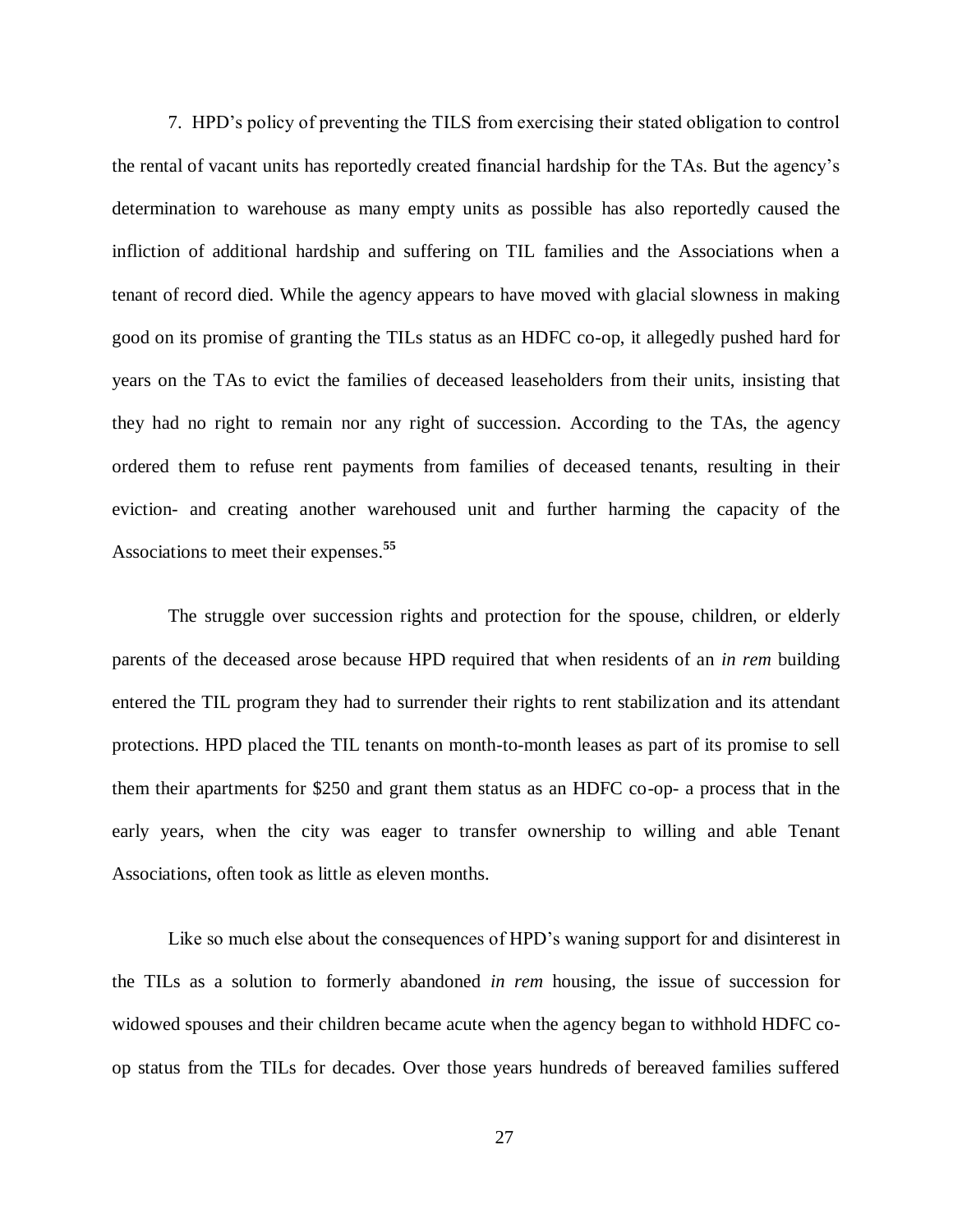eviction, while- according to the TAs- HPD required that their former unit be left vacant, often for more than a decade. Not until 2014, when many residents came to testify at a public meeting about the harshness of the agency's eviction policy targeting widows and children, did Ann Marie Hendrickson of HPD mention to the Director of PA'LANTE that they would be granted succession rights "within three months-" the first that PA'LANTE or any TIL resident had read or heard of this.**<sup>56</sup>** Yet when succession rights were subsequently granted to bereaved families, PA'LANTE reports that HPD gave families only 30 days to obtain all the required paperwork and apply for their rights- a deadline that appears to be short and arbitrary, and that ignores the cultural nature of grievance and burial for families of Puerto Rican and Dominican descent who typically return with the deceased to their island of origin for burial and associated rituals.

8. As described by the TAs, HPD's own building coordinators were often "missing in action," inadequately trained or experienced, or failed to follow up on critical matters. But when problems inevitably arose due to oversight failures, the TAs allege that HPD would assert that the law prevented it from intervening. In practice, this policy appears to have been one of little more than deliberate indifference about the agency's responsibility for the long-term financial viability, management, and ultimate success of the buildings acquired under *in rem*, the significant public monies expended, and the lives of the residents whose well-being depended on its able management of the agency's programs. As described in the TA accounts and the audits cited above, it was HPD's own failure to plan effectively, execute or live up to its stated policies, perform due diligence, ensure that training was adequate, or maintain the TIL buildings in a habitable condition that threatened the viability of the TIL associations. In addition, the agency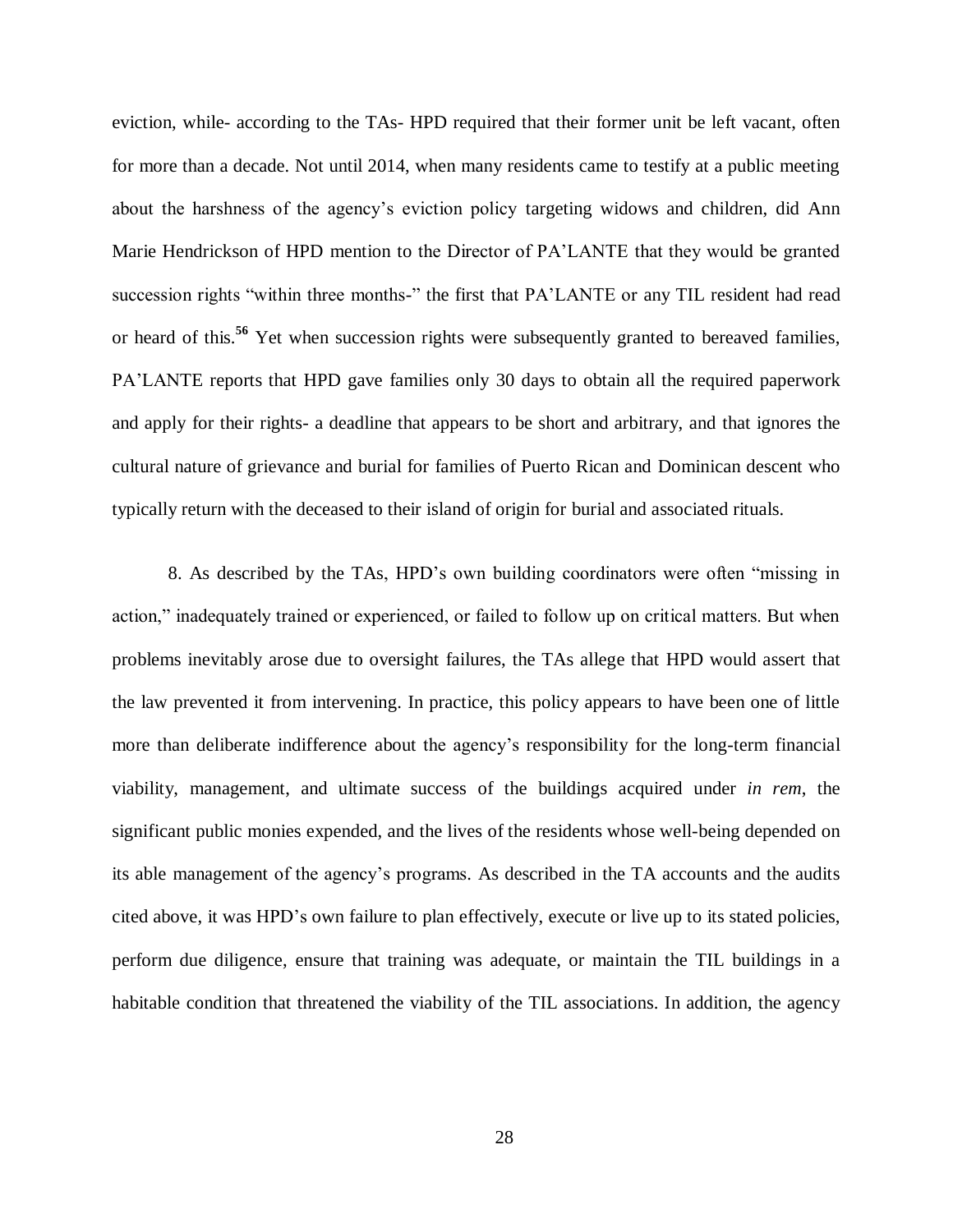appears to have been unforthcoming about acknowledging its responsibility to address problems it helped create or the harm its actions- or inaction- reportedly caused.

9. Without adequate support many TILs and HDFC/TIL co-ops- particularly in the Nineteen Seventies and Eighties- fell into internal governance disputes, habits of mismanagement and malfeasance, and suffered from wrongdoing by board officers. At the most prosaic level, some buildings admitted into the TIL program had tenants with a record of chronic rent arrears and, after transitioning successfully to co-ops, continued to be challenged by nonpayment of maintenance charges. For buildings enrolled in TIL and awaiting approval as co-ops, HPD appears to have failed to fulfill its promised coordination with the tenants and their association about these and other pitfalls of prospective ownership, and- judging from the accounts provided to PA'LANTE by the TAs- often did not work closely with TIL tenant associations until serious compliance problems had arisen or spiraled out of control.**<sup>57</sup>**

10. Overall, the city has used its *in rem* authority to re-foreclose- mostly for non-payment of taxes or services- on numerous TILs and HDFC co-ops whose buildings it had acquired *in rem* decades earlier. As recently as 2013 HPD estimated that approximately 30% of the buildings under its management "have some degree of financial distress." **<sup>58</sup>** Among the potential consequences: TIL tenants lose the opportunity to purchase the apartments they struggled so long to own, and to control the fortunes of the building they- no less than the city- in many cases saved from total loss. Should that hope be foreclosed, and they find themselves reduced to the status of renters at the mercy of a marketplace where rents have recently risen 75% in a decade,**<sup>59</sup>** many will almost inevitably be displaced from the neighborhoods they helped stabilize.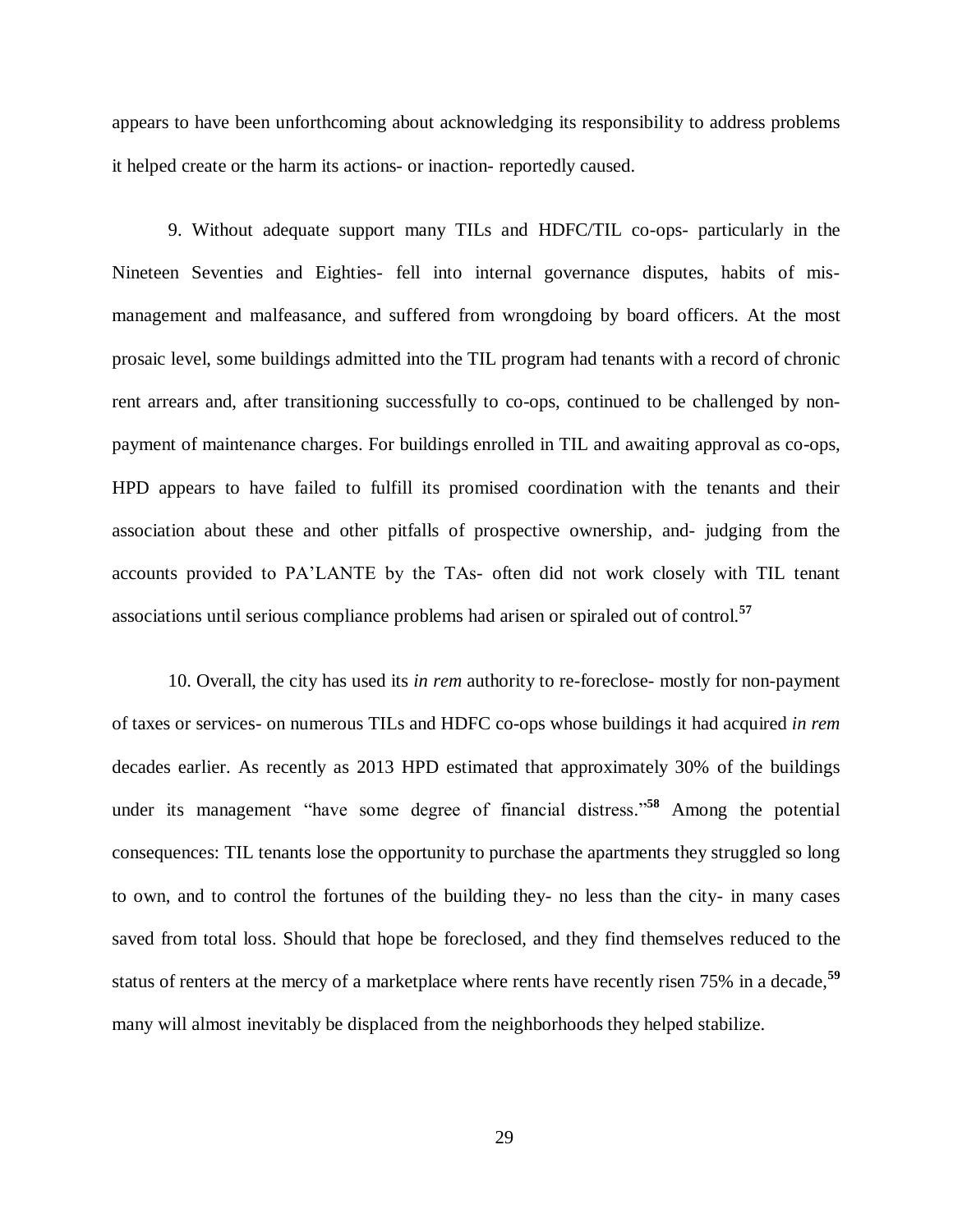At minimum, the reported lack of follow-through that runs through the individual building accounts represents a legacy of lost opportunity for the residents of the remaining buildings in the TIL program. It also reflects a broader failure to act with the same determination and urgency that drove the creation of the TIL program and other low-income housing initiatives beginning forty years ago. In respect of all that has been achieved in the form of permanent lowincome co-op housing, and of what remains to be done, HPD should impose no statute of limitations on the obligation it assumed to salvage abandoned housing at a time when New York needed its low-income residents as much as they needed the city; indeed, the city staked much of its hope for housing and financial recovery on the cooperation and support of those residents. It would be wrong for HPD to act now as if that crisis was so long ago we can forget about those who have worked cooperatively for decades to maintain and improve their buildings and earn the right to own them. Now in better times the city must not renege on its promise of permanently affordable, low-income cooperative home ownership for these remaining TIL residents.

#### ANCP

In 2012, with about 190 TIL buildings still waiting to become HDFC co-ops, the agency stopped accepting property into the TIL program. To address the disposition of the buildings that remained in TIL, HPD has created the Affordable Neighborhood Cooperative Program (ANCP) to "provide low-interest loans for the rehabilitation of buildings under the TIL Program for the creation of affordable cooperatives for low-and-moderate income households."**<sup>60</sup>**

Key elements of ANCP are not new, having first appeared in HPD's Private Ownership and Management Program (POMP) of the early 1990s. According to Braconi,**<sup>61</sup>** "the (POMP)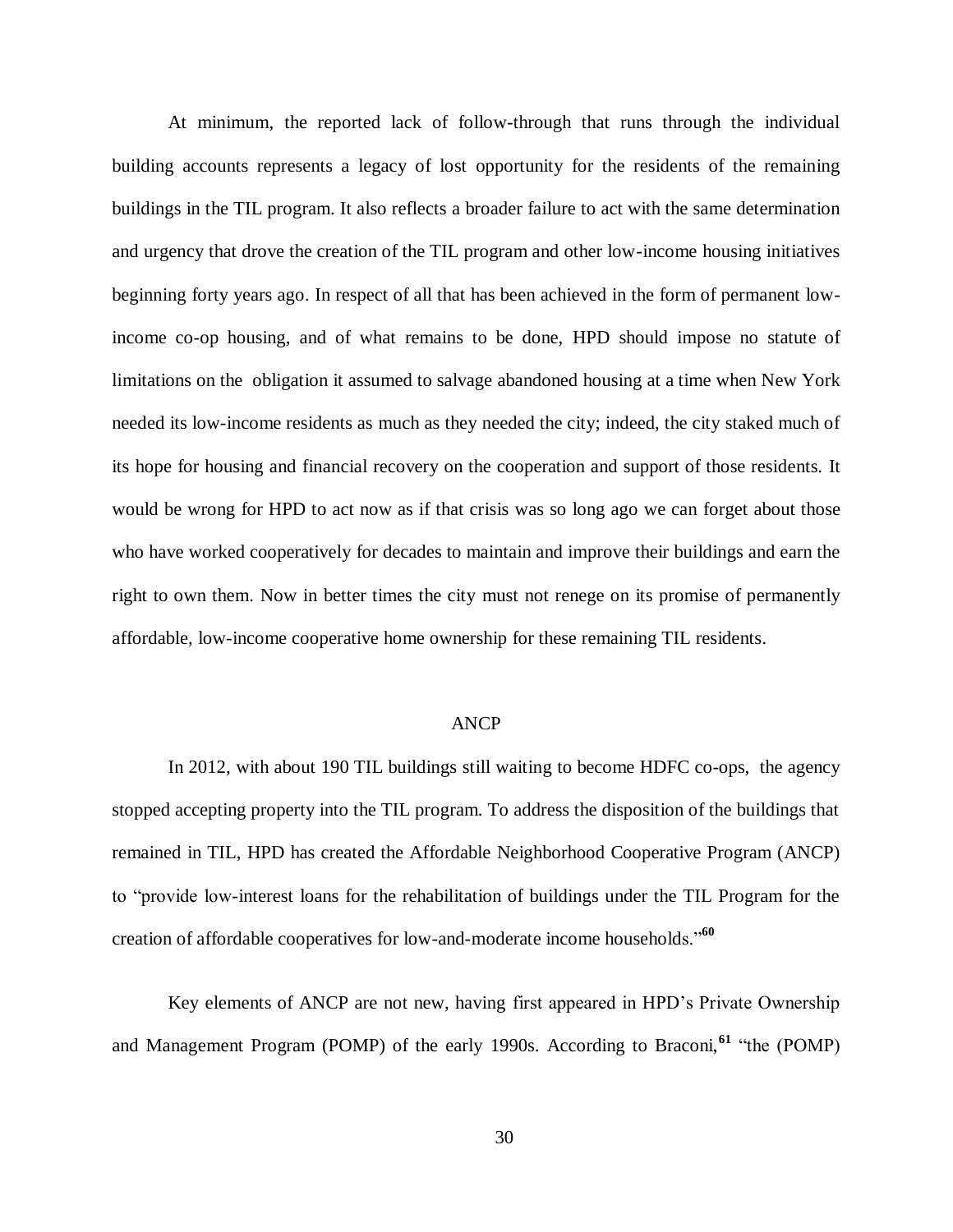program was favored by HPD because it allowed (the city) to achieve high out-take volumes (of *in rem* buildings) working with experienced for-profit contractors and managers."

The State Private Housing Finance Law (PHFL), cited above, **62** prohibits real property having an HDFC incorporation, created under PHFL Article XI for the purpose of "developing a housing project for persons of low-income," from being "transferred to a non-HDFC entity that does not have the sole corporate purpose required by the PHFL." Thus, it appears that in order to transfer the remaining TIL buildings to ANCP for private development, HPD will utilize a finding from the office of the New York State Attorney General that addresses whether HDFC cooperatives could "convert the real property that they own into market-rate or condominium housing by…transferring the property to a different type of entity"- for example, a Third Party Transfer (TPT) entity like that which HPD employed under POMP.**<sup>63</sup>** To convey the TILs to ANCP, HPD has created such an entity, Restoring Communities HDFC. It "will own the property during construction, and transfer operating authority to the developer/sponsor." As an HDFC, Restoring Communities is apparently subject to PHFL Article XI that governs corporations created for the sole purpose of "developing a housing project for persons of lowincome;" but in practice Restoring Communities is only a pass-through, created by HPD to deliver the former TIL property, "created for the sole purpose of providing low-income housing," to a private developer who will obtain financing, rehabilitate the former TIL building under the terms of ANCP,<sup>64</sup> and transform it into low-to-moderate income co-ops. Here we encounter a fundamental difference between the design and intent of TIL and that of ANCP. Instead of becoming the free-and-clear HDFC co-op owners of their own rehabilitated building, the TIL/ANCP tenants will share ownership with moderate-income cooperators to whom the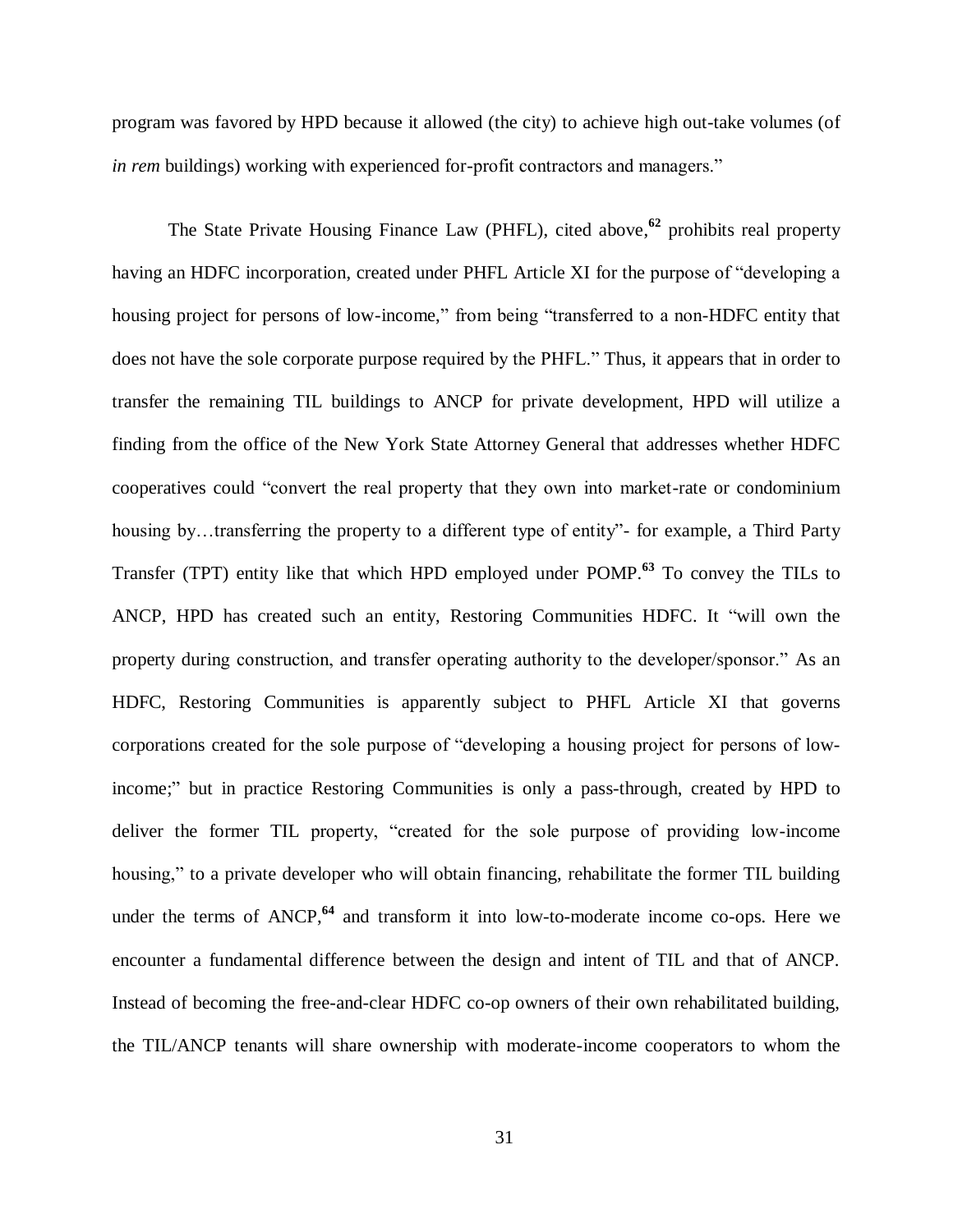former TIL building has been marketed; and due to HPD's warehousing of so many vacant units the former TIL residents are likely to be a minority in the home they were once told would be their own. In addition, instead of owning a TIL/HDFC building free-and-clear, they will be saddled with a lien, incurred by the developer without their knowledge or consent, for the unpaid cost of the rehabilitation- a proportional share of which will be added to their co-op maintenance charges, presumably for the duration of the ANCP 30 year tax abatement.

The terms of ANCP shed light on HPD's decision to begin warehousing the TIL units a decade ago, and why it withdrew support from TAs ready to become HDFC co-ops, as reported above. HPD's rationale was only made public in 2015 when then-HPD Deputy Commissioner for the Office of Asset and Property Management Ann-Marie Hendrickson explained to the Director of PA'LANTE and a member of the press: "The reason we don't want to rent out vacancies while they are in TIL is because those vacancies are going to be needed on the back end (of ANCP) to be sold at higher prices to subsidize and pay the bank debt."**<sup>65</sup>**

The ANCP term sheet<sup>66</sup> also helps clarify why the agency may have been less than forthcoming about its intentions. Outwardly ANCP appears to maintain the commitment to lowincome affordable co-op ownership as envisioned nearly forty years ago when the TIL program began. The criteria for TILs converting to ANCP co-ops reflect standard HPD measures for assessing the readiness of TILs to become HDFC co-ops: "years since TIL intake, successful management of the building, maintaining an active tenant association, and the number of residents attending ongoing trainings." As described above in the TA reports to PA'LANTE, the capacity of the TAs to meet some of these criteria was impaired by HPD's apparent neglect and mismanagement, including the draining of TIL TA resources and the weakening of the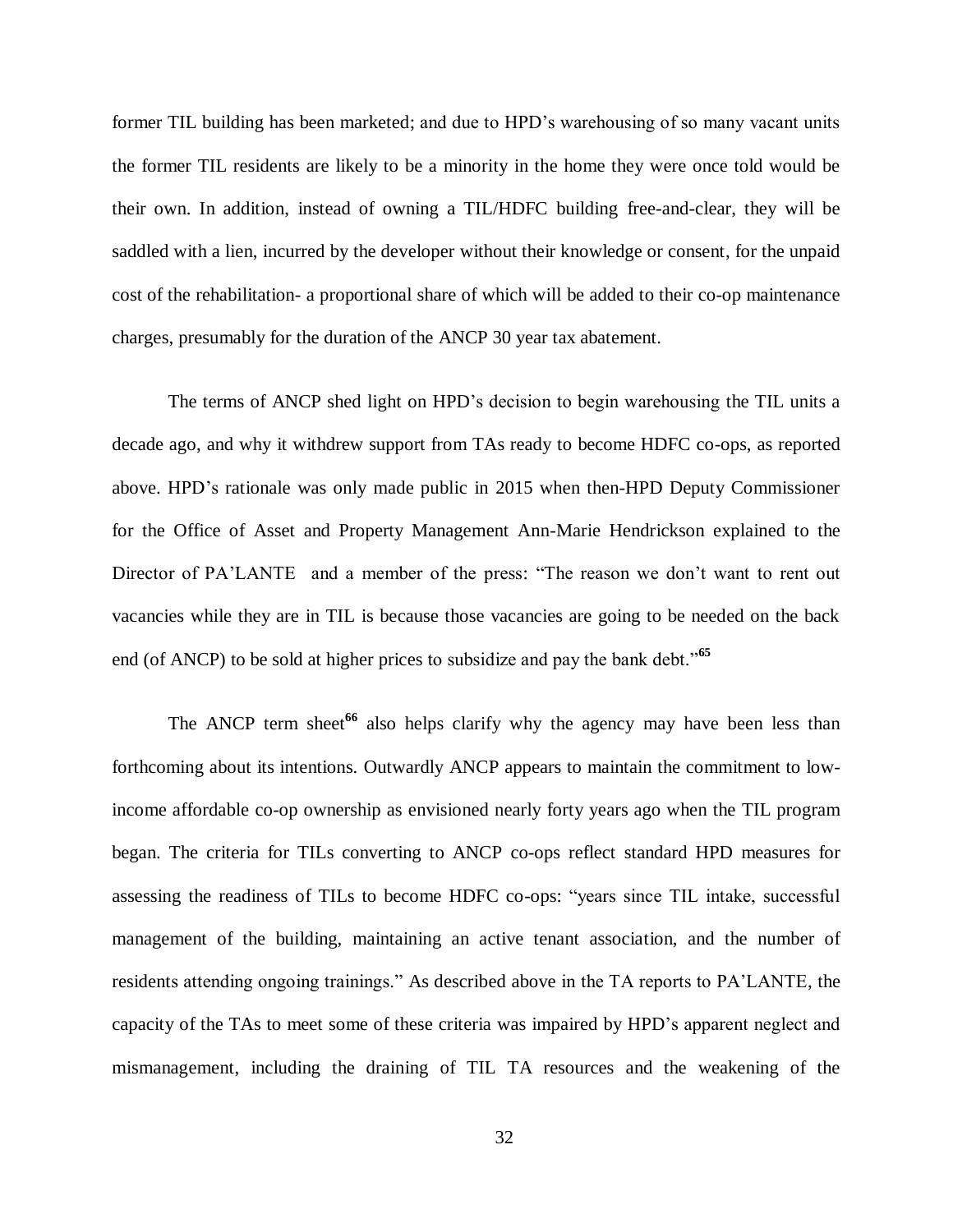Associations due to the warehousing of vacant units. But there are other, more substantial challenges for TIL residents who agree to participate in ANCP.**<sup>67</sup>**

1.the ANCP "buy-in" for TIL tenants will increase from the long-promised \$250 for their unit to \$2500- an amount of ready cash that many tenants will be unable to afford.

2. typical TIL rents of \$200-400 can "be restructured as maintenance charges up to 60% of Area Median Income (AMI) to cover debt service for the cost of construction, maintenance, and operations." For a family of four, 60% of AMI is \$54, 360; for one person, it is \$38,100; or about \$4,500 and \$3,200 per month respectively. **<sup>68</sup>** According to HPD, this difference between monthly maintenance and the former TIL tenant's ability to pay will be subsidized by a pool of Section 8 funds from the Federal Department of Housing and Urban Development (HUD) that the agency claims will be set aside for this purpose, if available. **69**

Reliance on a Section 8 subsidy, if available, to maintain the affordability of ANCP coops for low-income TIL tenants appears to ignore a steady erosion of HUD funding over many years, as well as HPD's own recent experience with the volatility of federal Section 8 subsidies. In 2009, the growth of the agency's subsidy programs was substantially limited when Section 8 rental vouchers were closed for New York City residents; and in 2013, federal budget cuts required sharp reductions in Section 8 subsidies for senior affordable housing. The 2013 cutbacks forced HPD into a program of emotionally and psychologically wrenching relocations of many elderly and disabled seniors to smaller quarters less costly to subsidize.**<sup>70</sup>** The unreliability of federal subsidy programs is unlikely to abate, and changes in national policy are afoot that would reduce or end various federal subsidies for persons of low-income. Under these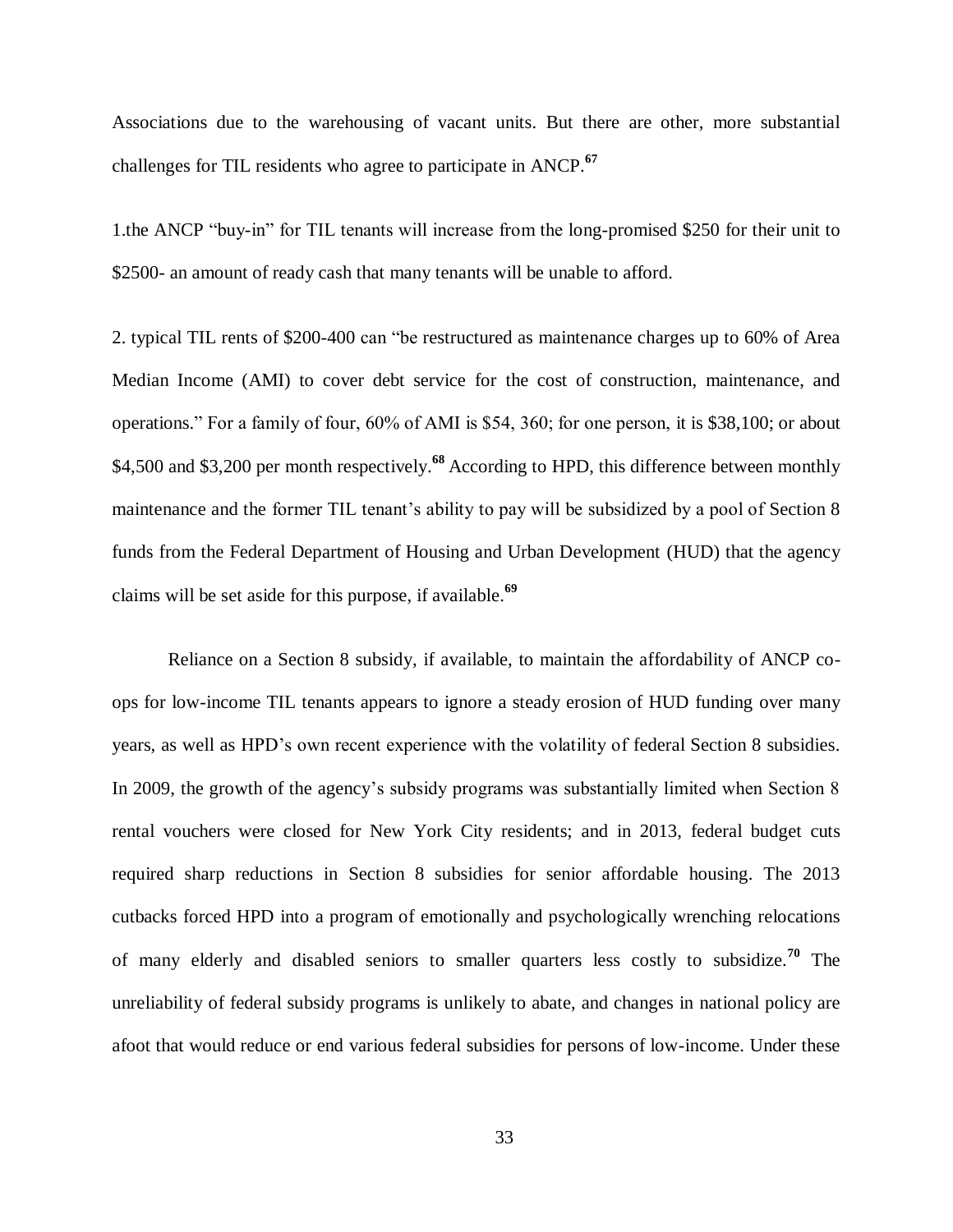circumstances it appears risky to create a low-income co-op housing program like ANCP dependent on federal subsidies for 60-80% of the monthly maintenance charges that the TIL tenants will owe over the next thirty years. Because they lack the financial resources to pay the maintenance without the subsidy, reliance on it exposes them to a high risk of foreclosure should it be substantially reduced or ended. Moreover, this approach contradicts the lessons HPD ought to have learned during the past 40 years about substituting hopeful intentions and empty promises for sustainable housing goals- the most important of which is permanent affordability for persons of low-income.

3. The provisions of the ANCP term sheet raise longer-term concerns about affordability. The co-ops created under ANCP are not intended to be permanently affordable. To assist with financing, a developer of an ANCP co-op will receive a 30 year tax abatement similar in nature to those that were used to help finance affordable rental units under the Mitchell-Lama program a generation ago. **<sup>71</sup>** The expiration of that abatement, which began on a site-specific basis in the 1990s, has resulted in the conversion of many affordable Mitchell-Lama rental units into co-ops, and a gradual loss of affordability in the rental units that remain due to rent increases. The ANCP term sheet imposes "a minimum 30-year regulatory agreement" on the developer under which "current and future vacant apartments must be sold to households whose incomes do not exceed 120% of AMI."**<sup>72</sup>** However, in a possible insight to the rationale for HPD's large-scale warehousing policy, the term sheet specifies that *currently* vacant units can be sold by the developer to buyers with incomes greater than 120% of AMI, so long as non-city financing is used- an exception that appears to raise the question whether this process circumvents the PHFL Article XI requirement that those long-warehoused vacant TIL units, once they are conveyed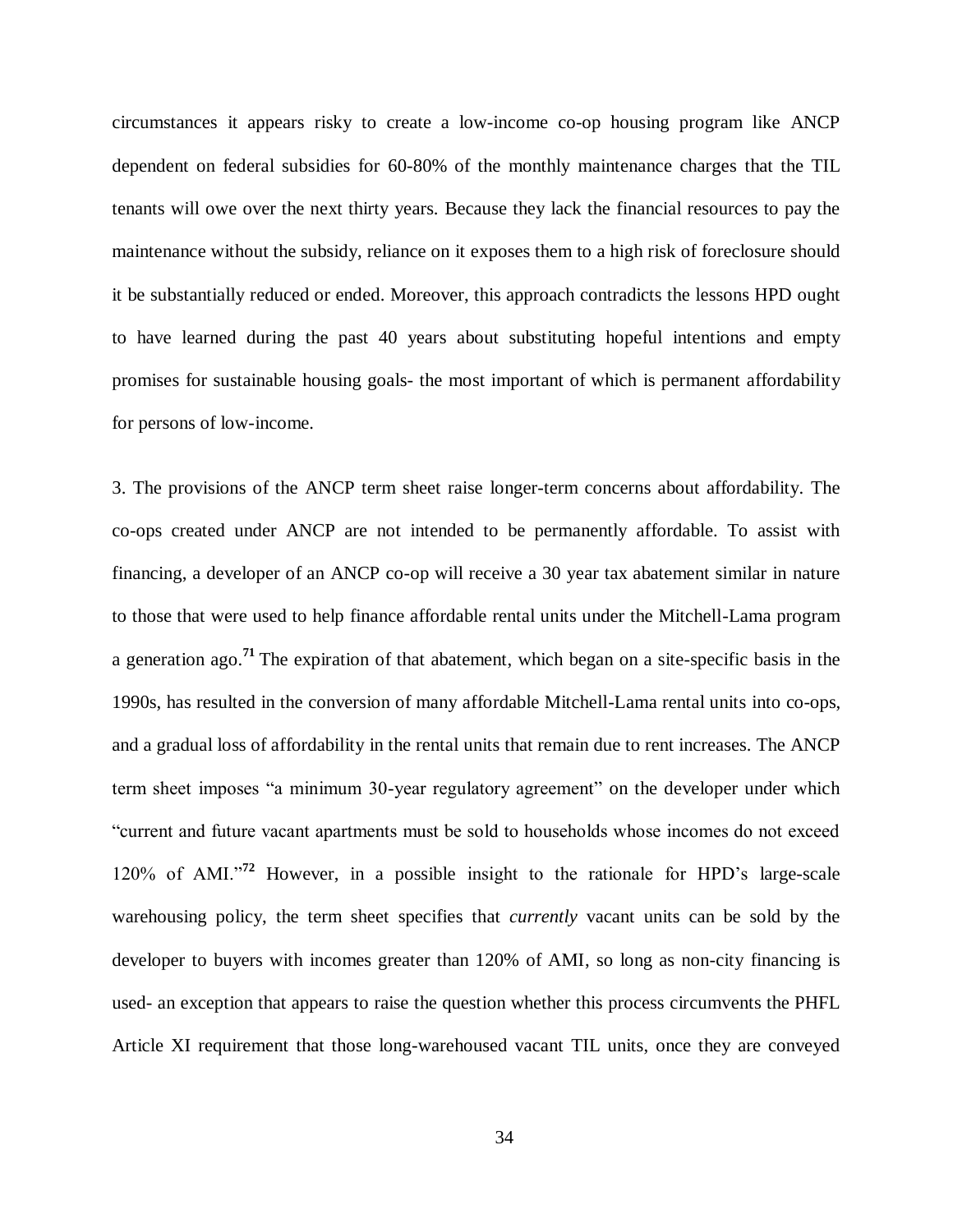through Restoring Communities HDFC to the developer, must still be reserved for persons of low-income.

4. A related concern is that former TIL tenants whose level of rental affordability is now \$200- 400 per month will be co-operating with owners paying as much as a hundred thousand dollars for their apartments (according to the term sheet, the ANCP income ceiling for a family of four is \$100,680). It is not hard to foresee that the resulting disparities in income and expectations of ownership may lead to difficulties in co-op integration and governance, perhaps even fostering the emergence of a "poor door" culture of haves and have-nots seen in recent developments that combined market rate and subsidized residents.

5. The term sheet also requires "third party management" of the property, a service for which coop owners will pay still-unspecified fees and be assessed minimum annual maintenance increases of 2%; however, whether these and related assessments can be paid for with Section 8 subsidies has been left unaddressed. Another serious concern for TIL tenants who choose to own ANCP co-ops is the cost of special assessments levied to address common costs- for example, repairing damage to common areas, meeting legal expenses or increases in insurance, and city requirements to erect scaffolding for exterior inspection and repairs-<sup>73</sup> none of which are likely to be covered by Section 8 subsidies, even if available. Unless fully subsidized by another source, former TIL tenants are almost certain to find their co-op homes unsustainably expensive.

\*

With ANCP as the planned end point of the TIL program's promise of permanent affordable home ownership for low-income New Yorkers, it is painful to look back at the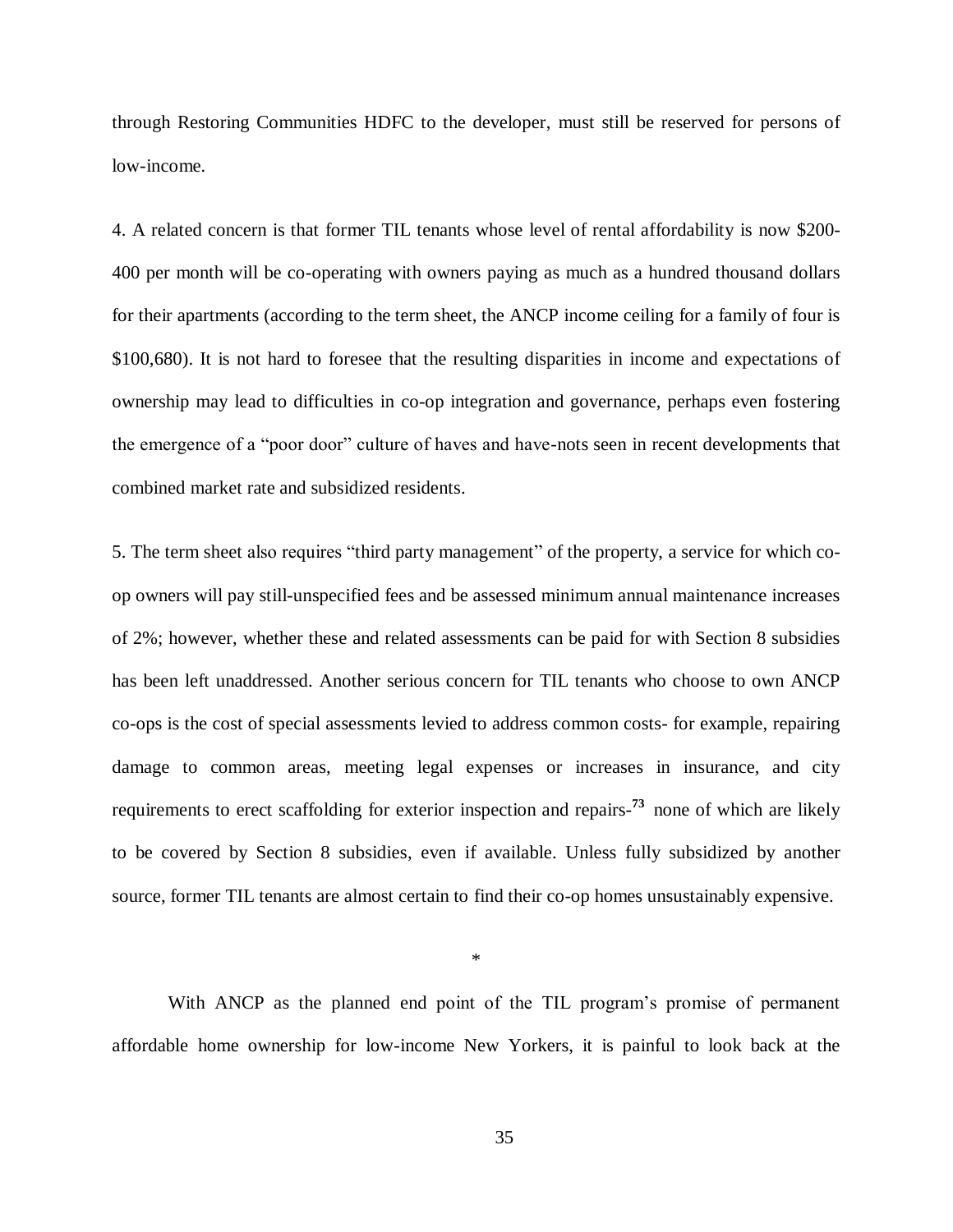idealism expressed by HPD at TIL's beginning when it described its role: "We're not just creating housing. We're creating neighborhoods,"**<sup>74</sup>** and, in describing HPD's audacity, what the New York Times called "an extraordinary gamble"<sup>75</sup> to save the city's abandoned residential buildings through reliance on the courage and skill- and sometimes the nothing-to-lose attitudeof low-income residents struggling to survive in abandoned housing and devastated neighborhoods.

Within that history lies a vast narrative of hope, patience, striving, trust, and- most importantly- belief in the integrity of the city's promise. HPD was inspired in the dark days of the Nineteen Seventies to honor its obligation to not only house its lowest-income citizens safely and decently but to make that housing their own. A look at the TIL program description still to be found on HPD's website**<sup>76</sup>** reflects the distance the agency has travelled from the creation of its guidelines in 1986 to its embrace of ANCP: "TIL is intended to give you a chance to manage and eventually own your own home…Most important, TIL enables tenants to create decent and affordable housing."**<sup>77</sup>**

#### Conclusion

Despite HPD's long-term intention to nurture the ANCP initiative, it remains difficult to understand why the agency so severely impaired the sustainable management of the buildings and homes to which it and the HDFC/TIL program have been officially committed for nearly 40 years. But the surpassing irony of the TIL saga may be that the current administration, in its eagerness to wed the city's property boom to the need for middle class affordable housing, is setting in motion, through the unsustainable provisions of ANCP for low-income residents, the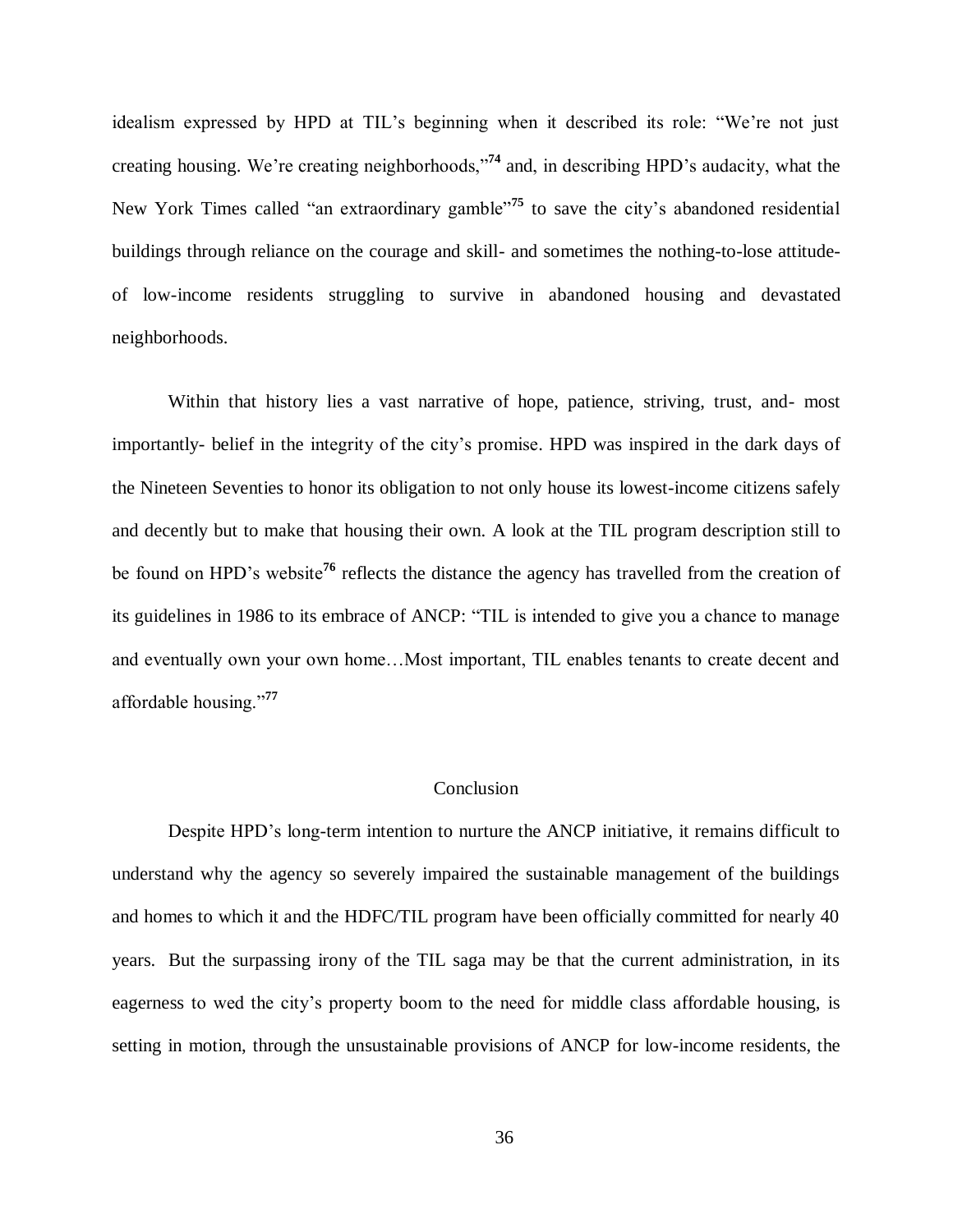kind of family displacement that TIL was designed to prevent- and, simultaneously, discarding a successful vision of truly low-income cooperative housing that a very different New York was once grateful to embrace.

The TIL/HDFC program not only provided decent, affordable home ownership to lowincome New Yorkers at a dark time in the city's history. It survived changing political and financial priorities as it anchored and helped renew threatened and devastated communities, and it permanently strengthened the health and diversity of the city's housing stock. TIL proved that when adequately supported by a committed government and non-profit sector, even neglected and abandoned housing, and poorly-served, low-income residents, can be the basis of community and individual renewal through belief in a better future, practical goals, hard work, sacrifice, and immense patience.

The programs from which the TIL tenants have benefitted also derive from New York City's long tradition of recognizing a right to decent, safe, affordable housing; its historical commitment to providing for the welfare of its neediest citizens; its embrace of a role as a compassionate and effective guardian of the commonweal; and its gradual but expansive defense of the rights of the poor and indigent against those who would exploit them. In other words, the TIL/HDFC program has been at heart about continuing a tradition of wise investment in the city's working and low-income people; which is to say, the creation and protection of communities that have historically anchored New York, and have enabled the city to prosper and grow while preserving its character as a place of economic opportunity and cultural diversity.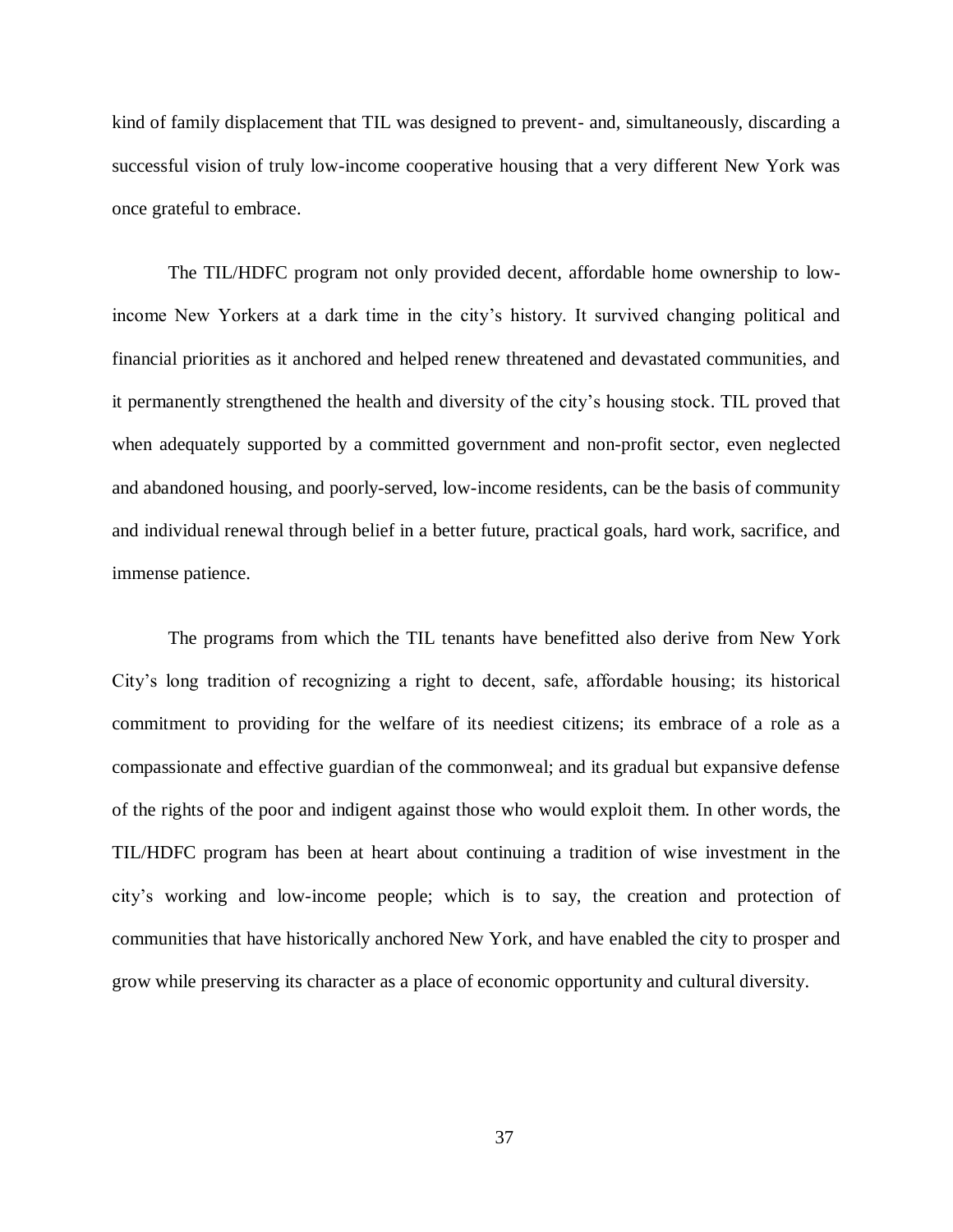TIL also falls within the city's long and ground-breaking tradition of creating affordable and low-income cooperative housing. Co-ops have been a mainstay of the effort to house the city's workers decently for more than a century. Both the public and private sector recognized that the provision of good, affordable housing was as foundational as the dignity of work; just as in the reforms of the workplace, decent housing at an affordable price bespoke the requirement of safe, up-to-date surroundings that affirmed the worth of individuals and families.

HPD renewed that relationship through its TIL program. The agency shared with its tenants a belief in the efficacy of a temporary subsidy for a long-term benefit: the creation of stable, independent property ownership that would serve low-income residents and the city's interests alike. Yet now, under ANCP, HPD proposes something quite different: the TIL tenant associations will see the city's decades-long promise of cooperative ownership of their own building, with its sense of self-identification and financial control, withdrawn. What ANCP represents, then, is not simply the substitution of one housing program for another. It pre-empts the pursuit by the TIL tenants of the autonomy and dignity that come with normal rights of ownership and association; rights that they have, by any reasonable measure, long-since earned.

Finally, in proposing ANCP the city seems to have forgotten the goal of shared economic self-interest created by the housing crisis of the Seventies and Eighties. As noted above, the TIL program cannot be viewed in isolation. It was born of that crisis, but now, in a very different era, its remaining residents find themselves at the mercy of rising costs and an unreliable subsidy. The risks ahead, and the growing crisis of dispossession and homelessness we see around us, suggest that TIL and programs like it are needed now more than ever. Regrettably, under the terms of its ANCP initiative to replace TIL, the city appears committed to low-income co-ops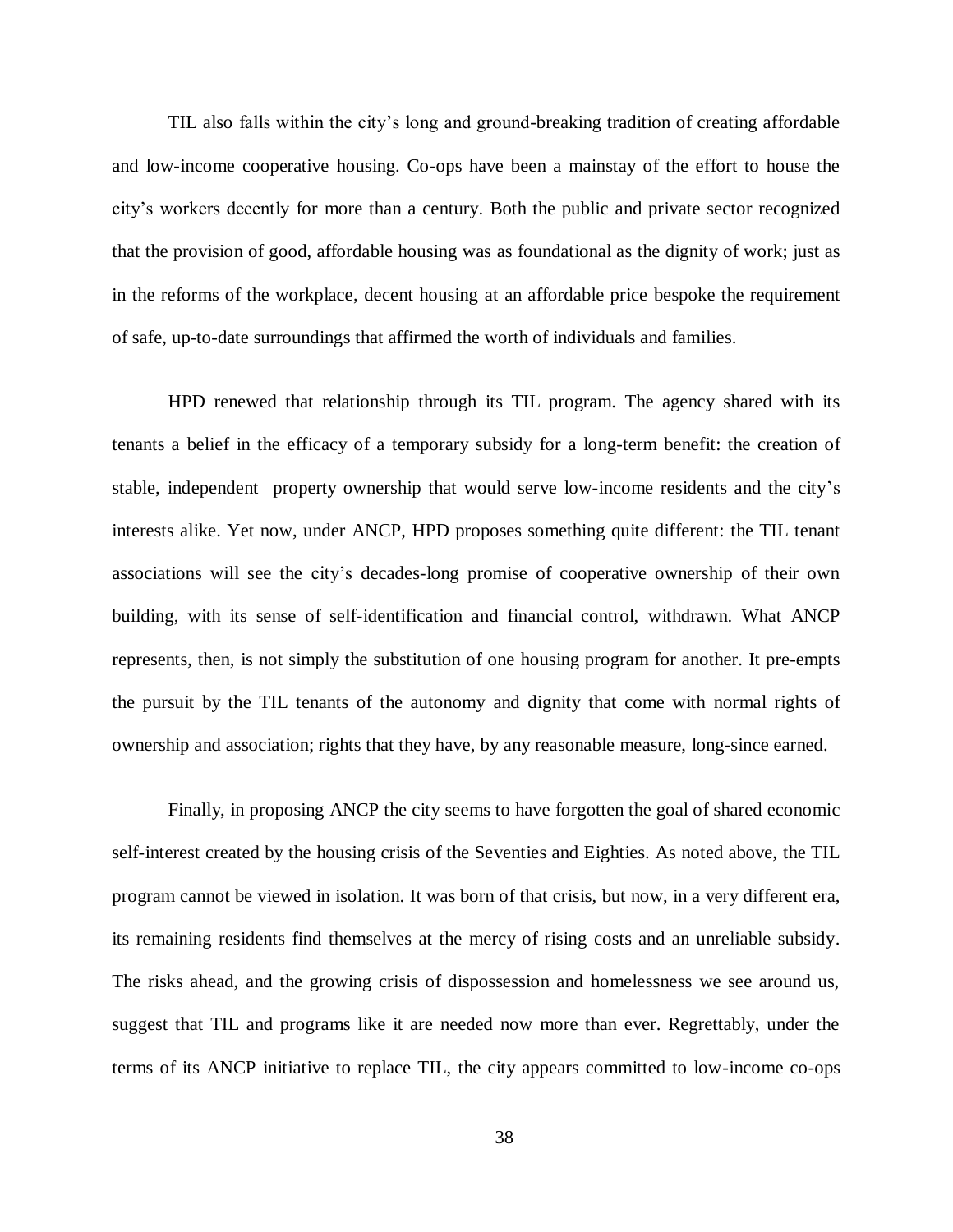whose short-and-long-term affordability is fraught with foreseeable risk. The TIL tenants whose decades of commitment, investment, struggle, and cooperative low-income housing management as recounted in this report deserve better; in fact, they deserve what they were promised and what they earned: permanent affordable ownership of truly low-income co-op housing, located in the homes they have preserved and called their own. It is time for the city to fulfill that promise, and live up to the spirit and intent of the TIL program when created nearly forty years ago.

#### Recommendations

The recommendations below are premised on our conclusion that, 1. The TIL Tenant Associations referenced in this report have had their interests harmed by HPD's reported failure to provide proper training and oversight, as well as essential material and technical support; 2. HPD's policies, management failures, and deliberate indifference have acted against the agency's own stated intentions and the interests of the TIL tenants, impeding them from becoming HDFC co-ops; 3. The 40-year promise to provide cooperative low-income home ownership that HPD created with its TIL program has been broken; in its place is another promise of ownership under ANCP that we believe will fail to provide permanently affordable low-income co-ops to the TIL tenants. To remedy these defects, we recommend that:

- 1. The history and status of each remaining TIL Tenant Association and their building should undergo a one year review by an independent Commission to determine whether in each case the best permanent outcome would be as an HDFC or alternatively an ANCP co-op.
- 2. During the review there should be a moratorium on transfers of TIL buildings into Restore Communities HDFC or other third-party transfer programs or into ANCP; and transfers of buildings now in ANCP to for-profit developers.
- 3. The efforts of the Commission and HPD should be directed toward the goal, wherever possible, of enabling TIL Tenant Associations to become HDFC co-ops under the original terms of conversion through which the city renovates the TIL building and transfers it to the Association as a low-income HDFC co-op as was always intended, with the tenants offered the right to purchase their apartment for \$2,500.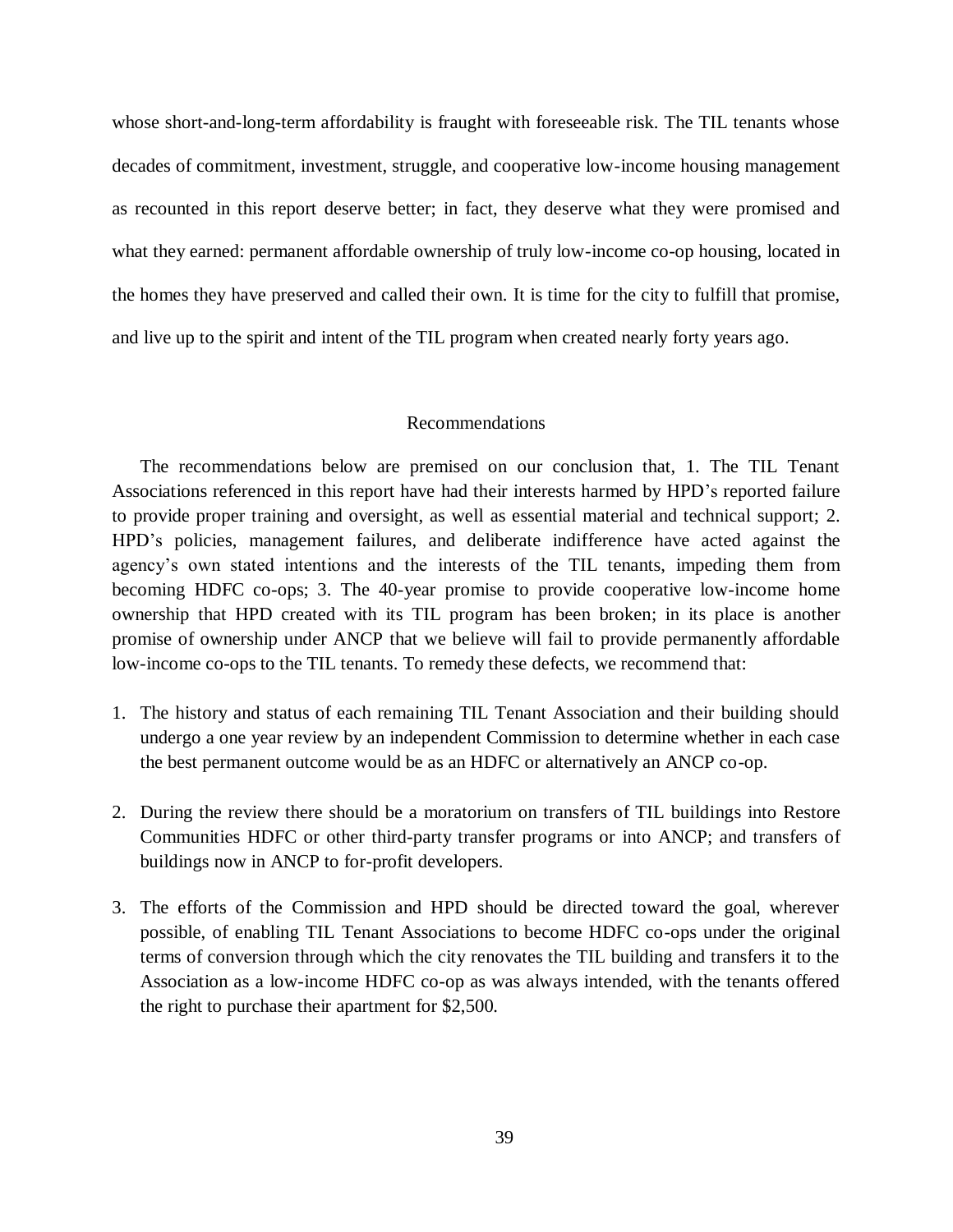- 4. During the period of the review HPD must fully meet its oversight and support obligations to the TIL Tenant Associations, and administratively and financially commit the agency to their success. Among other steps, HPD must:
	- A. Be required to assign each TIL building two new, fully trained, highly qualified, bilingual, full-time coordinators to provide all necessary legal, financial, and managerial advice and support to enable the Tenant Association to become an HDFC co-op; or, in cases where the Commission determines that buildings should enter ANCP, provide all necessary support to ensure that residents are fully prepared to function successfully long-term under ANCP;
	- B. Immediately meet its responsibility to carry out a full, detailed assessment of the extent and estimated cost of all required repairs and maintenance on each TIL building as called for under its own program guidelines; at minimum, each building must be brought into compliance with the provisions of the city's Building and Housing Maintenance Codes;
	- C. Provide three years of regularly scheduled consultation, oversight, and assistance for former TIL residents once they are housed in either HDFC or ANCP co-ops.
- 5. TIL buildings that are to house an HDFC co-op must undergo a full renovation of their structure and mechanical systems as originally called for under the HPD's guidelines for HDFC co-op conversions, including that the cost must be paid by the city and not transferred to the converted TIL/HDFC co-op as an indebtedness;
- 6. During renovation TIL residents must be temporarily re-housed in comparable circumstances at their current rent; must receive monthly progress reports from their building coordinator; and must continue to receive intensive training adequate to prepare them to manage their new cooperative and fiduciary obligations;
- 7. Existing TIL Tenant Associations that become ANCP co-ops should be subject to the provisions on income, assets, tax exemption, sales price caps, and other provisions under the new HDFC Regulatory Agreement currently being finalized by the city; therefore, HPD must ensure that current TIL residents slated to become co-op owners are fully informed of the provisions that will govern their ownership rights under said Agreement before they vote to participate;
- 8. With regard to ANCP, TIL residents whose buildings enter ANCP must be fully protected from unaffordable charges that would expose them to the risk of foreclosure, eviction, and homelessness. We recommend that: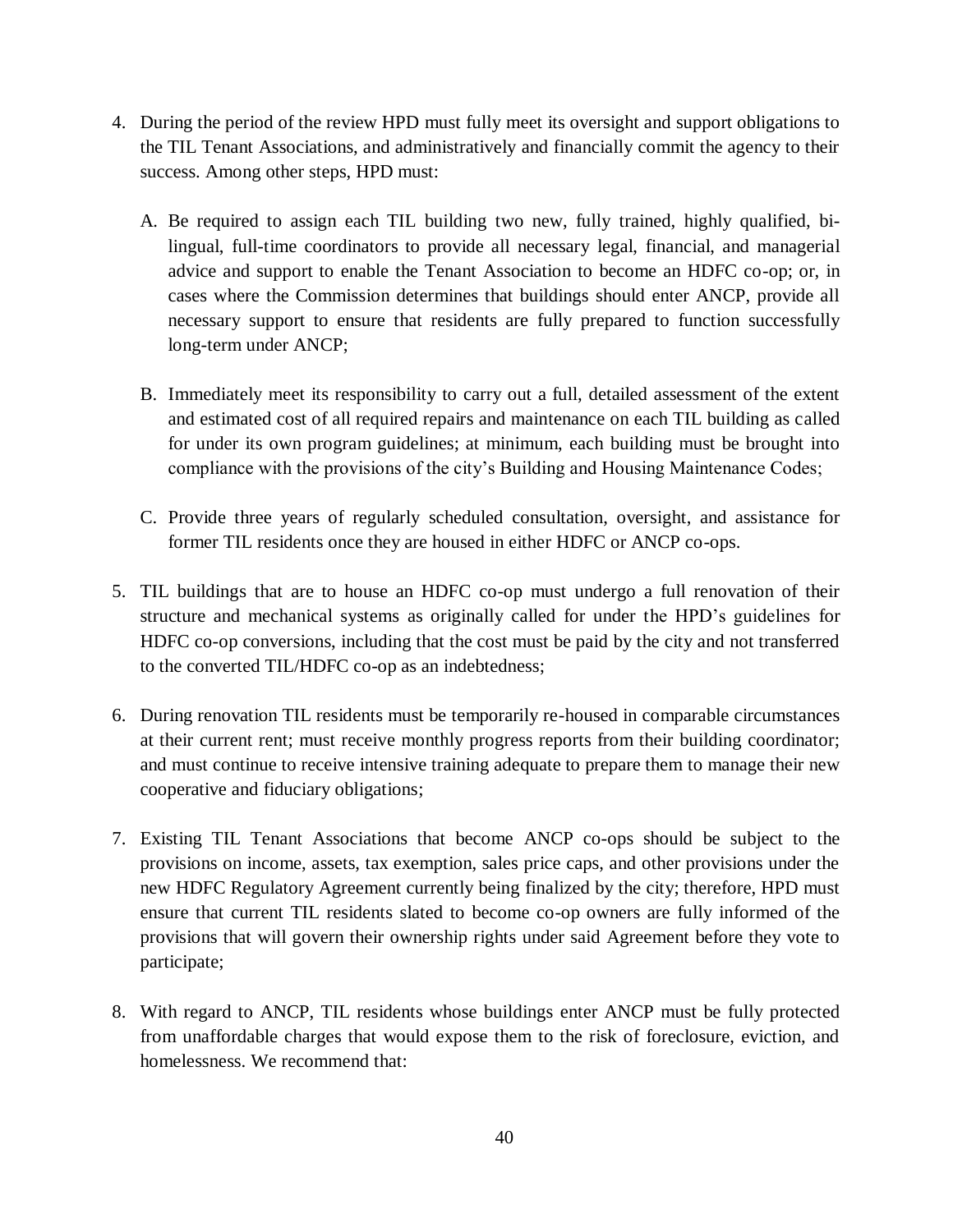A. The approval process for TIL tenants to agree to participation in the ANCP program must be modified. At present, the terms of ANCP deny TIL tenants a right to vote on whether to participate, and if so on what terms until their TIL building has been transferred through Restoring Communities HDFC to a developer and renovated. Only then they are offered an ANCP co-op unit in their former TIL building whose location and design will have been determined for them by HPD and the developer.

This procedure places the TIL tenants at a serious disadvantage. Under current rules, when their building is conveyed to "Restoring Communities HDFC" and then to the project developer, they forfeit all control over the duration, extent, cost, loan indebtedness, and terms of return created by HPD's agreement with the developereven though that agreement will determine the terms under which they will own their co-op, and HPD appears to offer them no right to negotiate their own interests in said agreement.

The TIL tenants should retain the right they exercised when they voted to give up rent stabilization in exchange for a new right to purchase their own TIL/HDFC co-op for \$250, and to cooperatively own their building. It is a violation of the trust the tenants placed in HPD when joining TIL on these terms to now find that their only right to a co-op is to accept, after the fact, the financial burden imposed on it through the costs and loans created by HPD and the developer; and, as is likely to be the case, to be forced to give up their promised right to co-op ownership when financial risks associated with that burden prove too great.

The TIL tenants should have the right to vote *before the fact* on whether they want their building to enter ANCP, and on whether to accept the financial and other obligations they will incur with ANCP co-op ownership- the same right, in effect, that had when they voted to join the TIL program, and would have had when choosing to become an HDFC co-op.

B. If a TIL Tenant Association votes to enter ANCP, HPD must be required to work closely and effectively with the tenants who will become co-op owners to determine if, in all likelihood, they have sufficient financial resources to pay the required 2% annual increases in maintenance, any special assessments, or other charges that can reasonably be expected to occur; in making this determination, HPD should rely on an independent analysis of a tenant's financial resources;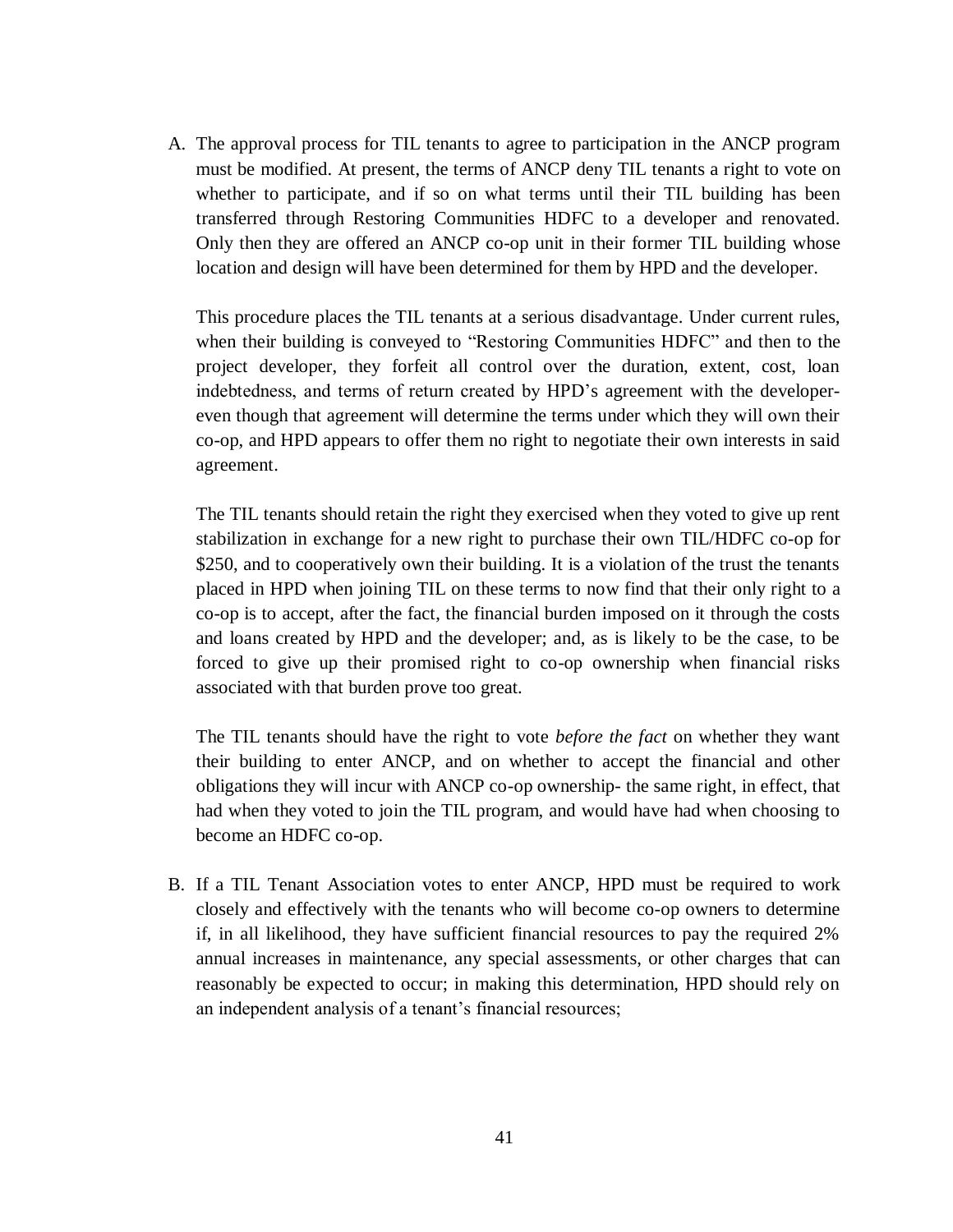- C. If said analysis determines that an individual's finances will, in all likelihood, prevent them from meeting the financial obligations of ANCP co-op ownership, such residents must be exempted from annual increases in maintenance charges, special assessments, and/or other charges levied on owners of said ANCP co-op;
- D. All former TIL residents older than 55, or who are legally disabled or vision impaired, who are confined to a wheel chair or similar device, or unable to work, shall have their share of monthly maintenance charges fixed at their current TIL rent;
- E. The difference between the total cost of monthly and other assessed charges and the amount a former TIL tenant can afford is to be covered by a Federal Section 8 subsidy, if available, according to HPD; therefore, if that subsidy is not available, should end, or prove insufficient to meet monthly maintenance charges, HPD or the developer must assume responsibility for paying said difference; similarly, before a TIL tenant agrees to become an ANCP co-op owner, HPD must determine and reveal whether that potential owner is eligible for the proposed or any other Section 8 subsidy.

### **Endnotes**

1. See, "City's Rent Controlled Apartments are Vanishing." Community Service Society news, March 31, 2011. For the full report, see CSS, The Urban Agenda, both at [http://www.cssny.org](http://www.cssny.org/)

2. The Tenant Interim Lease Program (TIL), initiated by the New York City Department of Housing Preservation and Development (HPD) in 1978, offered low-income renters living in city-owned buildings acquired *in rem* the prospect of co-op ownership of their apartment for \$250; requirements included: 60% of the tenants must agree to participate, and must comply with a number of benchmark requirements, including training designed to ensure their competence in property management. For details about program specifications and stated goals, see, [http://www1.nyc.gov/site/hpd/developers/development-programs/til.page,](http://www1.nyc.gov/site/hpd/developers/development-programs/til.page) and see: [http://www.uhab.org/sites/default/files/doc\\_library/Inside\\_TIL\\_A\\_Guide.pdf](http://www.uhab.org/sites/default/files/doc_library/Inside_TIL_A_Guide.pdf)

3. For ANCP, see the HPD website at: [http://www1.nyc.gov/site/hpd/developers/development](http://www1.nyc.gov/site/hpd/developers/development-programs/affordable-neighborhood-cooperative-program.page)[programs/affordable-neighborhood-cooperative-program.page](http://www1.nyc.gov/site/hpd/developers/development-programs/affordable-neighborhood-cooperative-program.page) Also see, the ANCP Term Sheet setting out the rules and parameters of the program: [https://www1.nyc.gov/assets/hpd/downloads/pdf/developers/term](https://www1.nyc.gov/assets/hpd/downloads/pdf/developers/term-sheets/PDF_ANCP_Term_Sheet.pdf)[sheets/PDF\\_ANCP\\_Term\\_Sheet.pdf](https://www1.nyc.gov/assets/hpd/downloads/pdf/developers/term-sheets/PDF_ANCP_Term_Sheet.pdf)

4. Jacobs, Jane. The Death and Life of Great American Cities. New York: Vintage Books, 1961.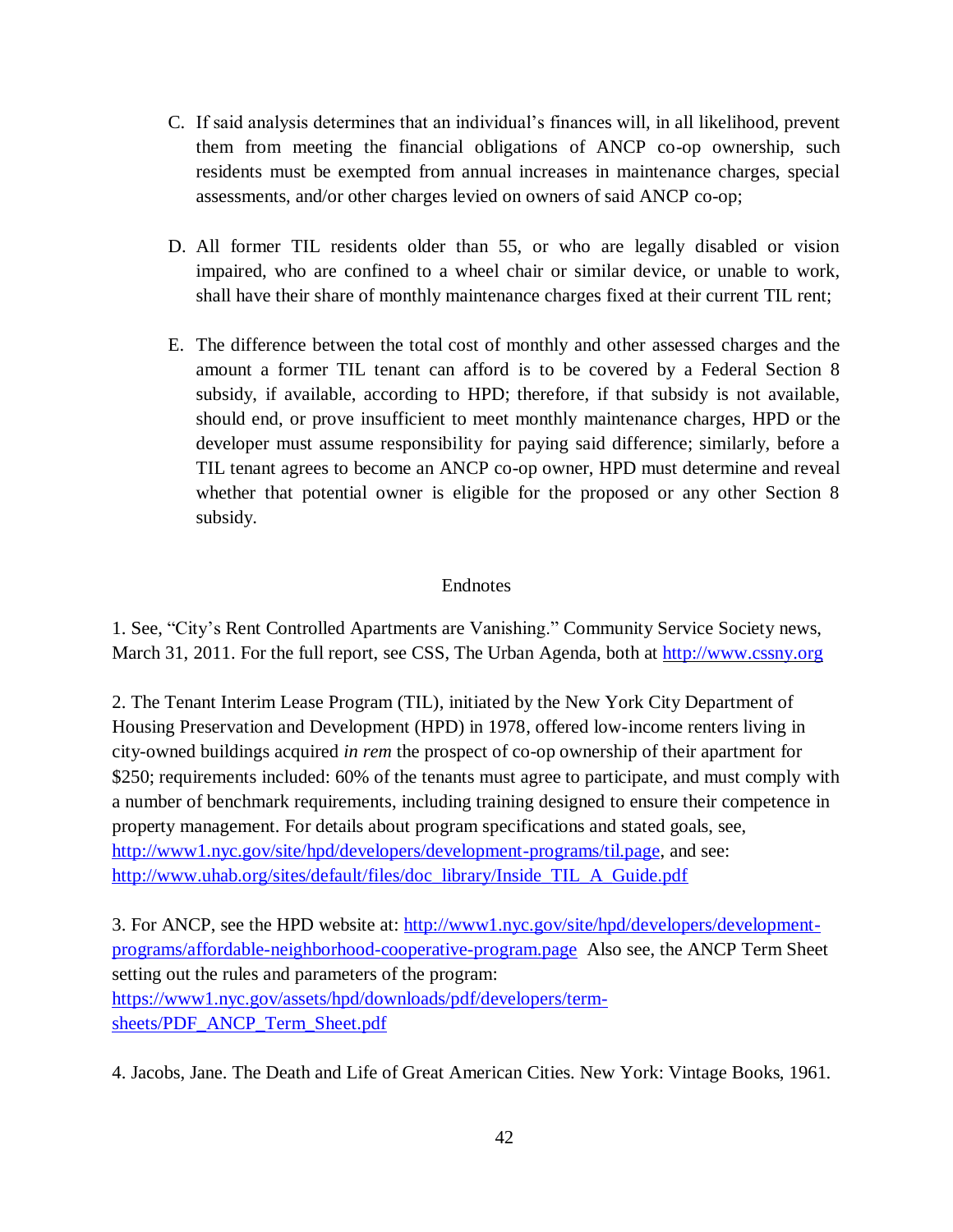5. Mahler, Jonathan. Ladies and Gentlemen, the Bronx is Burning. New York: Macmillan, 1977.

6. For a wide-ranging look back at the blackout, including accounts from all three major daily papers, interviews, and documentaries, see the New York Times commemorative pages published on the thirty year anniversary of the event:

[http://cityroom.blogs.nytimes.com/2007/07/09/remembering-the-77-blackout/?\\_r=0](http://cityroom.blogs.nytimes.com/2007/07/09/remembering-the-77-blackout/?_r=0)

Also see, Corbett, Glenn P. "Arson, 1960s-1980s," p 65. In, The Encyclopedia of New York, 2nd ed., Kenneth T. Jackson, ed. New Haven: Yale University Press, 2010.

And see, Smith, Dennis. Report From Engine Company 82. New York: Warner Books, 1972.

7. Mollenkopf, John Hull. A Phoenix in the Ashes: The rise and fall of the Koch coalition in New York City politics. Princeton: Princeton University Press, 1992. 44-57. From the Fifties through the Eighties manufacturing (was) reduced "from almost a third of city employment to less than one-tenth in four decades." Mollenkopf, p. 57, citing Drennan, Matthew. "The Local Economy" in Charles Brecher and Raymond D. Horton, eds., Setting Municipal Priorities 1990. New York: New York University Press, 1989, 27-49.

8. op cit, pp 44-57

9. Rosenwaite, Ira. Popular History of New York City, p 135. Syracuse: Syracuse University Press, 1972.

10. United States Department of Commerce. Bureau of Economic Analysis. Regional Economic Information Systems, 1980. Cited in, Chall, Daniel E. "Neighborhood Changes in New York City in the 1970s: are the gentry returning?" *Federal Reserve Bank of New York Quarterly Review*, Winter 1983-84, 38-39.

11. Allred, Christopher J. "Breaking the Cycle of Abandonment: using a tax enforcement tool to return distressed properties to sound private ownership." Pioneer Institute, Better Government (essay) Competition Winner, 2000.<http://pioneerinstitute.org/>

12. Alan S. Oser. "Pressure to Ease Rent Curbs Likely in Strike Threat." NYT, March 1, 1970.

13. New York City, N.Y., Local Law No. 45 (1976) (codified as amended at New York City Administrative Code § 11-412 (2016)).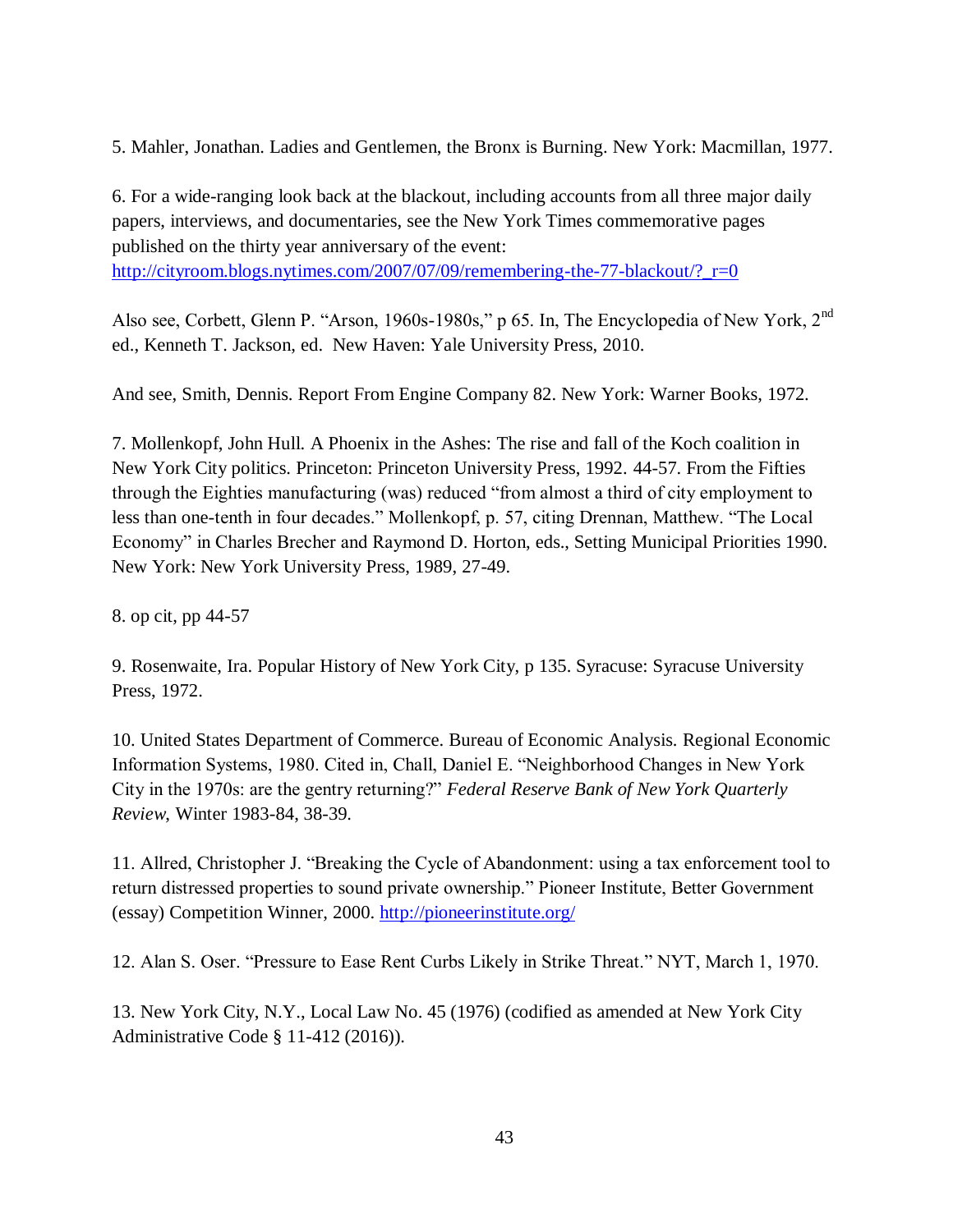"*In rem*" is not an abbreviation but a legal principle meaning "against the thing." In this context it describes a process of foreclosure on property whose owner has failed to pay property-related debts owed to a municipality. Authorized by the New York City Public Law 45, approved by the City Council in 1976, and then withstanding a court challenge, it was later adopted by other municipalities. In practice, the city allowed owners of property declared *in rem* a grace period of several months to make good on their debt before the city moved for final judgment.

14. Cited in, Housing Policy in New York City: A Brief History. The Furman Center for Real Estate and Urban Policy, working papers 06-01.

15. Braconi, Frank P. "In Re *In Rem*: Innovation and Expediency in New York's Housing Policy, p. 98," in Michael H. Schill, ed., *Housing and Community Development in New York City: Facing the Future*. Albany: State University of New York Press, 1999.

16. "We're creating more than just apartments- we're recreating neighborhoods. We're revitalizing parts of the city that over the past two decades have been decimated by disinvestment, abandonment, and arson." HPD's philosophy of *in rem* housing restoration programs, as expressed in 1989. Quoted in, Schwartz, Amy Ellen, Ingrid Gould Ellen, Ioan Voicu, and Michael H. Schill. The External Effects of Place-based Subsidized Housing. *Regional Science and Urban Economics* 690 (2006).

17. Michael Goodwin. "City Struggling in Attempts to Sell Tax-Delinquent Apartment Buildings." NYT, April 8, 1981.

18. Schwartz, Alex. New York City and Subsidized Housing: Impacts and lessons of the city's \$5 billion capital budget housing plan. *Housing Policy Debate* 10 (4) 1999. "The city's capital expenditures for housing, meanwhile, amounted to more than three times the housing expenditures of the next 32 largest cities combined during the late 1980s and 1990s." Cited in, Housing Policy in New York City: A Brief History. The Furman Center for Real Estate and Urban Policy, working papers 06-01, p. 1.

19. Braconi, supra note 15, at 79,82-87, 105. Program examples include: Community Management, 7-A, Management in Partnership Programs- Neighborhood Builders Program, Entrepreneurs Program, Preservation Program, Redevelopment Program, Reinvestment Corporation, Housing Services, and Ownership Works, among many others.

20. Braconi, supra note 15, at 104

21. Braconi supra, note 15, at 105-106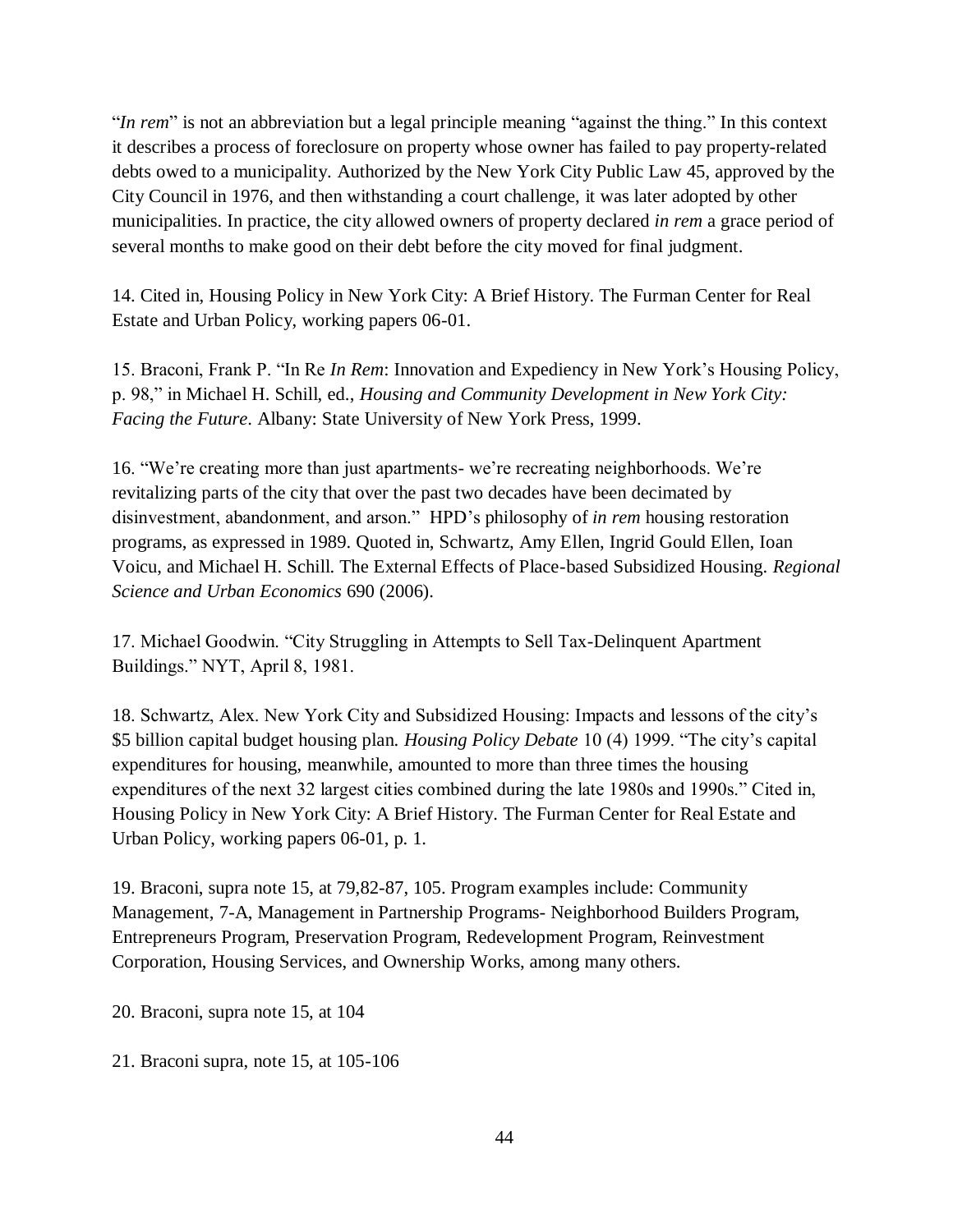22. New York City Housing Vacancy Survey. "The New York City Housing and Vacancy Survey (NYCHVS), sponsored by the New York City Department of Housing Preservation and Development, is conducted every 3 years to comply with New York state and New York City's rent regulation laws. The Census Bureau has conducted the survey for the City since 1965." <https://www.census.gov/housing/nychvs/>

23. Braconi, supra note 15, at 116, Note 9, citing statistics provided by the city's Rent Guidelines Board

24. op cit, at 102

25. op cit, at 102

26. op cit, at102, noting that this number represented "40% of all homeless families relocated to permanent housing between 1987-1995."

27. Schill, Michael H., Ingrid Gould Allen, Amy Ellen Schwartz, and Ioan Voicu. "Revitalizing inner-city neighborhoods: New York City's Ten-Year Plan. *Housing Policy Debate* 13 (3) (531) 2002.

28. Braconi, supra note 15, at 103; and see, Schill, et al, supra note 27, at 539 "expenditures reached \$58,000"

29. For UHAB, see<http://www.uhab.org/about> ; for UHAB guidelines for the TIL program, see [http://www.uhab.org/sites/default/files/doc\\_library/Inside\\_TIL\\_A\\_Guide.pdf](http://www.uhab.org/sites/default/files/doc_library/Inside_TIL_A_Guide.pdf)

30. See Jonathan Steinberg. "How city tenant groups take steps toward ownership." NYT September 9, 1979. "UHAB has contracted with HPD to provide training for all groups entering the Interim Lease (program). Ten hours of intensive classroom training is provided. Field coordinators also visit the building and meet with tenant groups."

Also see, Brooke, James. "Tenants Learn to Act Like Landlords. NYT, September 28, 1984. "UHAB provided a textbook, *A Guide for Tenants who Manage Their Own Buildings*."

31. DAMP was established to assist with the management and sale of city property to private owners who typically obtain exemptions of property taxes for up to 40 years. See: [http://www1.nyc.gov/site/finance/benefits/benefits-division-of-alternative-management](http://www1.nyc.gov/site/finance/benefits/benefits-division-of-alternative-management-damp.page)[damp.page](http://www1.nyc.gov/site/finance/benefits/benefits-division-of-alternative-management-damp.page)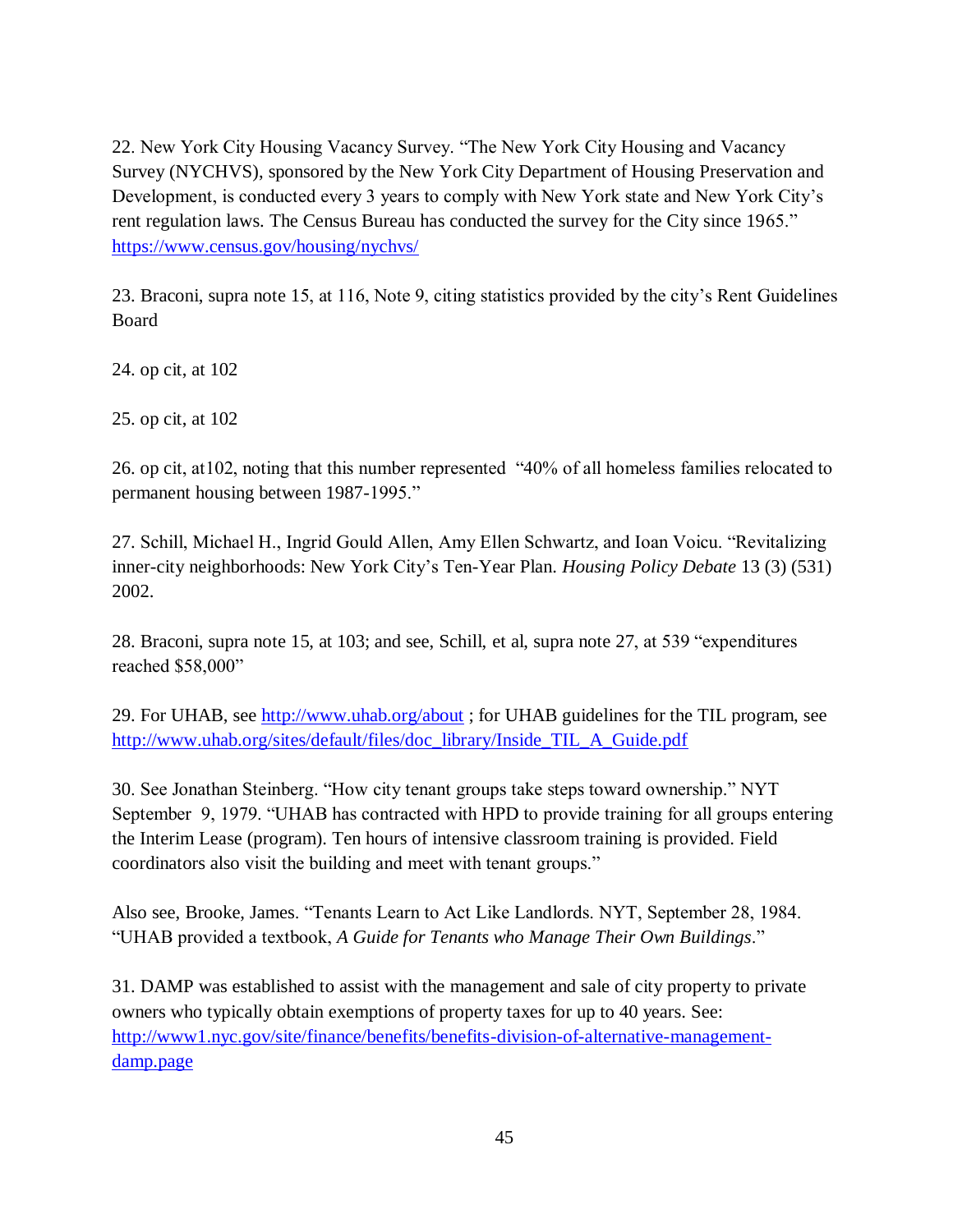32. TIL/HDFC co-ops, known as "Article 11" co-ops, were created pursuant to Article XI of Chapter 44B of the Private Housing Finance Law. *See* N.Y. Priv. Hous. Fin. Law §§ 570-582 (as amended) (McKinney), especially §573(3)(a), requiring "that the company has been organized exclusively to develop a housing project for persons of low income."

33. Steinberg, supra note 30, at 1. Quoting Philip St. George, assistant commissioner of DAMP (in 1979), "We're trying everything we can to find people who can manage and maintain these (*in rem*) properties….It's only in the past year that the scale of the *in rem* problem has been known." Steinberg reports that "400 buildings and 10,000 apartment units" were already enrolled in DAMP, "but the city has only recently begun to develop a procedure to provide needed repairs, (at a cost of) up to 1 million dollars in the 1980-81 fiscal year." Note: by 1999, 116 buildings or 12% of the total in alternative management had been re-foreclosed by HPD.

34. Braconi, supra note 15, at 106-107

#### 35. op cit, at 100-101

And see, an overview of Federal Housing funding and policy by Schwartz, Alex F. and Avis C. Vidal. "Between a Rock and a Hard Place: The Impact of Federal and State Policy Changes on Housing in New York City," in Michael C. Shill, ed., *Housing and Community Development in New York City: Facing the Future*. Albany: State University of New York Press, 1999.

36. Braconi supra note 15, at 108-109

37. Op cit, 104-105

38.Op cit, at 99. From 1978-1983, for example, during TIL's early years, HPD "served some 25,000 three-day eviction notices and repossessed over 5,000 apartments."; and see, Steinberg, supra note 28, at 4 reporting on a building at 40 Tiemann Place in Morningside Heights in 1979: "in the eight months since it entered the Interim Lease Program, 13 tenants have been evicted including a vice president and treasurer of the tenant association."

39. For information on the city's "One Shot Deal" program, see: [http://www1.nyc.gov/nyc](http://www1.nyc.gov/nyc-resources/service/1205/one-shot-deal-short-term-emergency-assistance)[resources/service/1205/one-shot-deal-short-term-emergency-assistance](http://www1.nyc.gov/nyc-resources/service/1205/one-shot-deal-short-term-emergency-assistance)

40. Braconi, supra note 15, at 105, 111, 114-15

41. op cit, at 103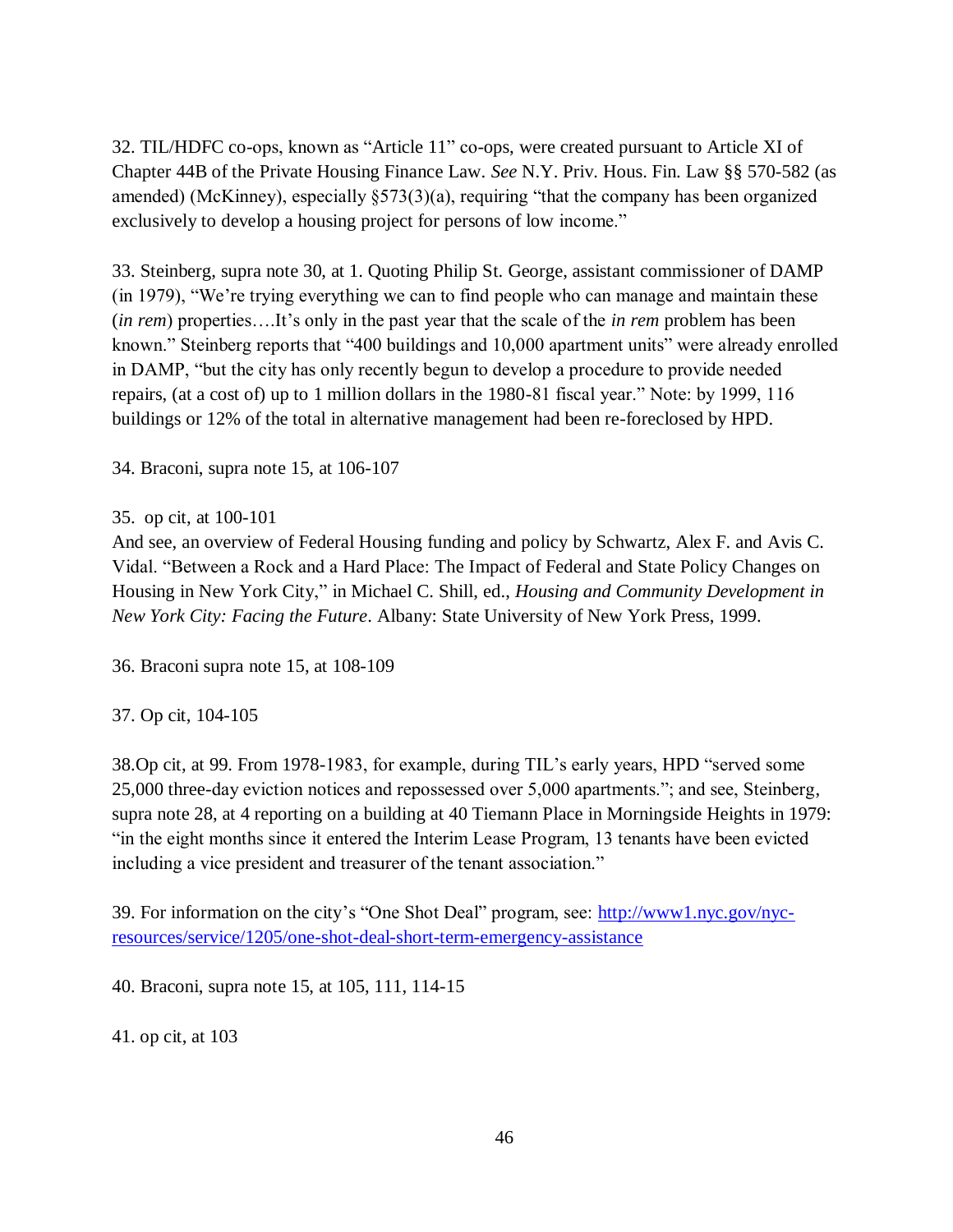42. Quoted in, Michael Goodwin. "City Struggling in Attempts to Sell Tax-Delinquent Apartment Buildings." NYT, April 8, 1981.

43. See, "Inequitable Enforcement: The Crisis of Housing Code Enforcement in New York City, 2003." Association for Neighborhood and Housing Development and the Public Advocate for the City of New York Betsy Gotbaum. <http://www.anhd.org/resources/resources.html>

44. For the General Provisions of the New York City Housing Maintenance Code, see: <https://www.nyc.gov/assets/buildings/pdf/HousingMaintenanceCode.pdf>

45. For the Alternative Enforcement Program, see: <http://www1.nyc.gov/site/hpd/owners/AEP.page>

46. For a description of the 1998 audit by city comptroller Hevesi, see <http://citylimits.org/1998/09/14/hevesi-audit-slams-city-tenant-ownership-program/>

47. "New York State Controller's audit of the Department of Housing Preservation and Development concerning the rehabilitation and disposal of City-owned dwellings." State of New York. Office of the State Controller, Division of Management Audit and State Financial Services, report 99-N-5.

And see, "New York City Department of Housing Preservation and Development: Rehabilitation and Disposal of City-Owned Buildings." Report 99-N-5, 1999 pp. 7-20. State of New York. Office of the State Comptroller. Division of Management Audit and State Financial Services. <http://osc.state.ny.us/audits/allaudits/093000/99n5.pdf>

48. [http://wwwuhab.org/sites/default/files/doc\\_library/Inside\\_TIL\\_A\\_Guide.pdf](http://wwwuhab.org/sites/default/files/doc_library/Inside_TIL_A_Guide.pdf) pp 1-2

49. See, Emma Whitford. "Why are hundreds of NYC apartments vacant?" Gothamist, March 9, 2016. Whitford cites HPD in reporting that there were currently "1,525 units in TIL, with 897 vacant."

And see, Abigail Savitch-Lew. "City's Housing Plan Moves Away From Bolstering Home Ownership." City Limits, April 8, 2016. [http://www.citylimits.org](http://www.citylimits.org/)

Also see, [https://www.dnainfo.com/new-york/20150901/hamilton-heights/tenants-citys-rent-to](https://www.dnainfo.com/new-york/20150901/hamilton-heights/tenants-citys-rent-to-own-til-program-frustrated-by-delays)[own-til-program-frustrated-by-delays](https://www.dnainfo.com/new-york/20150901/hamilton-heights/tenants-citys-rent-to-own-til-program-frustrated-by-delays)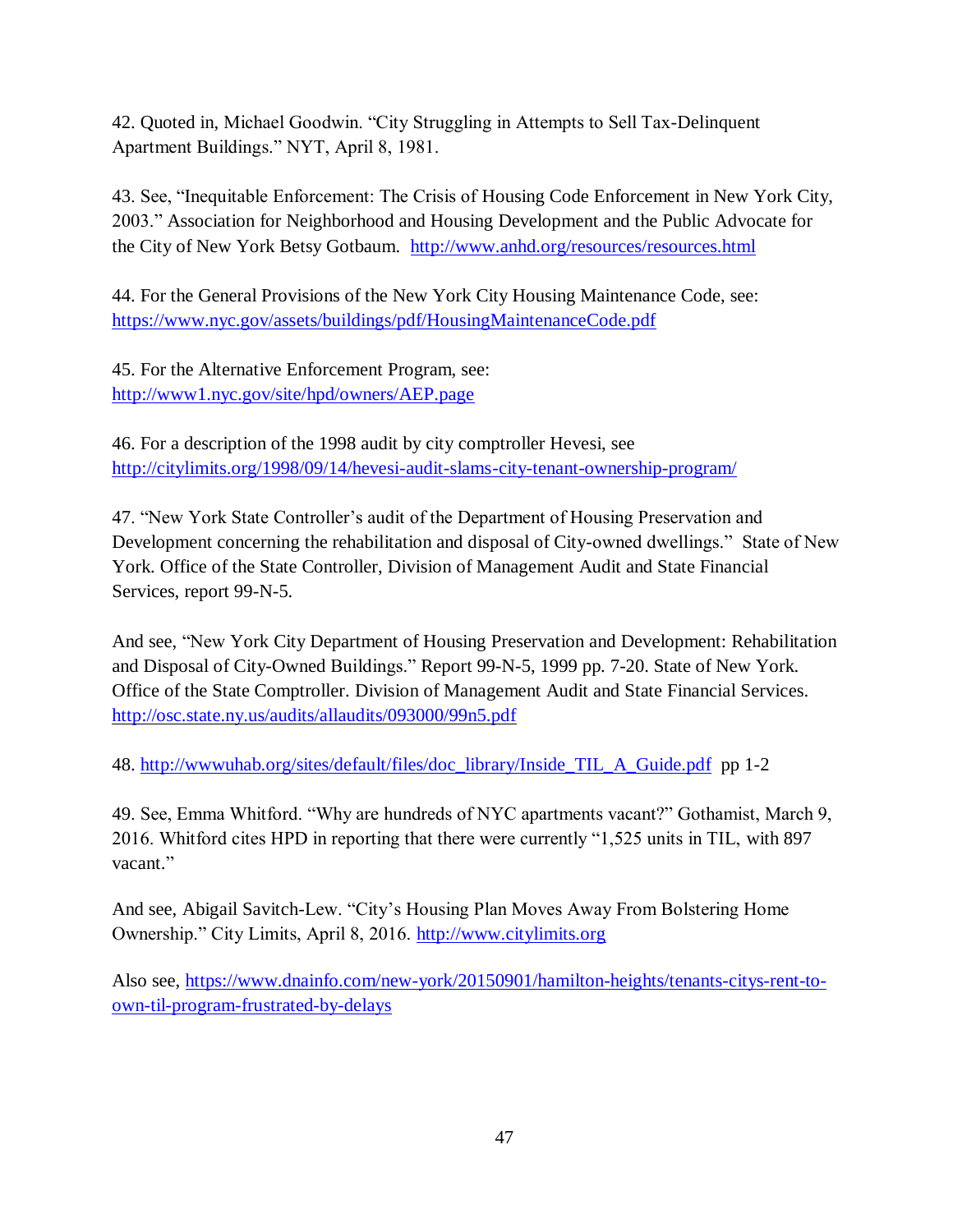50. Quoted from the account provided to PA'LANTE by the #107 West  $105<sup>th</sup>$  Street Tenant Association. For the Pratt Institute, which has operated a number of community assistance projects, see<https://www.pratt.edu/the-institute/>

51. The Housing Maintenance Code, supra note 44

52. For UHAB's published guidelines for HPD TIL Tenant Associations specifying their responsibility to rent vacant units in their building, see: [http://www.uhab.org/sites/default/files/doc\\_library/Inside\\_TIL\\_A\\_Guide.pdf](http://www.uhab.org/sites/default/files/doc_library/Inside_TIL_A_Guide.pdf) p 3, "The TIL Lease"

53. Op cit, p 3, "The TIL Lease."

54. Pers. Communication from the Director of PA'LANTE, October 29, 2016.

55. op cit, pers. comm. from the Director, October 29, 2016.

56. op cit, pers. comm. from the Director, October 10, 2016, reporting a conversation that occurred on May 8, 2014.

57. "At the end of the day the city has not been adequately funding TIL buildings for decades," said Mark Levine, NYC Council Member whose district includes portions of Central Harlem. He added that 'many of the buildings are falling into disrepair, and tenants can wait years before they can become co-ops.' See, [https://www.dnainfo.com/new -york/20150901/hamilton](https://www.dnainfo.com/new%20-york/20150901/hamilton-heights/tenants-citys-rent-to-own-til-program-frustrated-by-delays.com)[heights/tenants-citys-rent-to-own-til-program-frustrated-by-delays.com](https://www.dnainfo.com/new%20-york/20150901/hamilton-heights/tenants-citys-rent-to-own-til-program-frustrated-by-delays.com)

58. See, Christian Zhang, Andrea Shang, and Naomi Cohen. "Locals Weigh Future of Low-Income Homeowner Program." Columbia Daily Spectator, November 21, 2013. [http://columbiaspectator.com/news/2013/11/21/locals-weigh-future-low-income-homeowner](http://columbiaspectator.com/news/2013/11/21/locals-weigh-future-low-income-homeowner-program)[program](http://columbiaspectator.com/news/2013/11/21/locals-weigh-future-low-income-homeowner-program)

59. See, The Growing Gap: New York's Housing Affordability Challenge. Office of the New York City Comptroller. Bureau of Fiscal and Budget Studies, 2014. [http://comptroller.nyc.gov/wp-content/uploads/documents/Growing\\_Gap.pdf](http://comptroller.nyc.gov/wp-content/uploads/documents/Growing_Gap.pdf)

60. For the terms of the Affordable Neighborhood Cooperative Program, see: [https://www1.nyc.gov/assets/hpd/downloads/pdf/developers/term](https://www1.nyc.gov/assets/hpd/downloads/pdf/developers/term-sheets/PDF_ANCP_Term_Sheet.pdf)[sheets/PDF\\_ANCP\\_Term\\_Sheet.pdf](https://www1.nyc.gov/assets/hpd/downloads/pdf/developers/term-sheets/PDF_ANCP_Term_Sheet.pdf)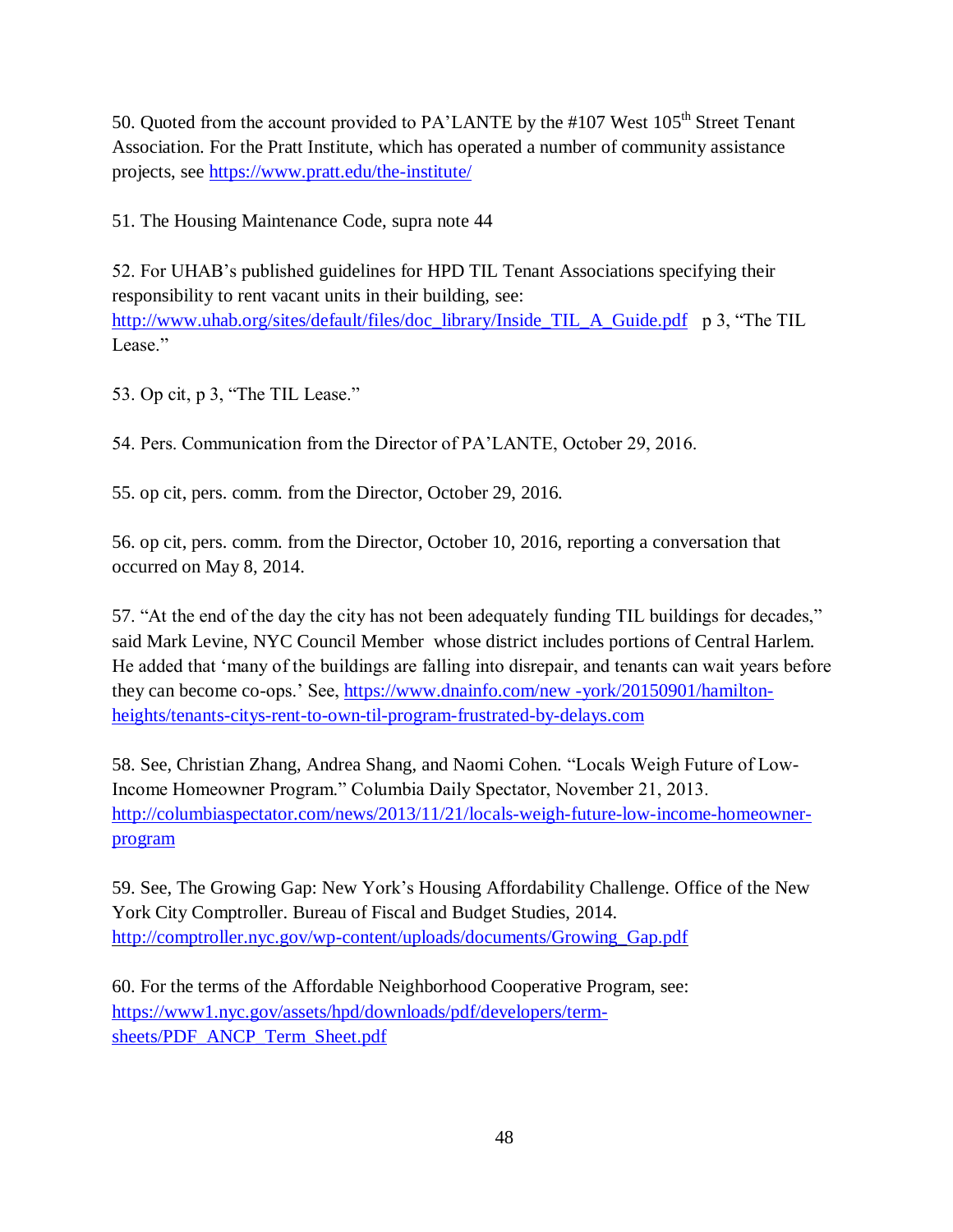And see, the Department of Housing Preservation and Development FY 2017 Borough of Manhattan Budget Consultation Agenda. [http://www.Cbsix.org/wp-content/uploads/2013/02/FY-](http://www.cbsix.org/wp-content/uploads/2013/02/FY-17-HPD-MANHATTAN-NOTES.pdf)[17-HPD-MANHATTAN-NOTES.pdf](http://www.cbsix.org/wp-content/uploads/2013/02/FY-17-HPD-MANHATTAN-NOTES.pdf)

61. Braconi, supra note 15, at 106-108

62. The New York State Private Housing Finance Law, supra note 32

63. Braconi, supra note 15, at 106-107. Other ANCP program aspects also seen in POMP include the use of pre-qualified developers, the limiting of profit margins, and a \$2,500 per unit purchase price.

64. See, State of New York, Department of Law, Real Estate Finance Bureau Memorandum of July 16, 2015. "Guidance on housing Development Fund Corporations Seeking to Transfer or Sell Property for, or Otherwise Convert Property to Market Rate Use," pp 2-3. Available at: [https://www.ag.ny.gov/sites/default/files/pdfs/bureaus/real\\_estate\\_finance/Effective](https://www.ag.ny.gov/sites/default/files/pdfs/bureaus/real_estate_finance/Effective-memos/7.16.2015_Guidance_on_HDFC_Seeking_to_Transfer_or_Sell_Property.pdf)[memos/7.16.2015\\_Guidance\\_on\\_HDFC\\_Seeking\\_to\\_Transfer\\_or\\_Sell\\_Property.pdf](https://www.ag.ny.gov/sites/default/files/pdfs/bureaus/real_estate_finance/Effective-memos/7.16.2015_Guidance_on_HDFC_Seeking_to_Transfer_or_Sell_Property.pdf)

65. See, Gustavo Solis. "Tenants in City's Rent-to-Own TIL program Frustrated by Delays." DNAinfo, September 1, 2015. [https://www.dnainfo.com/new-york/20150901/hamilton](https://www.dnainfo.com/new-york/20150901/hamilton-heights/tenants-citys-rent-to-own-til-program-frustrated-by-delays)[heights/tenants-citys-rent-to-own-til-program-frustrated-by-delays](https://www.dnainfo.com/new-york/20150901/hamilton-heights/tenants-citys-rent-to-own-til-program-frustrated-by-delays)

66. New York City Department of Housing Preservation and Development, Office of Development, Division of Property Disposition and Finance. "Affordable Neighborhood Cooperative Program (ANCP) Term Sheet," ver. 11/13/2014. Available at: [https://www1.nyc.gov/assets/hpd/downloads/pdf/developers/term](https://www1.nyc.gov/assets/hpd/downloads/pdf/developers/term-sheets/PDF_ANCP_Term_Sheet.pdf)[sheets/PDF\\_ANCP\\_Term\\_Sheet.pdf](https://www1.nyc.gov/assets/hpd/downloads/pdf/developers/term-sheets/PDF_ANCP_Term_Sheet.pdf)

67. op cit, page 2. Note particularly the headings "Cooperative Conversion Plan" item 1; "Rent/Maintenance Setting"; and "Regulatory Requirements" items 3 and 4.

68. ANCP Term Sheet, supra note 60, at "Rent/Maintenance Settings," item 2.

69. Pers. Comm. from the Director of PA'LANTE, October 20, 2016

70. See, Testimony of Manhattan Borough President Gale A. Brewer to the New York City Council Joint Hearing with the Committee on Housing and Buildings and the Committee on Public Housing, April 9, 2014. Accessible at: